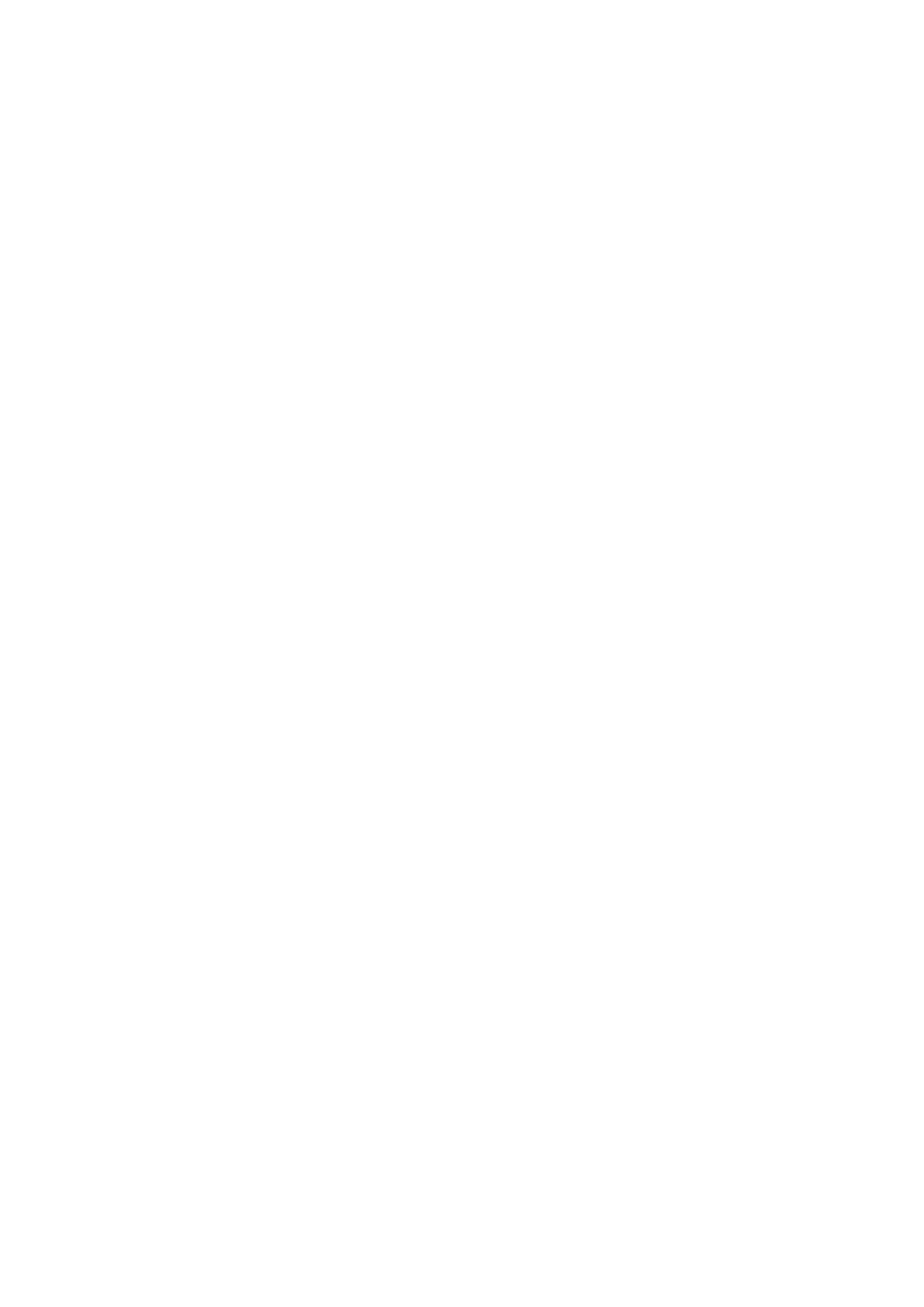Working Paper 279

# **Wildlife management and conservation in Vietnam**

From policy to practice

Nguyen Thi Van Anh Vietnam National University

Nguyen Thi Thuy Anh Diplomatic Academy of Vietnam

Pham Thu Thuy Center for International Forestry Research́

Tang Thi Kim Hong Nong Lam University

**Center for International Forestry Research (CIFOR)**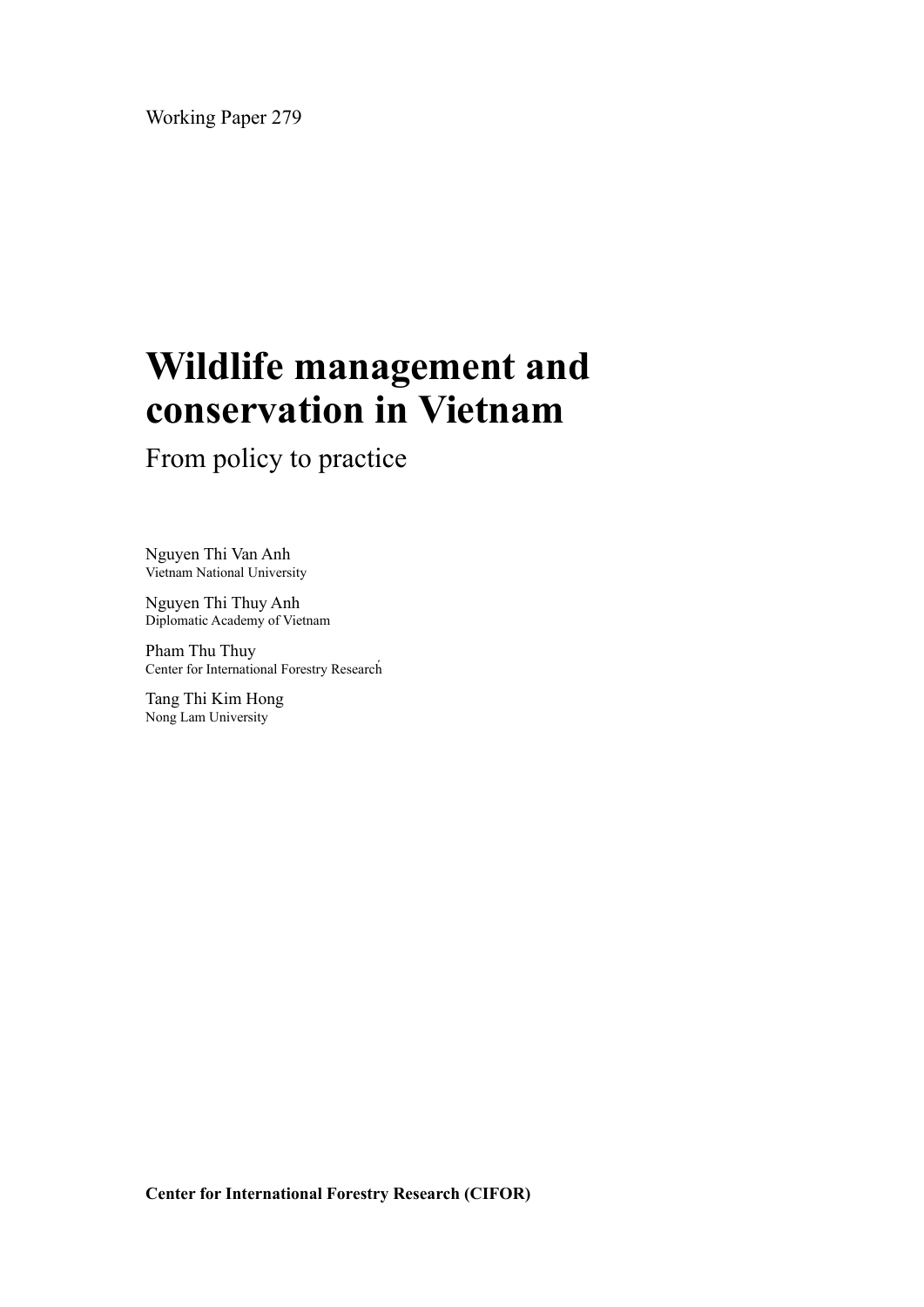Working Paper 279

© 2021 Center for International Forestry Research



Content in this publication is licensed under a Creative Commons Attribution 4.0 International (CC BY 4.0), http://creativecommons.org/licenses/by/4.0/

DOI: 10.17528/cifor/008350

Nguyen TVA, Nguyen TTA, Pham TT and Tang TKH. 2021. *Wildlife management and conservation in Vietnam: From policy to practice*. Working Paper 279. Bogor, Indonesia: CIFOR.

Translation of: Nguyễn TVA, Nguyễn TTA, Phạm TT và Tăng TKH. 2021. *Quản lí và bảo tồn động vật hoang dã tại Việt Nam: Từ chính sách đến thực tiễn*. Báo cáo kĩ thuật 275. Bogor, Indonesia: CIFOR.

**CIFOR** Jl. CIFOR, Situ Gede Bogor Barat 16115 Indonesia

T +62 (251) 8622-622 F +62 (251) 8622-100 E cifor@cgiar.org

#### **cifor.org**

We would like to thank all donors who supported this work through their contributions to the CGIAR Trust Fund: https:// www.cgiar.org/funders/

Any views expressed in this publication are those of the authors. They do not necessarily represent the views of CIFOR, the editors, the authors' institutions, the financial sponsors or the reviewers.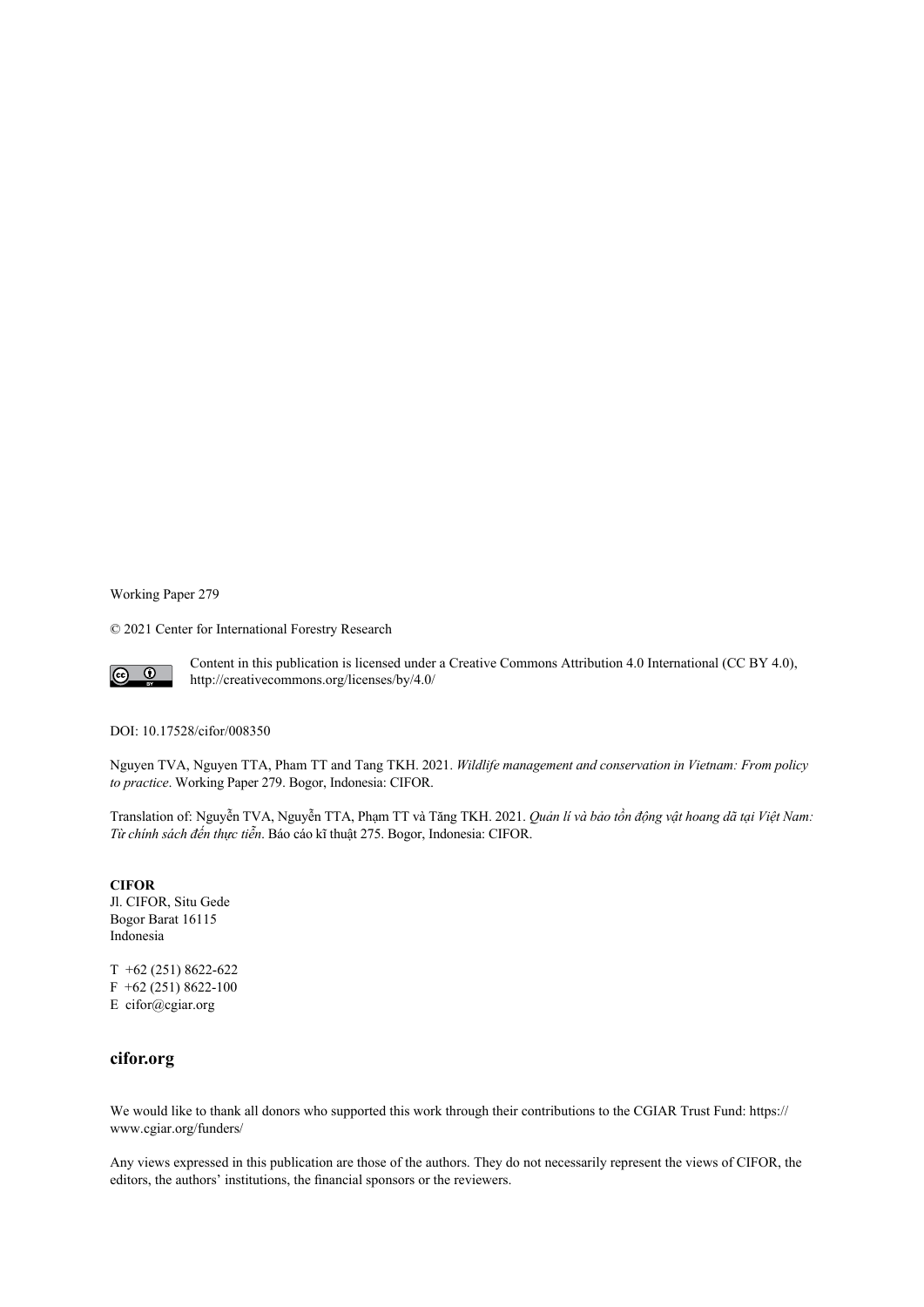### **Contents**

|                |                   | <b>Acknowledgments</b>                                                                                                                                                         | $\mathbf{V}$     |
|----------------|-------------------|--------------------------------------------------------------------------------------------------------------------------------------------------------------------------------|------------------|
|                |                   | 1 Introduction                                                                                                                                                                 | $\mathbf{1}$     |
|                |                   | 2 The legal system relating to wildlife management and conservation                                                                                                            | $\boldsymbol{2}$ |
|                |                   | 2.1 Forestry sector policy                                                                                                                                                     | $\overline{2}$   |
|                |                   | 2.2 Fisheries industry policy                                                                                                                                                  | 10               |
|                |                   | 2.3 Regulations and policies of the natural resources and environment sector                                                                                                   | 15               |
|                |                   | 2.4 Investment policies                                                                                                                                                        | 19               |
|                |                   | 2.5 Legal provisions on criminal procedure and handling of violations                                                                                                          | 19               |
|                |                   | 2.6 Import and export policies                                                                                                                                                 | 30               |
|                |                   | 2.7 Regulations and policies of the livestock and veterinary industry                                                                                                          | 33               |
|                | 2.8               | International conventions related to wildlife to which Vietnam is a signatory                                                                                                  | 35               |
| 3 <sup>1</sup> |                   | Opportunities in wildlife conservation and management                                                                                                                          | 39               |
|                |                   | 3.1 Government intentions to protect wildlife                                                                                                                                  | 39               |
|                |                   | 3.2 Support from national and international organizations                                                                                                                      | 39               |
|                |                   | 3.3 New sources of finance for sustainable wildlife conservation                                                                                                               | 40               |
|                |                   | 3.4 Improved awareness of biodiversity and wildlife conservation                                                                                                               | 40               |
|                | 4.1               | 4 Challenges in implementing policies related to wildlife conservation and management<br>Difficulties managing conservation areas, national parks and public implementation of | 41               |
|                |                   | biodiversity conservation activities                                                                                                                                           | 41               |
|                |                   | 4.2 Managing legal wildlife trade                                                                                                                                              | 42               |
|                |                   | 4.3 Managing the illegal wildlife trade in Vietnam                                                                                                                             | 44               |
|                |                   | 4.4 Wild animal lists are not comprehensive                                                                                                                                    | 46               |
|                |                   | 4.5 Inconsistent regulations in the import and export of wild animals                                                                                                          | 48               |
|                |                   | 4.6 Unsynchronized punishment and low fines fail to deter illegal wildlife traders                                                                                             | 50               |
|                | 4.7               | Many State agencies have overlapping functions and responsibilities in investigating and                                                                                       |                  |
|                |                   | controlling wildlife trade                                                                                                                                                     | 50               |
|                |                   | 4.8 Restrictions on enforcement and prosecution of illegal wildlife trafficking cases                                                                                          | 51               |
|                |                   | 4.9 Lack of cooperation and information exchange between international agencies                                                                                                | 51               |
|                |                   | 4.10 Lack of human resources for wildlife trade investigations and management                                                                                                  | 51               |
|                |                   | 4.11 Demand for products derived from wildlife remains high                                                                                                                    | 52               |
|                |                   | 4.12 Unsustainable wildlife farm management                                                                                                                                    | 52               |
|                |                   | 4.13 Ineffective monitoring, reporting and verification                                                                                                                        | 53               |
|                |                   | <b>5</b> Recommendations                                                                                                                                                       | 54               |
|                | <b>References</b> |                                                                                                                                                                                | 56               |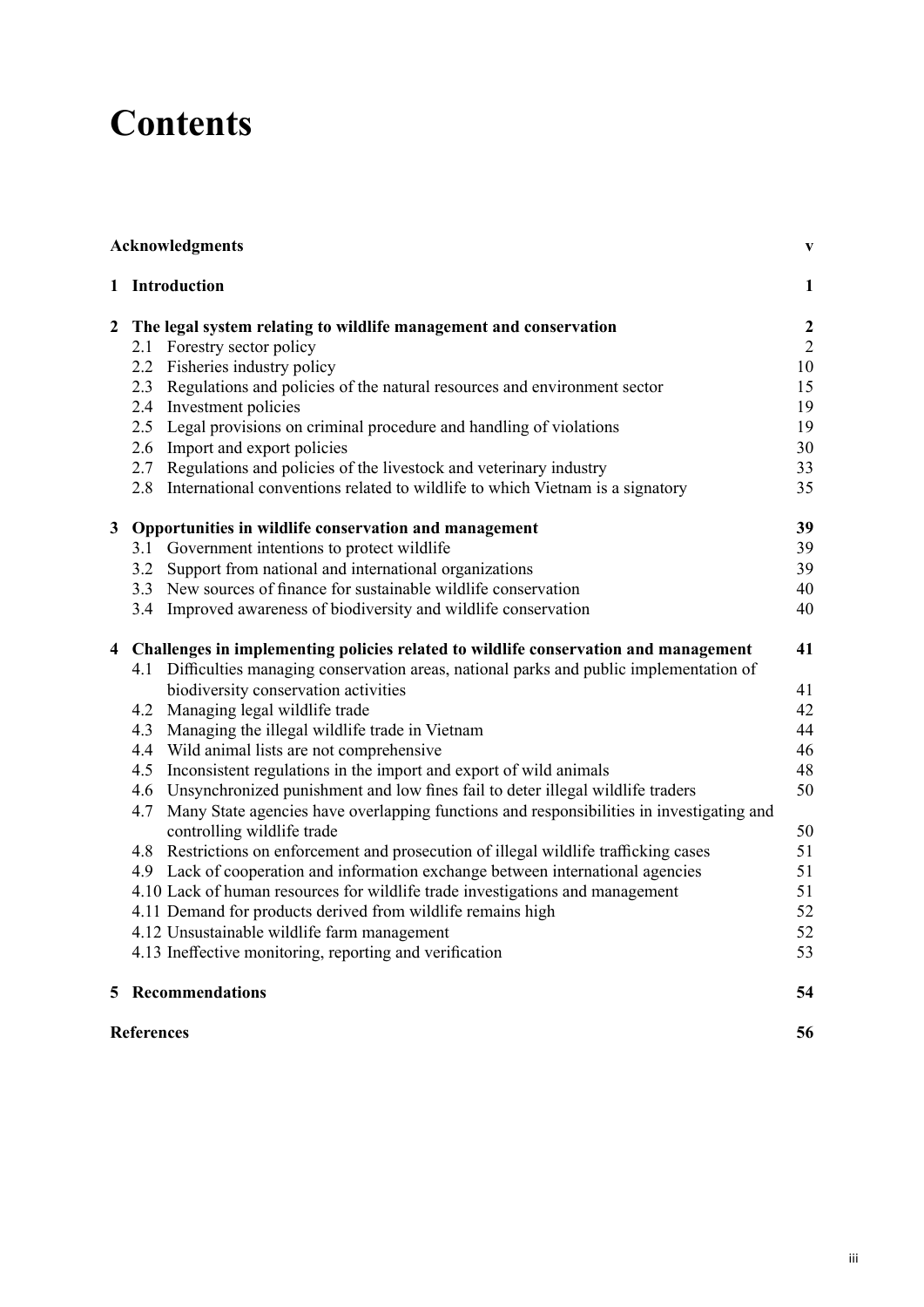### **List of figures and tables**

### **[Figures](#page-9-0)**

|    | Cross-sectoral wildlife policies                                                   | 2  |
|----|------------------------------------------------------------------------------------|----|
| 2  | Numbers of illegal wildlife trade cases in Vietnam from 2015 to 2020               | 41 |
| 3  | Numbers of individuals reported by importing countries as originating from Vietnam | 42 |
| 4  | Numbers of exported wild animals reported by Vietnam                               | 42 |
| 5  | Origin of imported and exported mammals as reported by Vietnam                     | 43 |
| 6  | Origin of imported and exported reptiles as reported by Vietnam                    | 43 |
| 7  | Origin of imported and exported fish as reported by Vietnam                        | 44 |
| 8  | Transport of illegally traded wildlife from 2015-2020                              | 44 |
| 9  | Numbers of arrests by province from 2015–2020                                      | 45 |
| 10 | Numbers of reported cases by province from 2015–2020                               | 45 |
| 11 | Arrests for the four most frequently trafficked species by province, 2018–2020     | 46 |
| 12 | Import and export processes                                                        | 48 |
| 13 | Re-export processes                                                                | 49 |
| 14 | Naturalization processes                                                           | 49 |
|    |                                                                                    |    |

### **[Tables](#page-10-0)**

|                | Some key forestry sector policies on wildlife trade management                         |    |
|----------------|----------------------------------------------------------------------------------------|----|
| 2              | Wildlife conservation management policies related to fisheries                         | 10 |
| 3              | Wildlife conservation policies related to the natural resources and environment sector | 15 |
| $\overline{4}$ | Wildlife conservation policies related to the investment sector                        | 19 |
| 5              | Wildlife conservation policy in criminal procedure and violations                      | 19 |
| 6              | Wildlife conservation policy related to import and export policies                     | 30 |
| 7              | Wildlife conservation policies related to livestock and veterinary policies            | 33 |
| 8              | Wildlife conservation policies as stipulated in international conventions that Vietnam |    |
|                | has signed                                                                             | 35 |
| -9             | Regulations providing lists of wild animals                                            | 47 |
| 10             | Comparison of legal treatment of illegal animal trade                                  | 50 |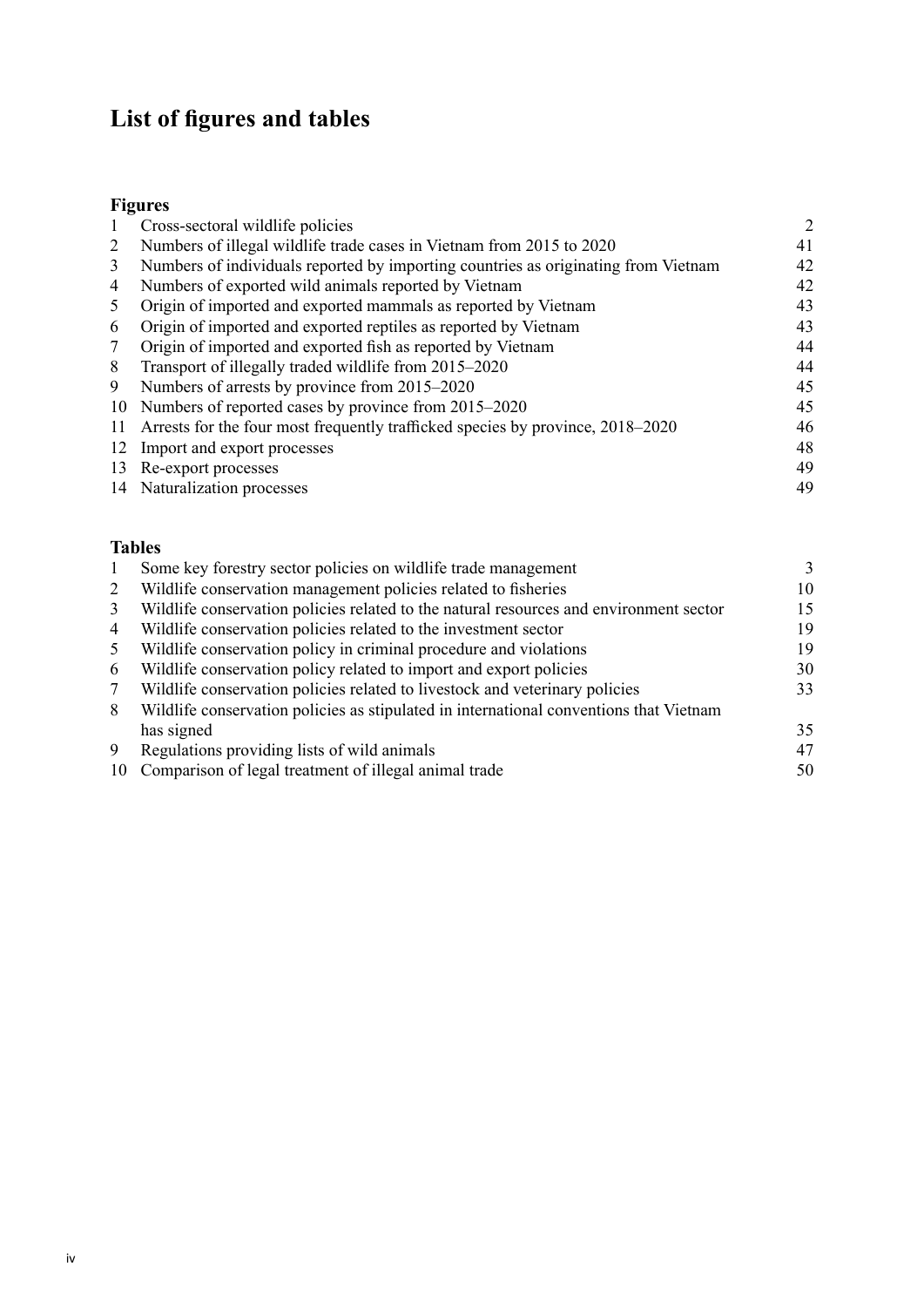# <span id="page-6-0"></span>**Acknowledgments**

This study was funded by the Covid-19 Hub, the CGIAR Research Program on Forests, Trees and Agroforestry (FTA), the United States Agency for International Development (USAID), and the International Food Policy Research Institute (IFPRI).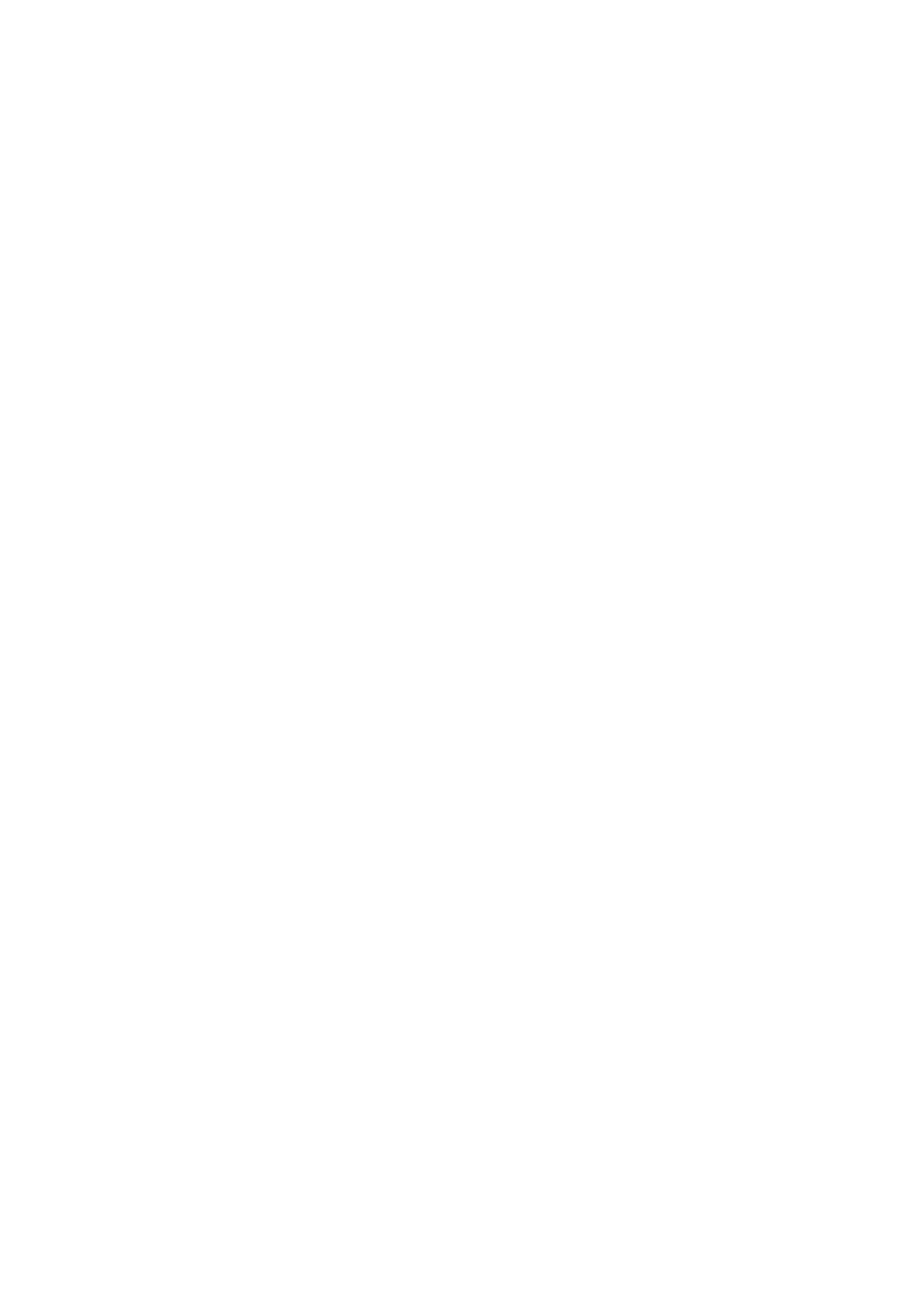# <span id="page-8-0"></span>**1 Introduction**

Vietnam is one of the countries with the highest biodiversity in the world with more than 11,000 species of higher vascular plants, 1,000 species of moss, 310 species of mammals, 840 species of birds, 296 reptiles, 192 amphibians, over 700 freshwater fish species and approximately 2,000 saltwater fish species (MARD 2008). The Vietnamese share a tradition of using wildlife products for food and medicine (Government of Vietnam 2004; Workman 2004). In addition, because Vietnam's economy is still underdeveloped, around 25 million people depend on forest products and 8 million people make a living from fishing (World Bank 2005), leading to hunting, animal husbandry and wildlife trade on a small scale, making it difficult to control.

Since 1986, Vietnam has started to trade wildlife internationally, and has gradually become one of the consuming markets and an important link in the global wildlife smuggling chain. Vietnam has a long land border and many deep water ports that are convenient for the circulation of international and regional goods (WWF 2016; MARD 2018). With the development of the nation's economy, people's incomes are increasing, leading to increased demand for luxury furniture, fashion, medicines and foods made from animal products, creating a large demand for wildlife trade growth (MARD 2018). Consequently, biodiversity in Vietnam has witnessed a great decline with many flora and fauna species either extinct or in danger of extinction. The number of species on Vietnam's Red List has doubled in under 25 years (1992–2016) (The National Assembly 2019).

Faced with this serious decline in biodiversity, the Government of Vietnam has taken drastic measures, such as promulgating policies and legal documents to prevent poaching and trade in endangered species, and became the 121st member country to sign the Convention on International Trade in Endangered Species of Wild Fauna and Flora (CITES) in 1994. In the last two years, due to the influence of the Covid-19 epidemic, Vietnam has become more determined to halt the wildlife trade, not only to avoid the spread of disease in the country, but also to contribute to the protection of its declining biodiversity. However, the wildlife trafficking situation in Vietnam is becoming increasingly serious and complex, and growing in scale and volume (RILO A/P 2014) involving organized smuggling groups with ever more sophisticated and reckless methods (EIA 2021).

In the face of increasingly complex international, regional, national and local contexts, Vietnam is trying to perfect its legal framework and improve the effectiveness of its wildlife conservation and management policies. In addition to ensuring national policies are harmonized with international and regional regulatory frameworks, it is assessing policy implementation effectiveness and analysing opportunities and challenges for wildlife management and conservation, completing the legal document system and removing barriers to improve policy effectiveness. Based on a review of secondary literature and interviews with experts, this report was made with three main objectives:

- Reviewing current documents relating to wildlife management and conservation in Vietnam;
- Evaluating the effectiveness of these policies;
- Proposing directions for improving the effectiveness of wildlife conservation and management policies and ensuring people's livelihoods.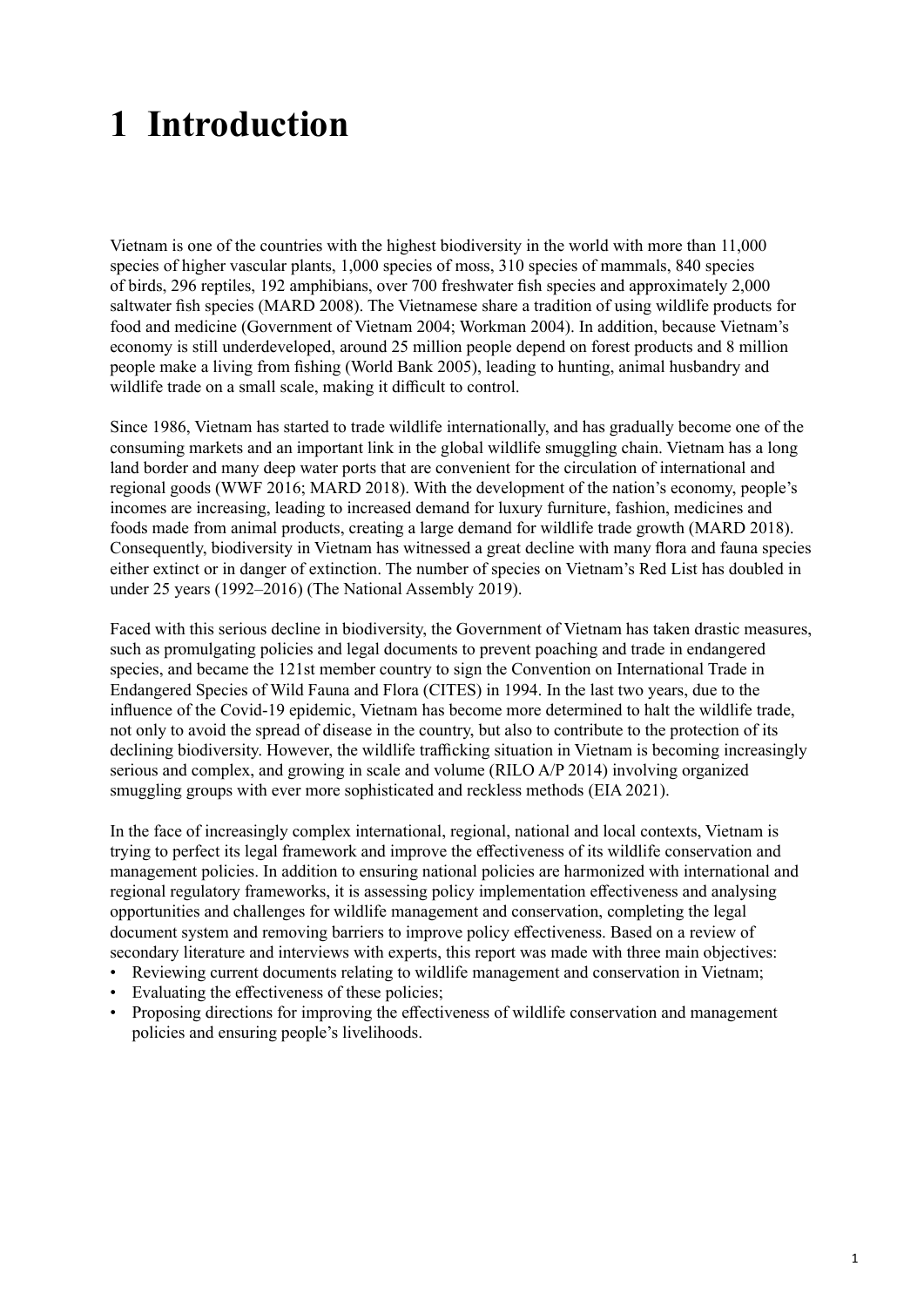## <span id="page-9-0"></span>**2 The legal system relating to wildlife management and conservation**

Together, Figure 1 and Table 1 provide an overview of the legal and regulatory framework for wildlife conservation and management in Vietnam.



**Figure 1. Cross-sectoral wildlife policies** 

#### **2.1 Forestry sector policy**

The forestry sector has adopted many policies relating to wildlife conservation and management (Table 1). These policies focus on sustainable wildlife farm management and improving law enforcement in the management of violations related to the transport, storage, trade and breeding of wild animals. With a leading role in charge of the forestry sector, the Ministry of Agriculture and Rural Development (MARD) has advised the government to develop and implement sectoral policies at both the guiding and regulatory levels with coordination between state agencies.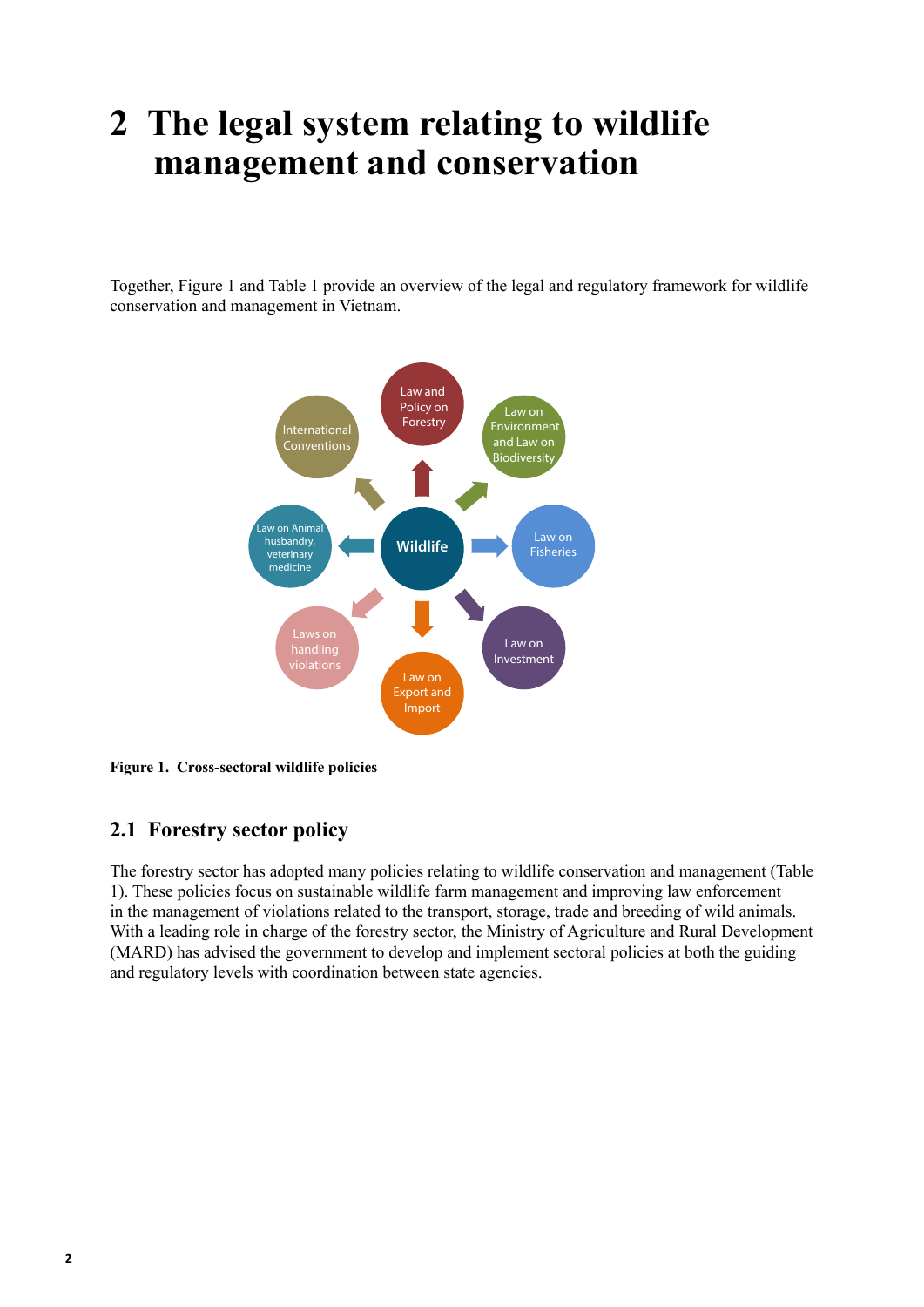| Year | Policy name                                                                                         | Content                                                                                                                                                                                                                                                                                                                                                                                                                                                                                                                                                                                                                                                                                                                                                                                                                                                                                                                                                                                                                                                                                                                                                                                                                                                                                                                    | <b>Responsible authority</b>                                                                                                                                                                                                                                                                                                                                                                                                                                                                                                                                                                                                                                                                                                                                                                                                                                     |
|------|-----------------------------------------------------------------------------------------------------|----------------------------------------------------------------------------------------------------------------------------------------------------------------------------------------------------------------------------------------------------------------------------------------------------------------------------------------------------------------------------------------------------------------------------------------------------------------------------------------------------------------------------------------------------------------------------------------------------------------------------------------------------------------------------------------------------------------------------------------------------------------------------------------------------------------------------------------------------------------------------------------------------------------------------------------------------------------------------------------------------------------------------------------------------------------------------------------------------------------------------------------------------------------------------------------------------------------------------------------------------------------------------------------------------------------------------|------------------------------------------------------------------------------------------------------------------------------------------------------------------------------------------------------------------------------------------------------------------------------------------------------------------------------------------------------------------------------------------------------------------------------------------------------------------------------------------------------------------------------------------------------------------------------------------------------------------------------------------------------------------------------------------------------------------------------------------------------------------------------------------------------------------------------------------------------------------|
| 2017 | Law on Forestry                                                                                     | Article 9. Prohibited acts<br>Illegally hunting, shooting, catching,<br>caging, slaughtering, transporting, or<br>trading in forest animals; illegally collecting<br>specimens of forest plant or animal species.<br>Storing, trading in, transporting, processing,<br>advertising, displaying, exporting,<br>importing, temporarily importing,<br>temporarily exporting, or transiting forest<br>products against regulations of Vietnam law<br>and international agreements to which the<br>Socialist Republic of Vietnam is a signatory.<br>Article 72. Trading management of forest<br>products and trading in specimens of forest<br>plant and animal species<br>Issuance of licenses for or certificates of<br>eligible exported/imported forest products<br>suitable for international agreements to<br>which the Socialist Republic of Vietnam is<br>a signatory.<br>Export, import, temporary import,<br>temporary export, or transit of specimens<br>of forest plant and animal species for<br>commercial purposes shall comply with<br>regulations of Vietnam law and CITES.<br>Trade in specimens of endangered/rare/<br>wild species of forest plants and animals<br>provided in the CITES Appendices shall<br>ensure origins and management from<br>use, transfer, nurture to processing and<br>consumption. | The Minister of Agriculture<br>and Rural Development<br>shall specify procedures<br>and documents on detecting<br>origin and marking specimens<br>of species and take charge<br>and cooperate with relevant<br>ministries and ministerial<br>authorities in proposing<br>conclusion of international<br>agreements on forestry; and<br>act as the focal point and<br>national representative to<br>exercise rights and fulfil<br>obligations applying to<br>members of CITES, the<br><b>United Nations Convention</b><br>to Combat Desertification<br>(UNCCD) and other<br>international agreements<br>related to forestry.<br>Forest rangers are<br>organizations that are<br>responsible for managing<br>and protecting forests and<br>ensuring compliance with<br>regulations of law on forestry;<br>and play a role as forces<br>specialized in fire safety. |
|      |                                                                                                     | Traceability and chain management must<br>be ensured during exploitation, cultivation,<br>farming, processing and consumption.<br>Must be marked to identify legal origin<br>in accordance with the nature and type of<br>each kind of specimen, ensuring against                                                                                                                                                                                                                                                                                                                                                                                                                                                                                                                                                                                                                                                                                                                                                                                                                                                                                                                                                                                                                                                          |                                                                                                                                                                                                                                                                                                                                                                                                                                                                                                                                                                                                                                                                                                                                                                                                                                                                  |
| 2018 | Decree 156/2018/<br>NĐ-CP on<br>enforcement of a<br>number of articles<br>of the law on<br>forestry | counterfeiting or erasure.<br>Article 20. Exploitation of forest products<br>in protection forests<br>In case of exploitation of non-timber forest<br>products in natural protection forests:                                                                                                                                                                                                                                                                                                                                                                                                                                                                                                                                                                                                                                                                                                                                                                                                                                                                                                                                                                                                                                                                                                                              | The government or Prime<br>Minister will invest,<br>support investment and<br>give investment incentives<br>to forest protection and<br>development programmes,<br>projects and activities, and<br>processing and trading of<br>forest products.                                                                                                                                                                                                                                                                                                                                                                                                                                                                                                                                                                                                                 |

<span id="page-10-0"></span>**Table 1. Some key forestry sector policies on wildlife trade management**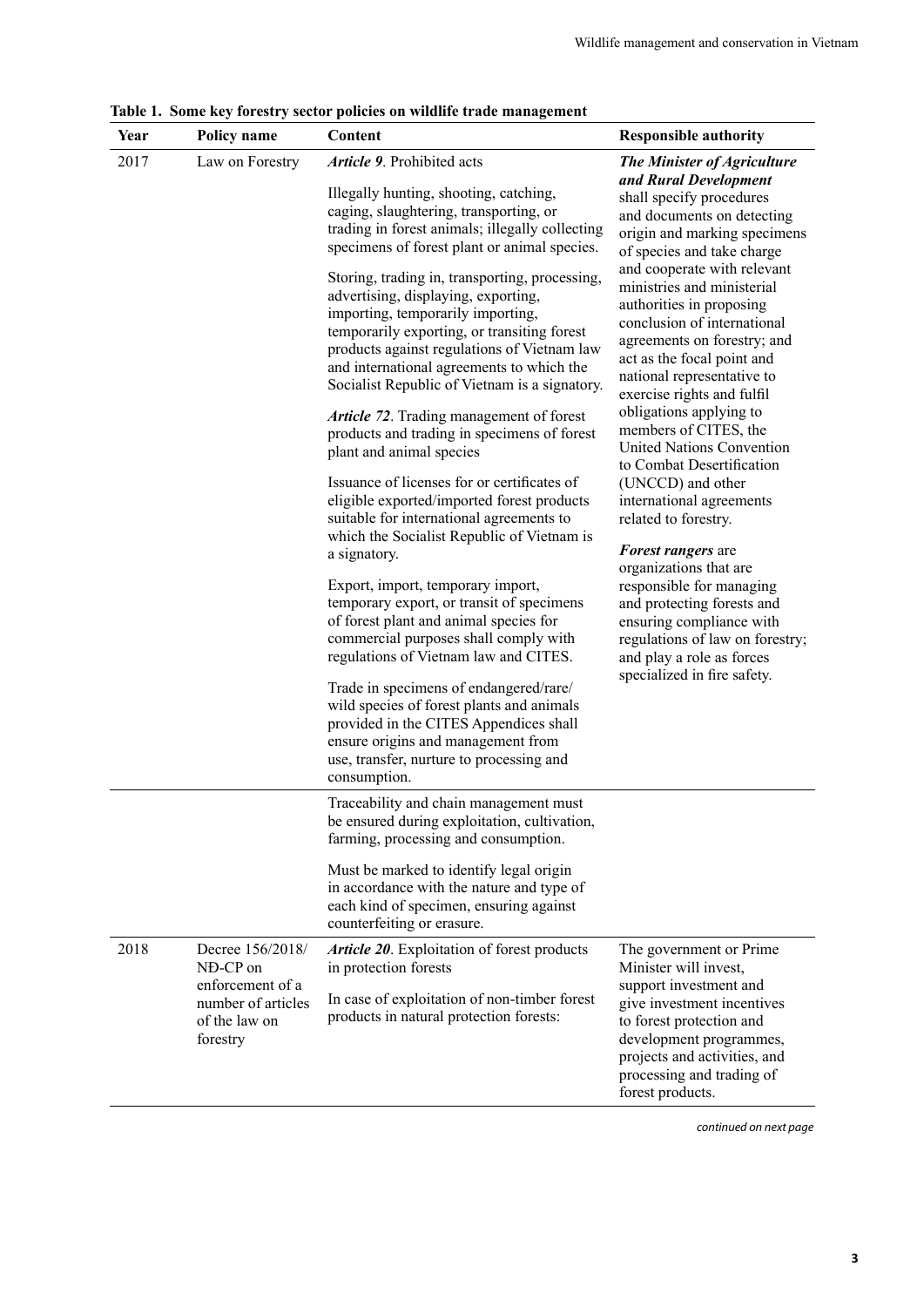| Year | Policy name                                                                                       | Content                                                                                                                                                                                                                                                                                                                                                                                                                                                                                                                                                                                                                                                                                                                                                                                                                                                                                                                                                                                                                                                                                                                                                                                                                                                                                  | <b>Responsible authority</b>                                                                                                                                                                                                                                                                                                                                                           |
|------|---------------------------------------------------------------------------------------------------|------------------------------------------------------------------------------------------------------------------------------------------------------------------------------------------------------------------------------------------------------------------------------------------------------------------------------------------------------------------------------------------------------------------------------------------------------------------------------------------------------------------------------------------------------------------------------------------------------------------------------------------------------------------------------------------------------------------------------------------------------------------------------------------------------------------------------------------------------------------------------------------------------------------------------------------------------------------------------------------------------------------------------------------------------------------------------------------------------------------------------------------------------------------------------------------------------------------------------------------------------------------------------------------|----------------------------------------------------------------------------------------------------------------------------------------------------------------------------------------------------------------------------------------------------------------------------------------------------------------------------------------------------------------------------------------|
|      |                                                                                                   | Exploitation is only permitted if it ensures<br>sustainable development of the forest and<br>that the exploitation output is not greater<br>than the amount of growth of the species<br>and causes no harm to the protection<br>function of the forest.                                                                                                                                                                                                                                                                                                                                                                                                                                                                                                                                                                                                                                                                                                                                                                                                                                                                                                                                                                                                                                  |                                                                                                                                                                                                                                                                                                                                                                                        |
|      |                                                                                                   | Article 80 and Article 81.                                                                                                                                                                                                                                                                                                                                                                                                                                                                                                                                                                                                                                                                                                                                                                                                                                                                                                                                                                                                                                                                                                                                                                                                                                                               |                                                                                                                                                                                                                                                                                                                                                                                        |
|      |                                                                                                   | Prepare annual financial plans including<br>plans on collection and use of forest<br>environmental service charges and other<br>financial resources and estimates of<br>expenditures for the fund operation, and<br>send them to the Fund Management Board<br>for consideration which then submits them<br>to the Ministry of Agriculture and Rural<br>Development and provincial People's<br>Committees for approval.                                                                                                                                                                                                                                                                                                                                                                                                                                                                                                                                                                                                                                                                                                                                                                                                                                                                   |                                                                                                                                                                                                                                                                                                                                                                                        |
| 2019 | Decree 01/2019/<br>ND-CP on forest<br>rangers and forest<br>protection forces<br>of forest owners | Detailed regulations on tasks, powers,<br>organization and equipment to ensure<br>operation, and regimes and policies for<br>forest rangers, including duties and powers<br>to ensure the operations of Forest Owners'<br>Task Forces for Forest Protection.<br><b>Forest rangers</b> . To advise on state<br>management of forestry: develop legal<br>documents, programmes, plans and schemes<br>on forest management and protection, forest<br>fire prevention and fighting, and ensuring<br>compliance with forestry law. Direct,<br>guide and inspect the work, organize the<br>implementation of measures to manage and<br>protect forests, prevent and fight forest fires<br>and ensure the observance of the law on<br>forestry. This includes organizing to fight,<br>prevent and stop illegal acts of exploiting,<br>using, transporting, trading, storing and<br>processing forest products in accordance<br>with law; rearing and cultivating forest<br>plants and animals; verifying, tracing and<br>certifying the origin of forest products;<br>handling administrative violations and<br>applying measures to prevent administrative<br>violations; and prosecuting and<br>investigating criminal cases of violations of<br>the forestry law in accordance with the law. | <b>Ministry of Agriculture</b><br>and Rural Development.<br>Directing uniformly on<br>professional expertise,<br>inspection and examination<br>of forest rangers' activities<br>nationwide.<br>On the basis of their assigned<br>functions, tasks and powers,<br>relevant ministries and<br>branches shall coordinate<br>with the Ministry of<br>Agriculture and Rural<br>Development. |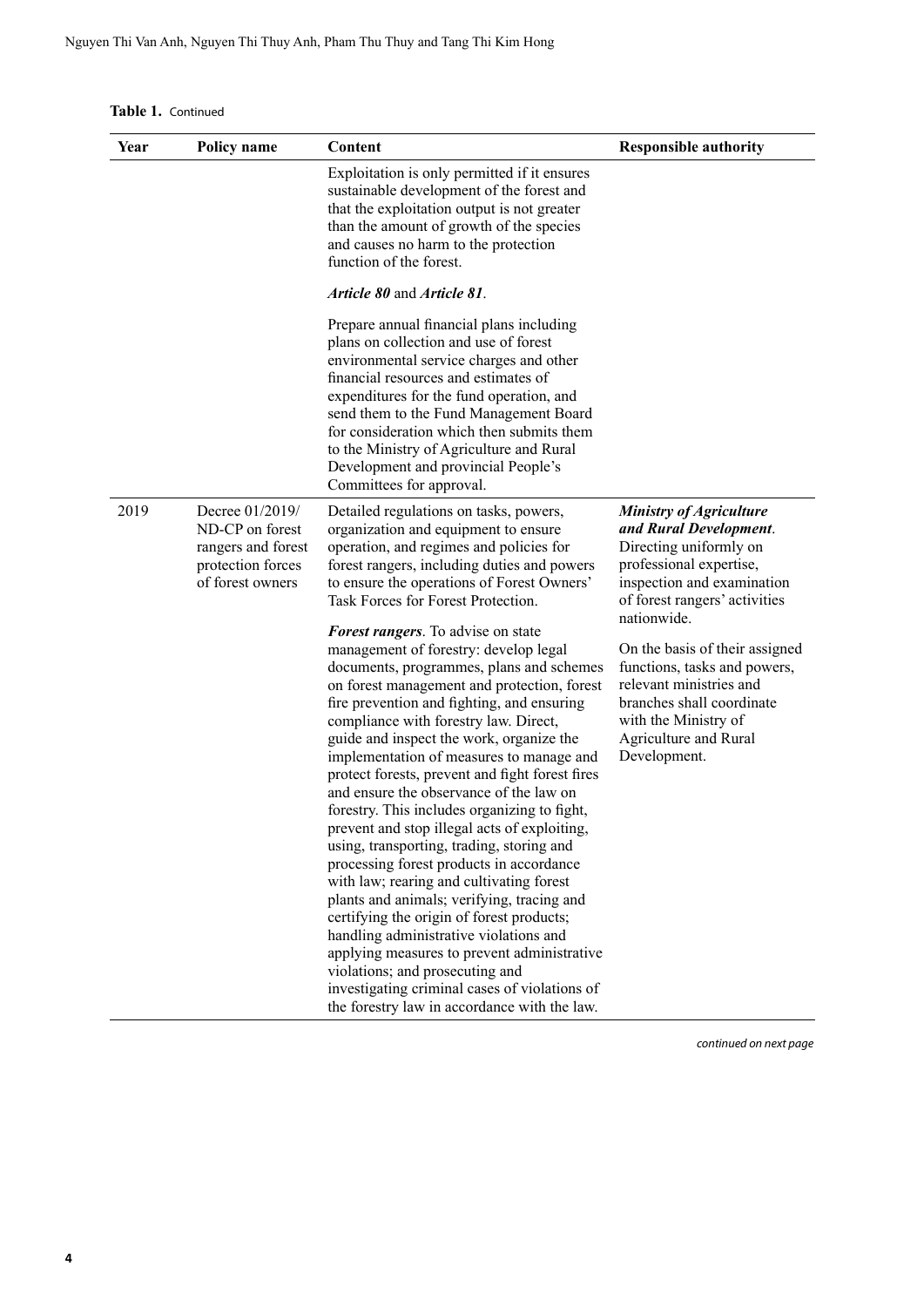|  | Table 1. Continued |
|--|--------------------|
|--|--------------------|

| Year | Policy name                                                                                                                                                                                                                                           | Content                                                                                                                                                                                                                                                                                                                                                                                                                                                                                                                                                                                                                                                                                                                                                                                                                                                                                                  | <b>Responsible authority</b>                                                                                                                                                                                                                                                                                                                                                                                                                                                                                                                         |
|------|-------------------------------------------------------------------------------------------------------------------------------------------------------------------------------------------------------------------------------------------------------|----------------------------------------------------------------------------------------------------------------------------------------------------------------------------------------------------------------------------------------------------------------------------------------------------------------------------------------------------------------------------------------------------------------------------------------------------------------------------------------------------------------------------------------------------------------------------------------------------------------------------------------------------------------------------------------------------------------------------------------------------------------------------------------------------------------------------------------------------------------------------------------------------------|------------------------------------------------------------------------------------------------------------------------------------------------------------------------------------------------------------------------------------------------------------------------------------------------------------------------------------------------------------------------------------------------------------------------------------------------------------------------------------------------------------------------------------------------------|
|      |                                                                                                                                                                                                                                                       | Forest protection force. Patrol, inspect and<br>protect forests, prevent acts of deforestation,<br>exploitation of forest products, and other<br>violations of the law on forest management<br>and protection within the assigned area.<br>Report in a timely manner to forest owners<br>and forest rangers on the forest protection<br>situation; abide by the direction and direct<br>management of forest owners, and inspect<br>and guide forest rangers' expertise and<br>professionalism; strictly abide by the<br>provisions of the law while on duty; inspect<br>and prevent violations of the law on forest<br>management, protection and development,<br>and forest product management; make a<br>record of the initial inspection, protect the<br>scene, preserve evidence of violation, and<br>promptly report to the person or agency<br>competent to handle in accordance with<br>the law. |                                                                                                                                                                                                                                                                                                                                                                                                                                                                                                                                                      |
| 2019 | Decree<br>06/2019/<br>NĐ-CP on the<br>management<br>of endangered,<br>precious, and rare<br>species of forest<br>fauna and flora<br>and observation<br>of convention on<br>international trade<br>in endangered<br>species of wild<br>fauna and flora | This Decree is promulgated with the aim<br>of consolidating regulations on the list<br>of endangered, precious and rare species<br>of forest flora and fauna; the regime<br>of management, protection, order and<br>procedures for exploitation of endangered,<br>precious and rare species of forest flora and<br>fauna; and raising common wild animals<br>and implementing the Convention on<br>International Trade in Endangered Species<br>of Wild Fauna and Flora (CITES) in<br>Vietnam.<br>This Decree classifies wild animals into two<br>groups:<br>• Group IB: Endangered species of forest<br>animals that are strictly prohibited from<br>exploitation and use for commercial<br>purposes and species listed in CITES<br>Appendix I naturally distributed in<br>Vietnam.                                                                                                                     | <b>CITES Management</b><br><b>Authority Represent Vietnam</b><br>to participate in and ensure<br>the implementation of rights<br>and obligations of CITES<br>member countries at meetings<br>of member countries.<br>Chair and coordinate with<br>competent authorities in<br>CITES implementation<br>in Vietnam. Issue or<br>revoke CITES permits and<br>certificates.<br>Guide, grant or cancel the<br>farming establishment code.<br>Organize inspection of<br>activities of export, import,<br>re-export, import and transit<br>of wild animals. |
|      |                                                                                                                                                                                                                                                       | • Group IIB: Forest animals that are not<br>yet threatened with extinction but are in<br>danger of being threatened if not strictly<br>managed where limited exploitation and<br>use for commercial purposes is allowed,<br>and species listed in CITES Appendix II<br>naturally distributed in Vietnam.                                                                                                                                                                                                                                                                                                                                                                                                                                                                                                                                                                                                 |                                                                                                                                                                                                                                                                                                                                                                                                                                                                                                                                                      |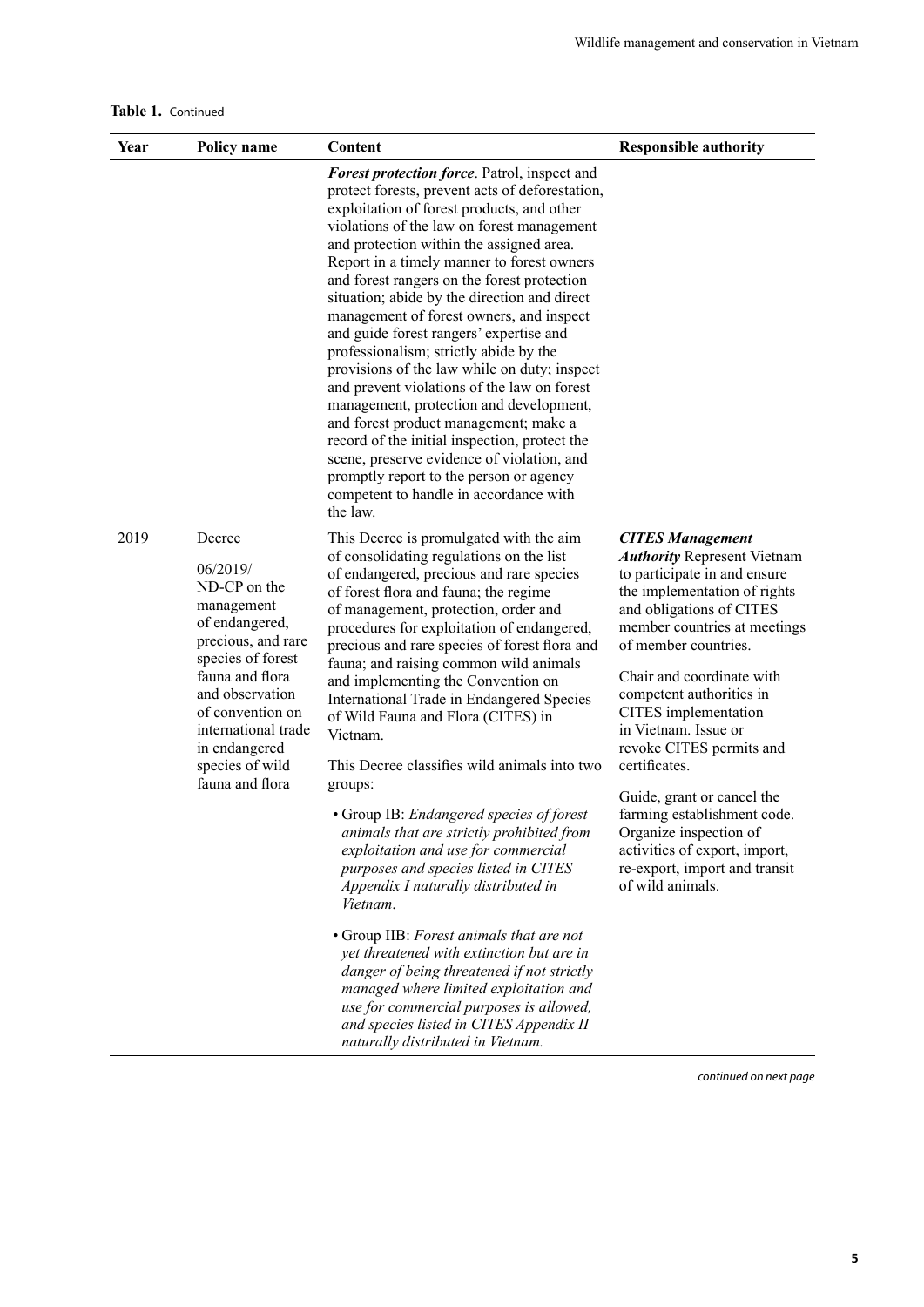| Table 1. Continued |  |
|--------------------|--|
|--------------------|--|

| Year | Policy name                                                                                                                                                                                                                                                     | Content                                                                                                                                                                                                                                                                                                                                                                                                                                                                                                                                                                                                                                                                                                                                                                                                                                                                                                                                                                                                                                                                                                                                    | <b>Responsible authority</b>                                                                                                                                                                                                                                                                                                                                    |
|------|-----------------------------------------------------------------------------------------------------------------------------------------------------------------------------------------------------------------------------------------------------------------|--------------------------------------------------------------------------------------------------------------------------------------------------------------------------------------------------------------------------------------------------------------------------------------------------------------------------------------------------------------------------------------------------------------------------------------------------------------------------------------------------------------------------------------------------------------------------------------------------------------------------------------------------------------------------------------------------------------------------------------------------------------------------------------------------------------------------------------------------------------------------------------------------------------------------------------------------------------------------------------------------------------------------------------------------------------------------------------------------------------------------------------------|-----------------------------------------------------------------------------------------------------------------------------------------------------------------------------------------------------------------------------------------------------------------------------------------------------------------------------------------------------------------|
|      |                                                                                                                                                                                                                                                                 | To trade in wild animals, it is required to<br>have a CITES permit and certificate with<br>full information, stamped with CITES<br>stamp or barcode, and signed and stamped<br>by the CITES Management Authority of<br>Vietnam.<br>To nurture and conserve wild animals,<br>the following conditions must be met:<br>ensuring a legal breeding source and<br>building stables and farms suitable to the<br>characteristics of the species; ensuring<br>safe conditions for people and livestock,<br>environmental sanitation and disease<br>prevention, the species being raised is a<br>species declared by the Vietnam CITES<br>Scientific Authority to have the ability<br>to reproduce continuously for many<br>generations in the controlled environment;<br>and the Vietnam CITES Scientific Authority<br>has certified in writing that rearing and<br>growing does not affect the existence of<br>farmed species and related species in the<br>wild. In addition, species managed in<br>aquaculture facilities must be registered<br>with the code of the farming establishment<br>by the CITES Management Authority of<br>Vietnam. | <b>Vietnam CITES Scientific</b><br><b>Authority</b><br>Advise the CITES<br>Management Authority and<br>related agencies on the status<br>of wildlife populations,<br>endangered, precious and<br>species of forest fauna and<br>flora.<br>Rescue and care for live<br>specimens, ensure suitable<br>habitats and distribution areas<br>to release wild animals. |
| 2021 | Decree 84/2021/<br>ND-CP<br>amendments<br>to Government<br>Decree No.<br>06/2019/ND-CP<br>dated 22 January<br>$2019$ on the<br>management of<br>endangered, rare,<br>and precious<br>species of forest<br>fauna and flora<br>and observation of<br><b>CITES</b> | <b>Article 1.</b> Amendments to Government<br>Decree No. 06/2019/ND-CP dated 22<br>January 2019<br>Adds or amends the following definitions:<br>Derivative of an animal or plant means any<br>form of substance extracted from an animal<br>or plant, including blood, fluids, bile and<br>fat of an animal, or resin, essential oil or<br>concentrate of a plant.<br>For non-commercial purpose means any<br>activity serving foreign affairs, scientific<br>research, preservation breeding, ornamental<br>breeding, salvage, and exchange between<br>zoos, arboreta and museums; exhibitions;<br>circus performances; and exchange and<br>return of specimens between CITES<br>management authorities.<br>Ranching means the rearing in a controlled<br>environment of animals taken as juveniles,<br>eggs or embryos from the wild.                                                                                                                                                                                                                                                                                                    |                                                                                                                                                                                                                                                                                                                                                                 |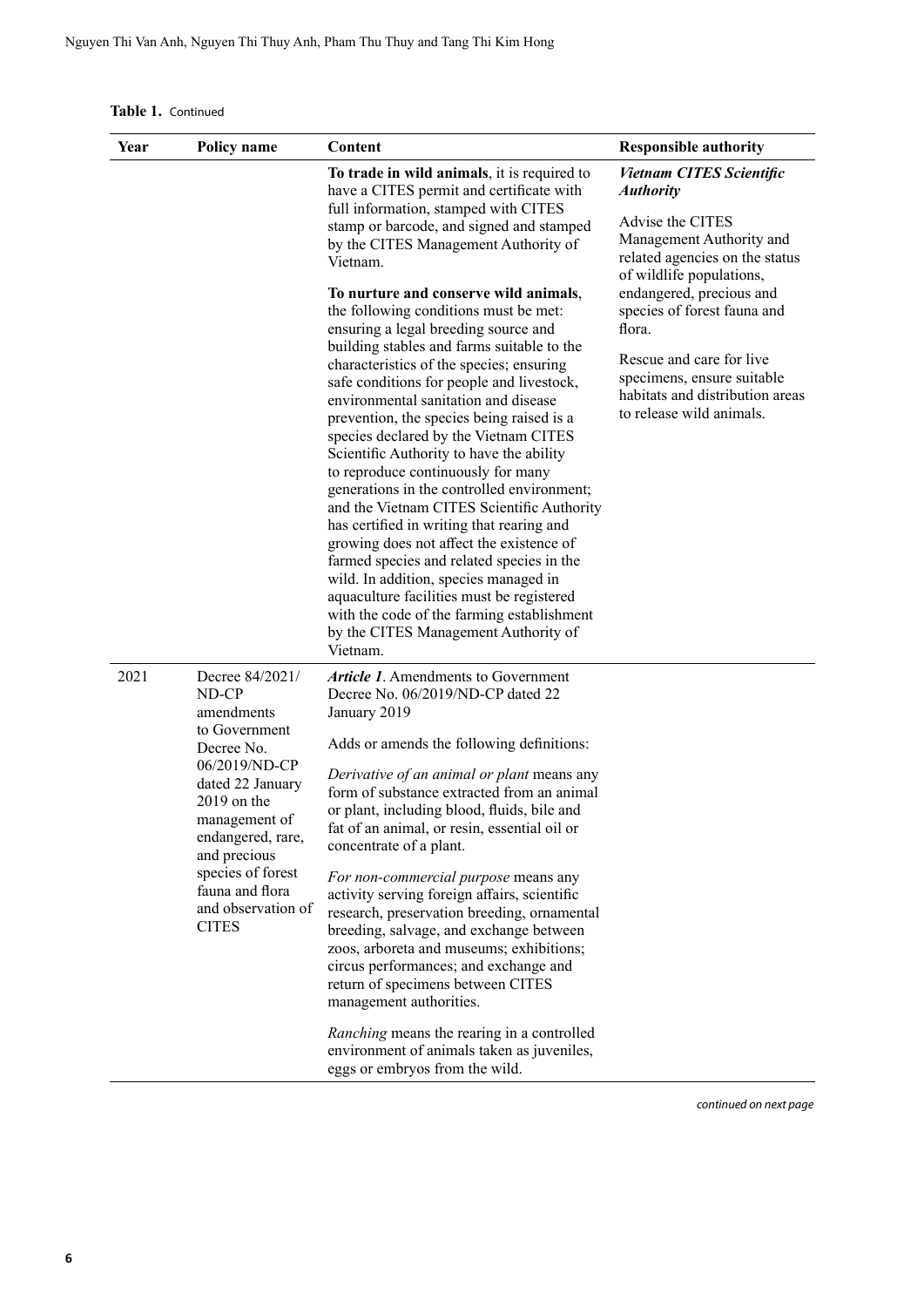|  | Table 1. Continued |
|--|--------------------|
|--|--------------------|

| Year | <b>Policy name</b> | Content                                                                                                                                                                                                                                                                                                                                                                                                                                                                                                                                                                                                                                                          | <b>Responsible authority</b> |
|------|--------------------|------------------------------------------------------------------------------------------------------------------------------------------------------------------------------------------------------------------------------------------------------------------------------------------------------------------------------------------------------------------------------------------------------------------------------------------------------------------------------------------------------------------------------------------------------------------------------------------------------------------------------------------------------------------|------------------------------|
|      |                    | Wild animals and plants means animals<br>and plants that live or grow in natural or<br>artificial habitats or those reared or grown in<br>controlled environments, but not considered<br>domestic animals as defined in the Law on<br>Husbandry, and are one of the following<br>species:                                                                                                                                                                                                                                                                                                                                                                        |                              |
|      |                    | a. Endangered, precious and rare species of<br>fauna and flora prioritized for protection;                                                                                                                                                                                                                                                                                                                                                                                                                                                                                                                                                                       |                              |
|      |                    | b. Endangered, precious and rare species of<br>forest fauna and flora;                                                                                                                                                                                                                                                                                                                                                                                                                                                                                                                                                                                           |                              |
|      |                    | c. Endangered species of wild fauna and<br>flora in CITES Appendices;                                                                                                                                                                                                                                                                                                                                                                                                                                                                                                                                                                                            |                              |
|      |                    | d. Normal species of forest fauna;                                                                                                                                                                                                                                                                                                                                                                                                                                                                                                                                                                                                                               |                              |
|      |                    | e. Other terrestrial animals in the class of<br>Aves, Mammalia, Reptilia or Amphibia,<br>except certain species in the lists an-<br>nounced by the Ministry of Agriculture<br>and Rural Development in cooperation<br>with the Ministry of Natural Resources<br>and Environment and relevant agencies.                                                                                                                                                                                                                                                                                                                                                           |                              |
|      |                    | During the process of rearing and planting,<br>it is necessary to make and monitor books<br>on rearing and planting wild animals and<br>plants; periodically report to and submit to<br>inspection and supervision by the CITES<br>Management Authority of Vietnam, and<br>state management agencies in charge of<br>fisheries, forestry and the environment at<br>the provincial level.                                                                                                                                                                                                                                                                         |                              |
|      |                    | Adds regulations on automatic farming, and<br>wild plants:                                                                                                                                                                                                                                                                                                                                                                                                                                                                                                                                                                                                       |                              |
|      |                    | Within two working days from the date of<br>receipt of the application for registration<br>of a codebase, the code-granting agency<br>specified in this Decree shall send a written<br>request for certification to the CITES<br>Scientific Authority of Vietnam. Within 15<br>working days from the date of receipt of the<br>document from the code-issuing agency,<br>the CITES Scientific Authority of Vietnam<br>is responsible for replying in writing to the<br>content that is affected or not affected by the<br>farming reproduction work, rearing to the<br>existence of cultured species and various<br>related species in nature. Change the format |                              |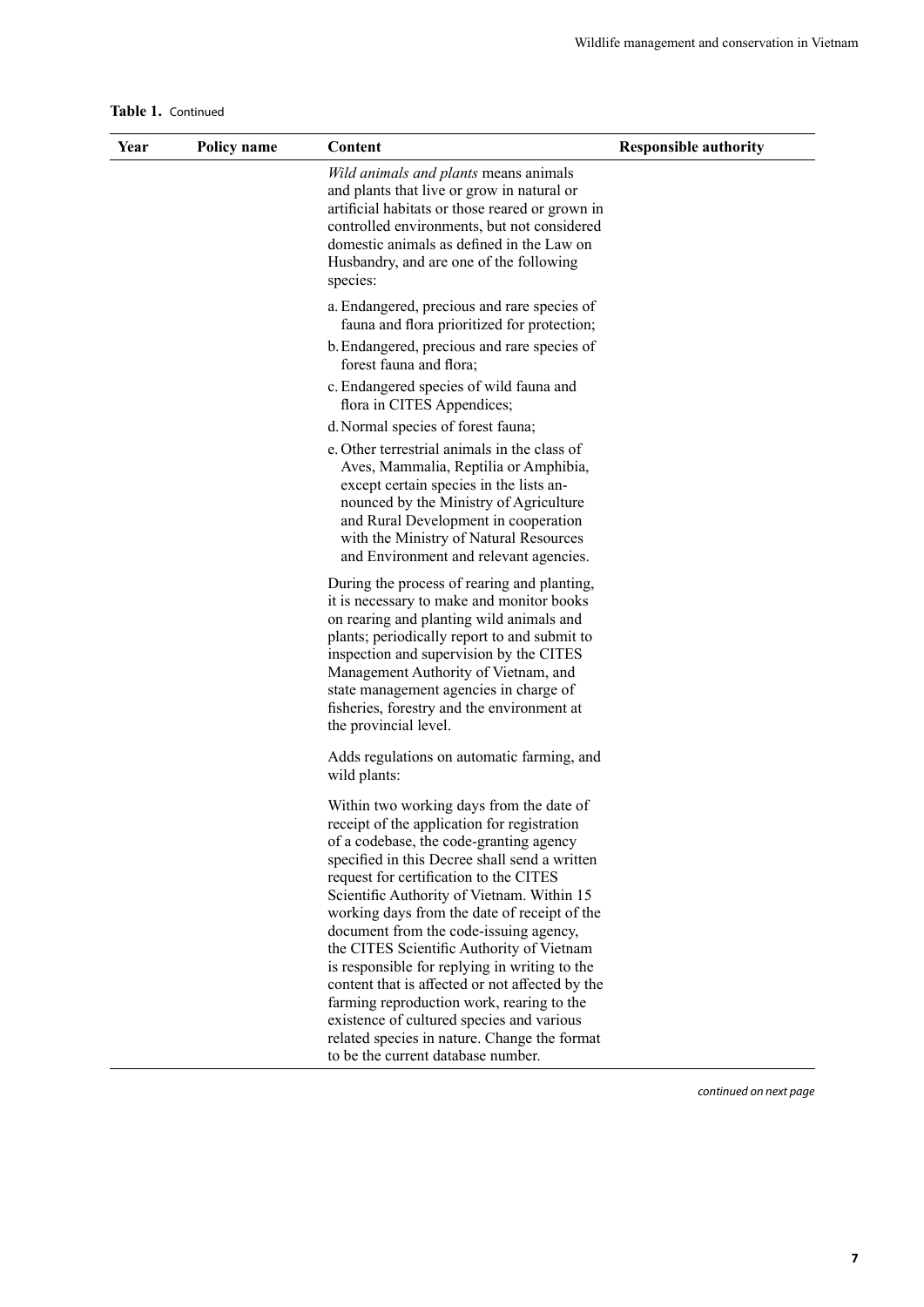| Year                   | Policy name                                                                                                                                                                                                                                                                                                                              | Content                                                                                                                                                                                                                                                                                                                                                                                                                                                                                                                         | <b>Responsible authority</b> |
|------------------------|------------------------------------------------------------------------------------------------------------------------------------------------------------------------------------------------------------------------------------------------------------------------------------------------------------------------------------------|---------------------------------------------------------------------------------------------------------------------------------------------------------------------------------------------------------------------------------------------------------------------------------------------------------------------------------------------------------------------------------------------------------------------------------------------------------------------------------------------------------------------------------|------------------------------|
|                        |                                                                                                                                                                                                                                                                                                                                          | Clarification of animal specimens exported<br>from the F2 generation or later that have<br>been bred at a farming establishment that<br>has been granted a code, and exported<br>animal specimens from the F1 generation<br>from a farming establishment that have<br>been granted a code.                                                                                                                                                                                                                                      |                              |
|                        |                                                                                                                                                                                                                                                                                                                                          | Replace the list of endangered, precious and<br>rare forest plants and animals promulgated<br>together with Decree No. 06/2019/ND-CP<br>with the list of endangered, precious and<br>rare forest plants and animals in Appendix I<br>promulgated together with this Decree.                                                                                                                                                                                                                                                     |                              |
| 2014,<br>2016,<br>2020 | Directive No.<br>03/CT-TTg on<br>strengthening                                                                                                                                                                                                                                                                                           | Stop importing live or dead wild animals, eggs, larvae, parts and derivatives<br>of wild animals (except aquatic species for production, processing as food<br>and feed for livestock)                                                                                                                                                                                                                                                                                                                                          |                              |
|                        | direction and<br>implementation<br>of measures                                                                                                                                                                                                                                                                                           | <b>Ministry of Agriculture and Rural Development:</b> Strictly implements<br>solutions to manage captive wild animals.                                                                                                                                                                                                                                                                                                                                                                                                          |                              |
|                        | to control<br>and conserve<br>endangered,<br>precious and rare<br>wildlife species<br>Directive No.<br>28/CT-TTg on a<br>number of urgent<br>solutions to<br>prevent and fight<br>against illegal acts<br>of harming wild<br>animals<br>Directive No. 29/<br>CT-TTg on some<br>urgent solutions<br>for wildlife<br>management in<br>2020 | Ministry of Public Security: Strengthens prevention, fights, stops, detects<br>and promptly handles violations relating to wild animals; focuses in<br>particular on dismantling transnational organized crime channels in the<br>illegal trading, stockpiling, transportation, export, import, temporary import<br>for re-export and illegal transit of animal specimens; coordinates with related<br>units to inspect and handle illegal advertising and trading of wild animal<br>specimens on electronic information sites. |                              |
|                        |                                                                                                                                                                                                                                                                                                                                          | Department of Defence: Coordinates with functional forces to strengthen<br>patrols and enforce strict controls at border gates, border crossings and at<br>sea; promptly detects, arrests and handles in accordance with law cases of<br>illegal purchase, sale, transportation, export, import, temporary import for<br>re-export of wild animals; promotes public information and raises awareness<br>of people in border areas not to hunt, capture, raise, keep, trade or transport<br>wild animals illegally.              |                              |
|                        |                                                                                                                                                                                                                                                                                                                                          | Ministry of Industry and Trade: According to assigned functions, tasks<br>and authority, strengthens market inspections and control; prevents and<br>promptly handles acts of transporting and trading in endangered, precious<br>and rare wild animals as well as products and derivatives originating from<br>said species.                                                                                                                                                                                                   |                              |
|                        |                                                                                                                                                                                                                                                                                                                                          | Ministry of Health: Reviews and manages medical and pharmaceutical<br>business establishments, and drug and medical product manufacturing<br>establishments that use ingredients from wild animals, ensuring that only<br>wild animals of legal origin are used in medicines and pharmacy.                                                                                                                                                                                                                                      |                              |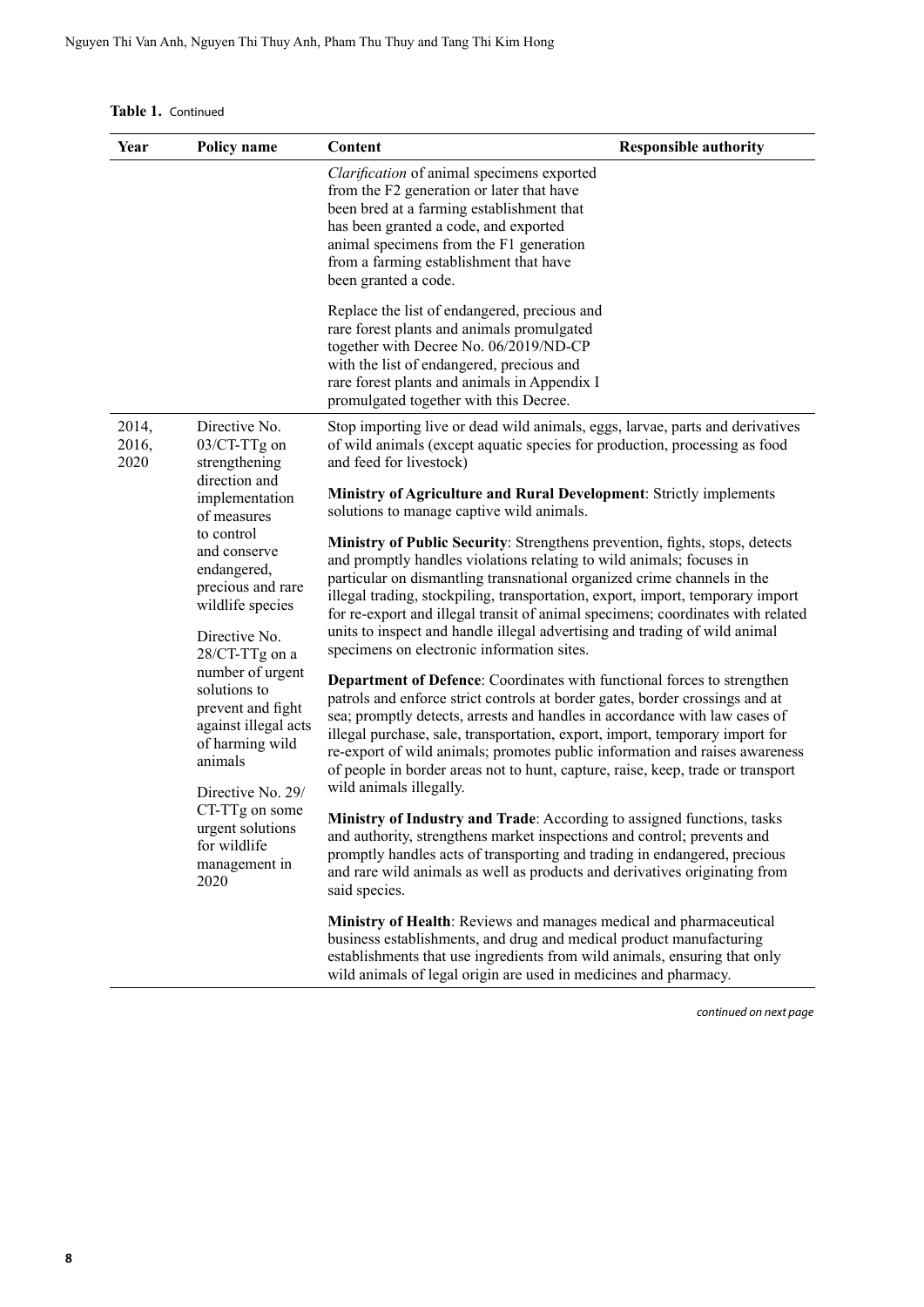#### **Table 1.** Continued

| Year | Policy name | <b>Responsible authority</b><br>Content                                                                                                                                                                                                                                                                                                                                                                                                                                                                                                                                                                                                                                                                                                                                             |
|------|-------------|-------------------------------------------------------------------------------------------------------------------------------------------------------------------------------------------------------------------------------------------------------------------------------------------------------------------------------------------------------------------------------------------------------------------------------------------------------------------------------------------------------------------------------------------------------------------------------------------------------------------------------------------------------------------------------------------------------------------------------------------------------------------------------------|
|      |             | Ministry of Finance: Provides information and data in accordance with<br>current law and CITES regulations on ivory and rhino horn received, kept<br>and preserved by the ministry; assumes the prime responsibility for, and<br>coordinates with the Ministry of Agriculture and Rural Development and<br>relevant ministries and branches in advising and submitting to the Prime<br>Minister for approval plans on handling and destroying ivory and rhino horn<br>in accordance with the law.                                                                                                                                                                                                                                                                                   |
|      |             | <b>Ministry of Natural Resources and Environment: Carries out state</b><br>management responsibilities on biodiversity; reviews current legislation;<br>proposes, develops and submits to competent authorities amendments and<br>supplements to regulations on management of endangered, precious and rare<br>species prioritized for protection in accordance with the law on biological<br>form.                                                                                                                                                                                                                                                                                                                                                                                 |
|      |             | <b>Ministry of Information and Communications: Strengthens information</b><br>on and awareness of laws on and solutions to protecting wild animals;<br>coordinates with relevant agencies in preventing and strictly handling<br>acts involving abuse of telecommunications networks and the Internet for<br>the purpose of advertising, displaying, propagating, buying and selling<br>specimens of wild animals banned under the provisions of law.                                                                                                                                                                                                                                                                                                                               |
|      |             | The Supreme People's Procuracy, the Supreme People's Court:<br>Coordinates closely with the investigation agencies to direct and accelerate<br>the investigation and prosecution of subjects who violate the law on hunting,<br>catching, buying, illegally selling, transporting, slaughtering and possessing<br>wild animals; improves the quality of settlement and adjudication of cases<br>relating to the protection of wild, endangered, precious and rare animals;<br>strengthens awareness raising and education on wildlife protection; and<br>applies severe punishments to masterminds and leaders who abuse their<br>positions and powers to commit crimes, and offenders from professions that<br>relate to the protection of endangered, precious and rare wildlife. |
|      |             | People's Committees of provinces and centrally-run cities: Implement<br>solutions to protect natural wildlife; strengthen the control of acts of<br>exploitation, hunting, catching, transporting, storing, trading, consuming<br>and using wild animals; organize the complete destruction of illegal wildlife<br>trading channels; strengthen the management and inspection of wildlife<br>farming and trading establishments on compliance with legal origin,<br>veterinary hygiene, and environmental and food safety; arrange for business<br>establishments in their jurisdictions to sign commitments not to buy, sell,<br>use, consume, display or advertise wild animal specimens that have no<br>assurance of legal origin, and strictly handle any violations.           |

Sources: Government of Vietnam (2014, 2016a, 2017b, 2018a, 2019a, 2019b, 2020a, 2021)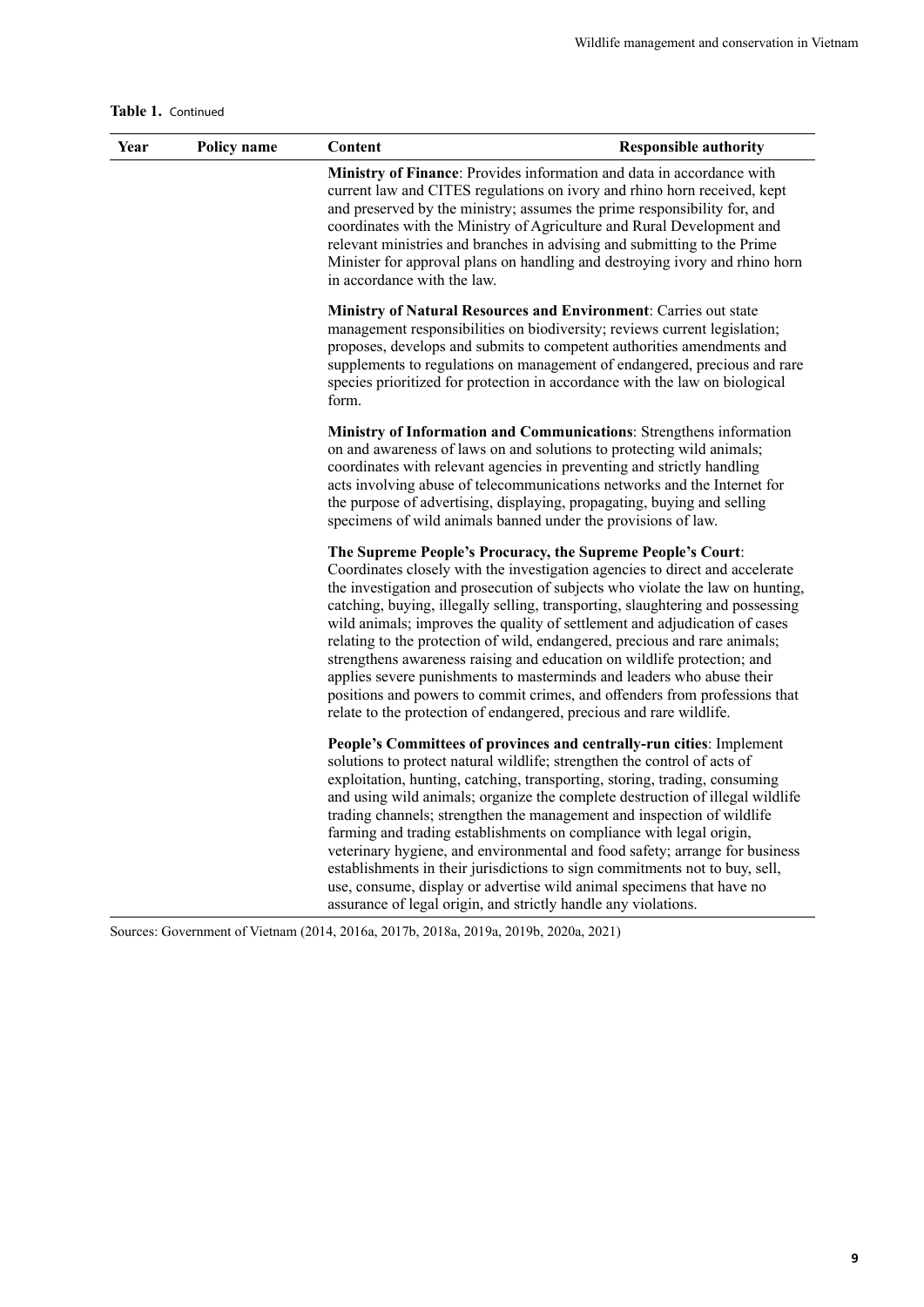### <span id="page-17-0"></span>**2.2 Fisheries industry policy**

Table 2 presents the main policies in the management and trade of wildlife covered by fisheries policies in Vietnam.

| Year | Policy name                                                                                                                                      | Content                                                                                                                                                                                                                                                                                                                                                                                                                                                                                                                                                                                                                                                                                                                                                                                                                                                                                          | <b>Responsible authority</b>                                                                                                                                                                                                                                                                                                                                                                                                                                                                                                                                                                                                                                                                                                                                                                                                                                        |
|------|--------------------------------------------------------------------------------------------------------------------------------------------------|--------------------------------------------------------------------------------------------------------------------------------------------------------------------------------------------------------------------------------------------------------------------------------------------------------------------------------------------------------------------------------------------------------------------------------------------------------------------------------------------------------------------------------------------------------------------------------------------------------------------------------------------------------------------------------------------------------------------------------------------------------------------------------------------------------------------------------------------------------------------------------------------------|---------------------------------------------------------------------------------------------------------------------------------------------------------------------------------------------------------------------------------------------------------------------------------------------------------------------------------------------------------------------------------------------------------------------------------------------------------------------------------------------------------------------------------------------------------------------------------------------------------------------------------------------------------------------------------------------------------------------------------------------------------------------------------------------------------------------------------------------------------------------|
| 2016 | Decision No.<br>811/QD-BNN-<br>TCTS approving<br>the action plan<br>for sea turtle<br>conservation in<br>Vietnam for the<br>period 2016-<br>2025 | Mission of the action plan<br>Reduce agents that cause sea turtle deaths;<br>Establish, manage and protect sea turtle<br>breeding areas and habitats;<br>Formulate and complete documents on state<br>management of sea turtle conservation and<br>protection;<br>Research and monitor biological and<br>ecological characteristics of sea turtles;<br>Raise public awareness and professional<br>capacity for officers in charge of sea turtle<br>conservation;<br>Strengthen regional and international<br>cooperation.                                                                                                                                                                                                                                                                                                                                                                        | <b>General Headquarters of</b><br><b>Fisheries; General Department</b><br>of Forestry; Department<br>of Science, Technology<br>and Environment; Seafood<br><b>Research Institute; Department</b><br>of Planning; Department of<br><b>Finance; coastal provinces</b><br>and cities' Departments<br>of Agriculture and Rural<br>Development; national parks/<br>marine protected areas;<br>fisheries associations and<br>unions; domestic and foreign<br>organizations related to sea<br>turtle conservation: Develop<br>detailed content and cost<br>estimates for priority tasks<br>to be submitted to competent<br>authorities for approval as a basis<br>for determining and allocating<br>funding; propose and implement<br>conservation activities for sea<br>turtles.                                                                                          |
| 2017 | Law on Fisheries                                                                                                                                 | Article 7. Prohibited actions in fishery<br>activities<br>Illegal commercial fishing, failure to<br>report and comply with regulations of law<br>(hereinafter referred to as "illegal commercial<br>fishing"); purchase, sale, transport, storage,<br>preliminary processing and processing of<br>aquatic products originating from illegal<br>commercial fishing, aquatic products with<br>impurities for commercial fraud purposes.<br>Article 40. Breeding, rearing and artificial<br>propagation of aquatic species prescribed<br>in Appendices of CITES and endangered,<br>precious and rare aquatic species<br>Organizations and individuals are allowed to<br>breed, rear or carry out artificial propagation<br>of aquatic species prescribed in Appendices<br>of CITES and endangered, precious and<br>rare aquatic species in accordance with<br>regulations of CITES and Vietnam law. | The Ministry of Agriculture and<br><b>Rural Development: Develop</b><br>and submit to the government<br>for promulgation the list of<br>endangered, precious and<br>rare aquatic species; criteria<br>for species identification,<br>management and protection<br>regime and order and procedures<br>for exploiting endangered,<br>precious and rare aquatic species;<br>organize the investigation,<br>survey, collection, conservation<br>and preservation of original<br>breeds of native aquatic species,<br>endemic aquatic species of<br>economic value, and endangered,<br>precious and rare aquatic species;<br>organize the investigation,<br>survey, collection, conservation<br>and preservation of original<br>breeds of native aquatic species,<br>endemic aquatic species of<br>economic value, and endangered,<br>precious and rare aquatic species; |

**Table 2. Wildlife conservation management policies related to fisheries**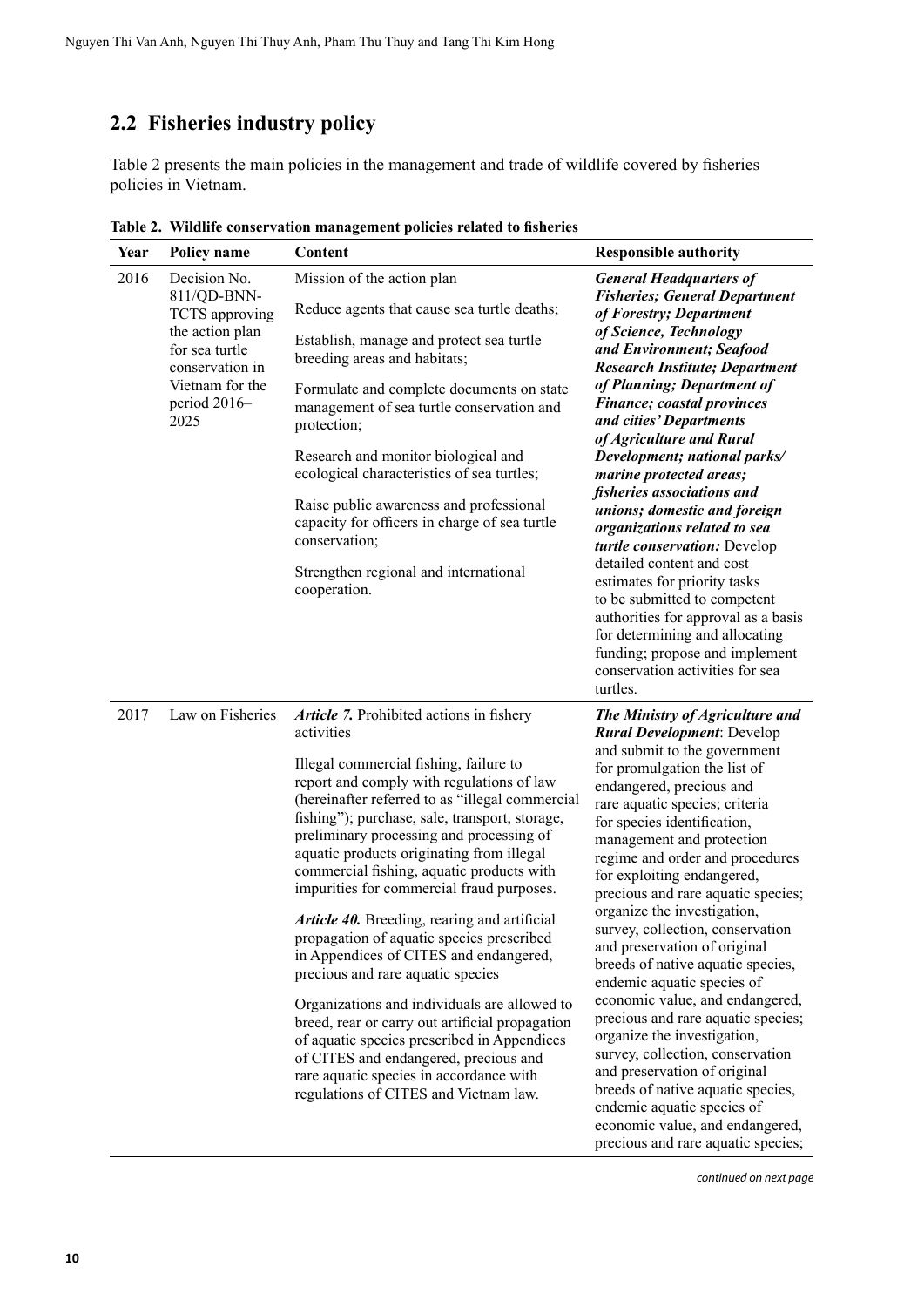| Table 2. Continued |  |
|--------------------|--|
|--------------------|--|

| Year | Policy name                                                                                | Content                                                                                                                                                                                                                                                                                                                                                                                               | <b>Responsible authority</b>                                                                                                                                                                                                                                                                                      |
|------|--------------------------------------------------------------------------------------------|-------------------------------------------------------------------------------------------------------------------------------------------------------------------------------------------------------------------------------------------------------------------------------------------------------------------------------------------------------------------------------------------------------|-------------------------------------------------------------------------------------------------------------------------------------------------------------------------------------------------------------------------------------------------------------------------------------------------------------------|
|      |                                                                                            | Provincial fisheries authorities shall<br>manage and trace origins of aquatic species<br>prescribed in Appendices of CITES and<br>endangered, precious and rare aquatic species<br>originating from aquaculture or nature.                                                                                                                                                                            |                                                                                                                                                                                                                                                                                                                   |
|      |                                                                                            | Article 99. Processing, export, import, re-<br>export, introduction from the sea and transit<br>of aquatic species prescribed in Appendices<br>of CITES and endangered, precious and rare<br>aquatic species                                                                                                                                                                                          |                                                                                                                                                                                                                                                                                                                   |
|      |                                                                                            | 1. The processing, export, import, re-export,<br>introduction from the sea and transit of<br>endangered, precious and rare wild aquatic<br>species prescribed in Appendices of CITES<br>and endangered, precious and rare aquatic<br>species shall comply with CITES regulations<br>and Vietnam law.                                                                                                  |                                                                                                                                                                                                                                                                                                                   |
|      |                                                                                            | 2. Processed specimens of aquatic species<br>prescribed in Appendices of CITES and<br>endangered, precious and rare aquatic species<br>shall satisfy the following requirements:                                                                                                                                                                                                                      |                                                                                                                                                                                                                                                                                                                   |
|      |                                                                                            | a. Specimens have legal origin and have<br>been taken from facilities breeding, raising<br>or carrying out artificial propagation of<br>aquatic species;                                                                                                                                                                                                                                              |                                                                                                                                                                                                                                                                                                                   |
|      |                                                                                            | b. Specimens are derived from legal commer-<br>cial fishing;                                                                                                                                                                                                                                                                                                                                          |                                                                                                                                                                                                                                                                                                                   |
|      |                                                                                            | c. After processing, any seizures of speci-<br>mens are in accordance with provisions of<br>law.                                                                                                                                                                                                                                                                                                      |                                                                                                                                                                                                                                                                                                                   |
| 2019 | Decree 26/2019/<br>ND-CP<br>guidelines for<br>implementation<br>of the law on<br>fisheries | Articles 39, 40, 41. To breed, raise, and<br>artificially cultivate aquatic species included<br>in the Appendices to CITES and endangered,<br>precious and rare aquatic species, the parties<br>must certify the origin of aquatic species<br>included in the CITES Appendix; conditions<br>of farming establishments must meet the<br>provisions of CITES and Article 38 of the<br>Law on Fisheries. | Ministry of Agriculture and<br><b>Rural Development and Ministry</b><br>of Transport: Designate and<br>publicize the list of seaports<br>to carry out import, temporary<br>import, re-export, border-gate<br>transfer and transit of aquatic<br>products and aquatic products<br>originating from fishing through |
|      |                                                                                            | Article 67. Export, import, re-export and<br>transit of CITES-listed aquatic species, and<br>endangered, precious and rare aquatic species                                                                                                                                                                                                                                                            | the territory of Vietnam and<br>notify the designated port list<br>for the Food and Agriculture<br>Organization of the United                                                                                                                                                                                     |
|      |                                                                                            | Organizations and individuals issued with<br>import licenses are not required to obtain a<br>license for import of endangered, precious<br>and rare aquatic species on the list of aquatic<br>species licensed for sale in Vietnam, except<br>for CITES-listed aquatic species.                                                                                                                       | Nations (FAO).                                                                                                                                                                                                                                                                                                    |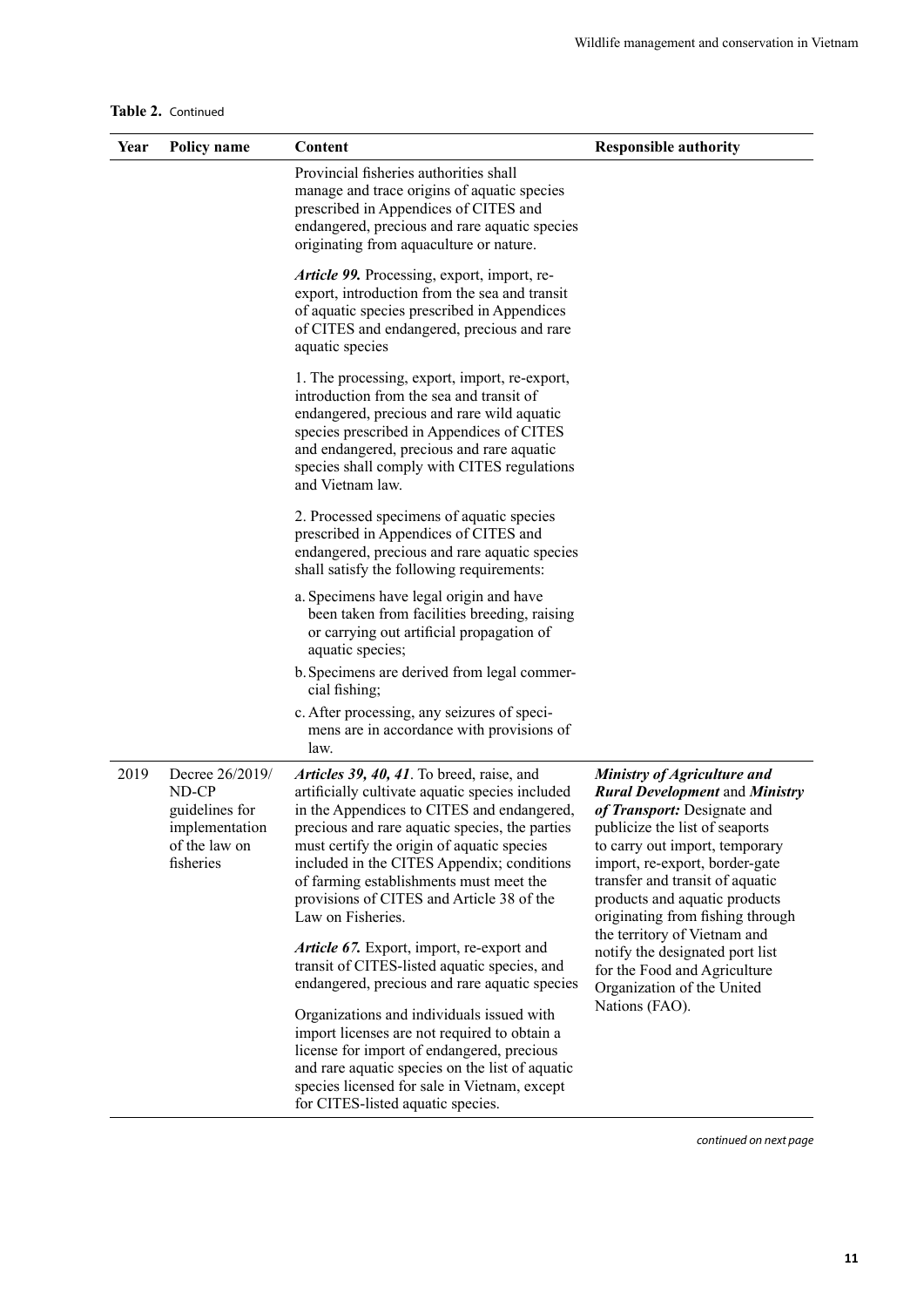**Table 2.** Continued

| Year | Policy name | Content                                                                                                                                                                                                                                                                                                                                                                                                                                                                                                                                                                                                                                                                                                                                                                                                                                                                                                                                                                                                                                                                                                                                                                                                                                                                                      | <b>Responsible authority</b>                                                                                                                                                                                                                                                                                                                                                                                                                                                                                                                                                                                                                                                                                                                                                                                                                                                                                                                                                                                                                                                                                                                                                                                                                                                                                                                                                                      |
|------|-------------|----------------------------------------------------------------------------------------------------------------------------------------------------------------------------------------------------------------------------------------------------------------------------------------------------------------------------------------------------------------------------------------------------------------------------------------------------------------------------------------------------------------------------------------------------------------------------------------------------------------------------------------------------------------------------------------------------------------------------------------------------------------------------------------------------------------------------------------------------------------------------------------------------------------------------------------------------------------------------------------------------------------------------------------------------------------------------------------------------------------------------------------------------------------------------------------------------------------------------------------------------------------------------------------------|---------------------------------------------------------------------------------------------------------------------------------------------------------------------------------------------------------------------------------------------------------------------------------------------------------------------------------------------------------------------------------------------------------------------------------------------------------------------------------------------------------------------------------------------------------------------------------------------------------------------------------------------------------------------------------------------------------------------------------------------------------------------------------------------------------------------------------------------------------------------------------------------------------------------------------------------------------------------------------------------------------------------------------------------------------------------------------------------------------------------------------------------------------------------------------------------------------------------------------------------------------------------------------------------------------------------------------------------------------------------------------------------------|
|      |             | Upon export, import, re-export, or<br>introduction from the sea of CITES-<br>listed endangered, precious and rare<br>aquatic species, regulations of the law on<br>management of endangered, precious and<br>rare animals and plants and enforcement of<br>CITES, and regulations of this Decree shall<br>be complied with.<br><b>Article 68.</b> Introduction from the sea of<br>endangered, precious and rare aquatic species<br>Upon introduction from the sea of CITES-<br>listed endangered, precious and rare<br>aquatic species, regulations of the law<br>on management of endangered, precious<br>and rare plant animals and plants and<br>enforcement of CITES, and regulations of<br>this Decree shall be complied with<br>Article 70. Control of import, temporary<br>import, re-export, temporary export, re-<br>import and transit of fishery products<br>originating from illegal, unreported and<br>unregulated fishing<br>4. Check information related to foreign ships<br>when the ships docked:<br>Content of inspection: Ship information<br>(ship name, vessel number, IMO number);<br>information on ship owners, fishing permits,<br>trans-shipment permits, production and<br>composition of aquatic species, fishing gear,<br>documents required by CITES (if any). | Inspect and supervise the<br>implementation of regulations<br>on management regimes of<br>endangered, precious and rare<br>aquatic species; certify the<br>origin of endangered, precious<br>and rare aquatic species from<br>aquaculture or exploitation from<br>the wild; monitor establishments<br>raising, breeding and artificially<br>cultivating endangered precious<br>and rare aquatic species,<br>including species included<br>in the Appendices to CITES<br>and determined according<br>to regulations; enforce the<br>provisions of CITES.<br><b>Ministry of Finance, Ministry</b><br>of National Defence, Ministry<br>of Public Security: Directing the<br>General Department of Customs<br>and the Border Guard not to<br>clear customs for shipments of<br>illegally caught aquatic products;<br>inspect fishing vessels and crew<br>members entering and exiting<br>fishing ports in accordance with<br>law; manage fishing vessels, crew<br>members and people working<br>on foreign fishing vessels<br>operating in Vietnamese waters,<br>and Vietnamese fishing vessels<br>operating in sea areas; coordinate<br>with the Ministry of Agriculture<br>and Rural Development in<br>managing the transportation<br>of aquatic products through<br>seaports, logistics services and<br>fishing vessels at seaports in<br>accordance with the Agreement<br>on Port State Measures. |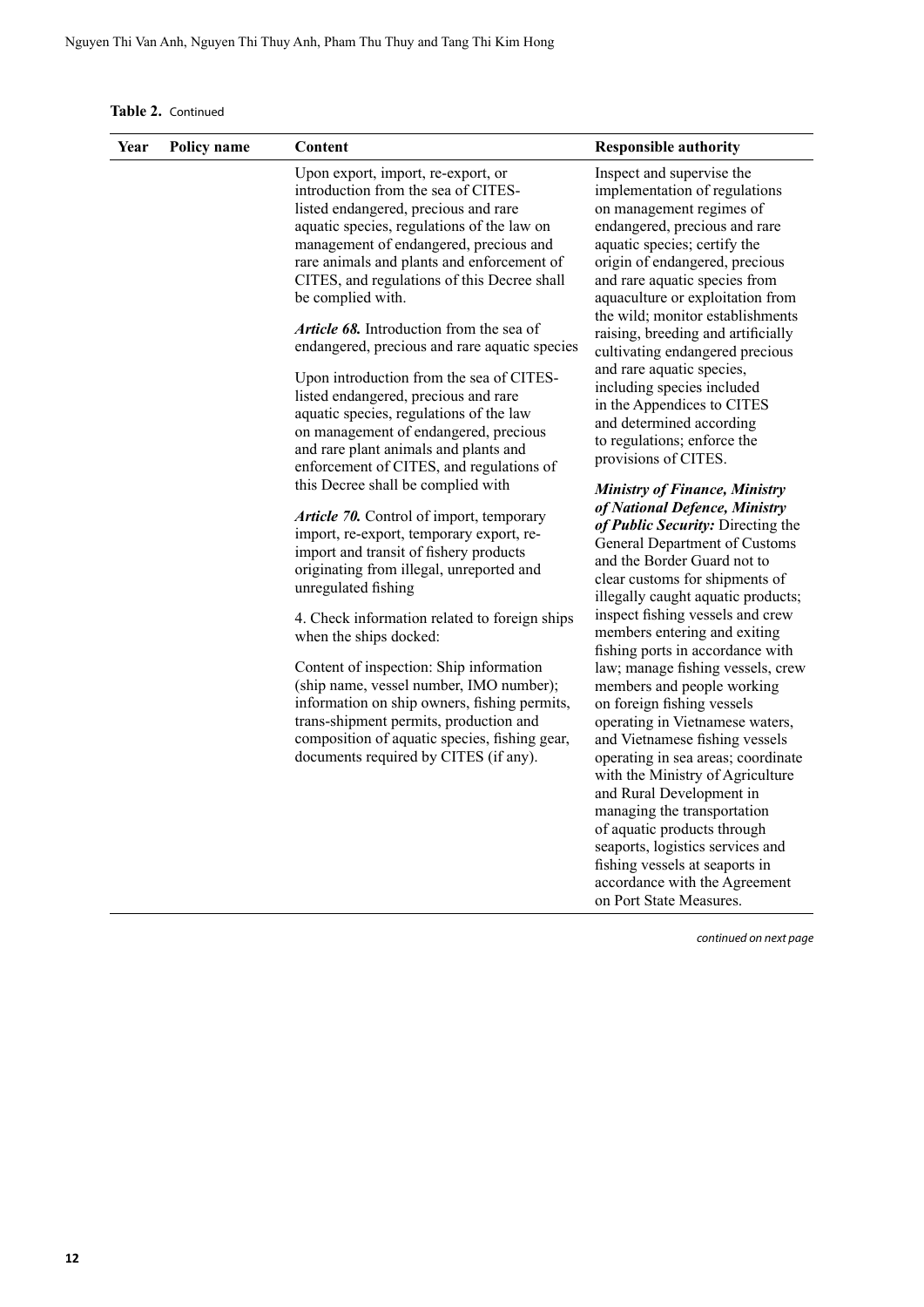**Table 2.** Continued

| Year | Policy name                                                                                                                                                                                                                                                                                                                                                                                                                            | Content                                                                                                                                                                                                                                                                                                                                                                                                                                                                                                                                                                                              | <b>Responsible authority</b>                                                                                                                                                                                                                                                                                                                                                                                                                                                                                        |
|------|----------------------------------------------------------------------------------------------------------------------------------------------------------------------------------------------------------------------------------------------------------------------------------------------------------------------------------------------------------------------------------------------------------------------------------------|------------------------------------------------------------------------------------------------------------------------------------------------------------------------------------------------------------------------------------------------------------------------------------------------------------------------------------------------------------------------------------------------------------------------------------------------------------------------------------------------------------------------------------------------------------------------------------------------------|---------------------------------------------------------------------------------------------------------------------------------------------------------------------------------------------------------------------------------------------------------------------------------------------------------------------------------------------------------------------------------------------------------------------------------------------------------------------------------------------------------------------|
| 2019 | Decree 42/2019/<br>ND-CP<br>penalties for<br>administrative<br>violations against<br>regulations on<br>fisheries                                                                                                                                                                                                                                                                                                                       | Article 41. Violations against regulations on<br>the collection, trading, handling, preliminary<br>processing, processing, preservation and<br>transport of fish and fishery products<br>1. The following fines shall be imposed<br>for illegal collection, trading, handling,<br>preliminary processing, processing,<br>preservation or transport of endangered,<br>rare and precious aquatic species in Group<br>II or fish, fishery products and parts thereof<br>of unknown origin of endangered, rare and<br>precious species in Appendix II of CITES if<br>not liable to criminal prosecution: | <b>Directorate of Fisheries;</b><br><b>Provincial People's Committees;</b><br><b>District People's Committees;</b><br><b>Public Security at all levels;</b><br><b>Traffic Police Department;</b><br><b>Coast Guard Squadron;</b><br><b>Market Management Team;</b><br><b>General Department of Market</b><br><b>Management; Department</b><br>of Agriculture and Rural<br><b>Development; Sub-Department</b><br>for Quality Management of<br><b>Agricultural, Forestry and</b><br><b>Fishery Products; Ministry</b> |
|      | a. A fine ranging from VND 10,000,000 to<br>VND 15,000,000 shall be imposed for a<br>violation involving fishery products of <<br>20 kg;<br>b. A fine ranging from VND $15,000,000$ to<br>VND 20,000,000 shall be imposed for a<br>violation involving fishery products of 20<br>kg to under 50 kg;<br>c. A fine ranging from VND 20,000,000 to<br>VND 30,000,000 shall be imposed for a<br>violation involving fishery products of 50 | of Agriculture and Rural<br><b>Development; Department</b><br>of Quality Management of<br><b>Agroforestry and Fisheries</b><br><b>Products; Regional Fisheries</b><br><b>Control Department:</b> Have the<br>right to impose penalties for<br>administrative violations against<br>regulations on the collection,<br>trading, storage, preliminary<br>processing, processing,<br>preservation and transportation of                                                                                                                                                                                  |                                                                                                                                                                                                                                                                                                                                                                                                                                                                                                                     |
|      |                                                                                                                                                                                                                                                                                                                                                                                                                                        | kg to under 100 kg;<br>d. A fine ranging from VND 30,000,000 to<br>VND 40,000,000 shall be imposed for a<br>violation involving fishery products of 100<br>kg to under 200 kg;<br>e. A fine ranging from VND 40,000,000 to<br>VND 50,000,000 shall be imposed for a<br>violation involving fishery products of 200<br>kg to under 500 kg;<br>f. fine ranging from VND 50,000,000 to<br>VND 60,000,000 shall be imposed for a<br>violation involving an fishery products of<br>$\geq$ 500 kg.                                                                                                         | aquatic products.                                                                                                                                                                                                                                                                                                                                                                                                                                                                                                   |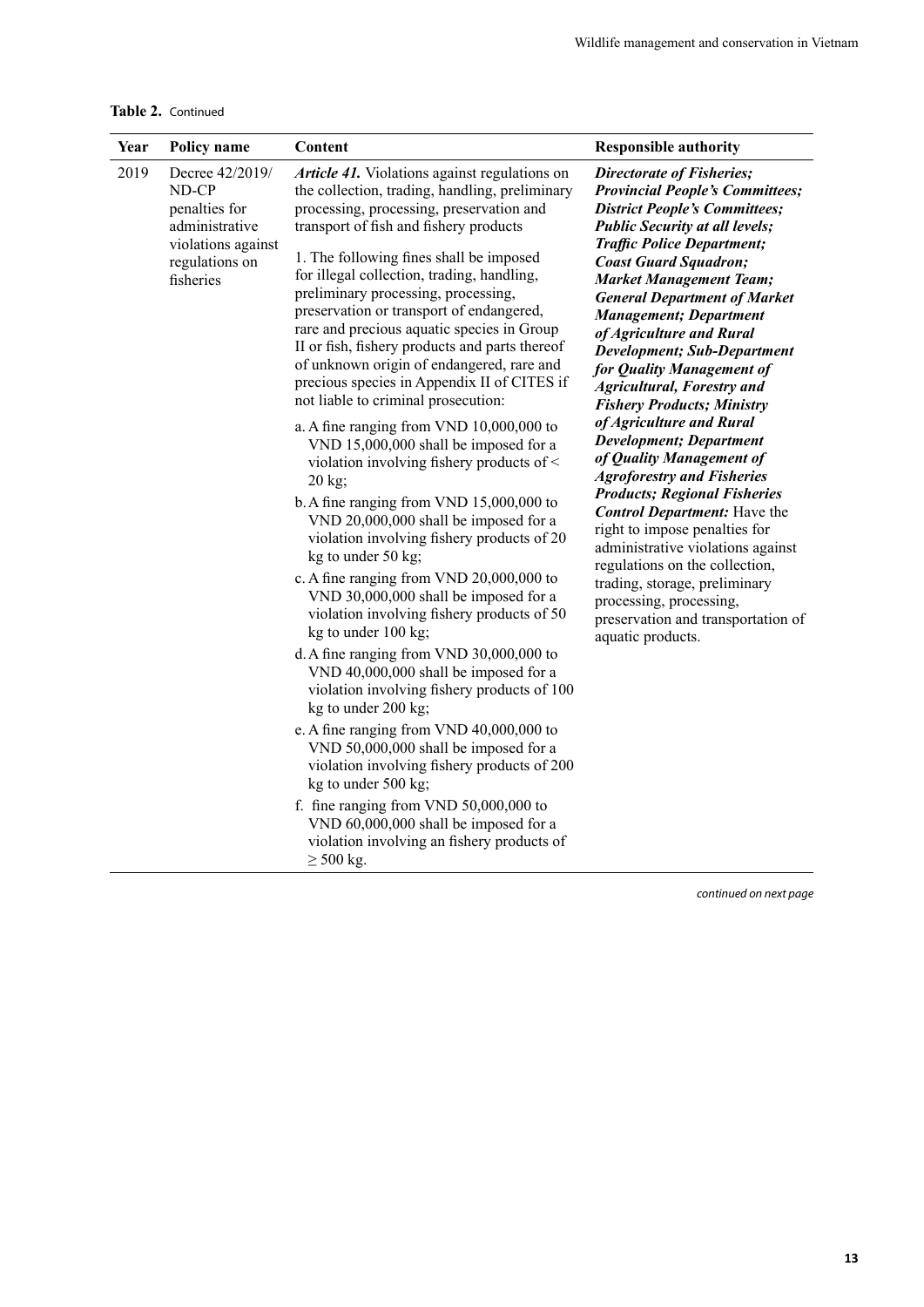**Table 2.** Continued

| Year | Policy name | Content                                                                                                                                                                                                                                                                                                                                                                                                    | <b>Responsible authority</b> |
|------|-------------|------------------------------------------------------------------------------------------------------------------------------------------------------------------------------------------------------------------------------------------------------------------------------------------------------------------------------------------------------------------------------------------------------------|------------------------------|
|      |             | 2. The following fines shall be imposed<br>for illegal collection, trading, handling,<br>preliminary processing, processing,<br>preservation or transport of fish, fishery<br>products and parts thereof of endangered,<br>rare and precious species in Group I or those<br>of unknown origin of endangered, rare and<br>precious species in Appendix I of CITES if<br>not liable to criminal prosecution: |                              |
|      |             | a. A fine ranging from VND 30,000,000 to<br>VND 40,000,000 shall be imposed for a<br>violation involving fishery products of <<br>$10 \text{ kg}$                                                                                                                                                                                                                                                          |                              |
|      |             | b. A fine ranging from VND $40,000,000$ to<br>VND 50,000,000 shall be imposed for a<br>violation involving fishery products of 10<br>kg to under 20 kg;                                                                                                                                                                                                                                                    |                              |
|      |             | c. A fine ranging from VND 50,000,000 to<br>VND 60,000,000 shall be imposed for a<br>violation involving fishery products of 20<br>kg to under 50 kg;                                                                                                                                                                                                                                                      |                              |
|      |             | d. A fine ranging from VND 60,000,000 to<br>VND 70,000,000 shall be imposed for a<br>violation involving fishery products of 50<br>kg to under 100 kg;                                                                                                                                                                                                                                                     |                              |
|      |             | e. A fine ranging from VND 70,000,000 to<br>VND 80,000,000 shall be imposed for a<br>violation involving fishery products of 100<br>kg to under 500 kg;                                                                                                                                                                                                                                                    |                              |
|      |             | f. A fine ranging from VND $80,000,000$ to<br>VND 100.000.000 shall be imposed for a<br>violation involving fishery products of $\geq$<br>500 kg.                                                                                                                                                                                                                                                          |                              |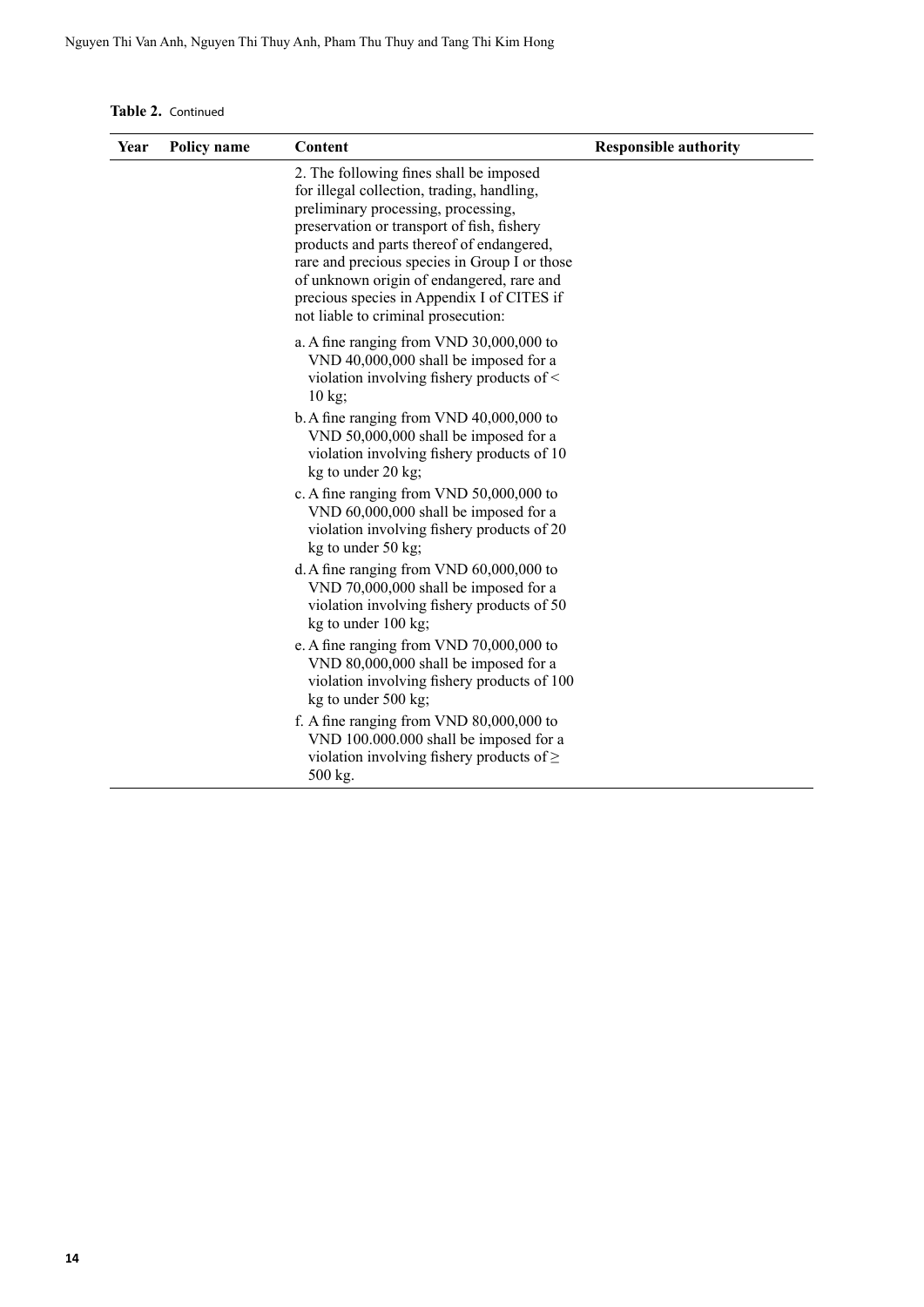#### <span id="page-22-0"></span>**2.3 Regulations and policies of the natural resources and environment sector**

Table 3 shows the main policies in wildlife management and trade as defined in the policies of the natural resources and environment sector in Vietnam.

| Year | Policy name                                                                                                                                      | Content                                                                                                                                                                                                                                                                                                                               | <b>Responsible authority</b>                                                                                                                                                                                                                                                                                                                                                                                               |
|------|--------------------------------------------------------------------------------------------------------------------------------------------------|---------------------------------------------------------------------------------------------------------------------------------------------------------------------------------------------------------------------------------------------------------------------------------------------------------------------------------------|----------------------------------------------------------------------------------------------------------------------------------------------------------------------------------------------------------------------------------------------------------------------------------------------------------------------------------------------------------------------------------------------------------------------------|
| 2013 | Decree<br>160/2013/ND-<br>CP on criteria<br>to determine<br>species and<br>the regime<br>of managing<br>species<br>under lists of<br>endangered, | This Decree amends and supplements Decree<br>No. 64/2013/ND-CP dated 16 July 2019 with<br>the purpose of expanding the list of endangered<br>and rare species prioritized for protection.                                                                                                                                             | <b>The Ministry of Natural</b><br><b>Resources and Environment</b><br>shall organize and guide<br>surveys, observations and<br>assessments of situations of wild<br>fauna and flora species under<br>lists of species prioritized for<br>protection; and make statistics<br>and sum up information about<br>changes in wild fauna and flora<br>species under lists of species<br>prioritized for protection<br>nationwide. |
|      |                                                                                                                                                  | Article 4. Criteria to determine species<br>prioritized protection                                                                                                                                                                                                                                                                    |                                                                                                                                                                                                                                                                                                                                                                                                                            |
|      |                                                                                                                                                  | Species under lists of those prioritized for<br>protection must satisfy the following criteria:                                                                                                                                                                                                                                       |                                                                                                                                                                                                                                                                                                                                                                                                                            |
|      | precious and<br>rare species<br>prioritized for                                                                                                  | 1. The number of individuals is low or it is in<br>danger of extinction as prescribed by Article<br>5 of this Decree;                                                                                                                                                                                                                 |                                                                                                                                                                                                                                                                                                                                                                                                                            |
|      | protection                                                                                                                                       | 2. The species is endemic, or has special<br>scientific, medicinal, economic, ecological,<br>environmental landscape or cultural-historic<br>value.                                                                                                                                                                                   | The Ministry of Agriculture<br>and Rural Development shall<br>organize and guide surveys,<br>observations and assessments                                                                                                                                                                                                                                                                                                  |
|      |                                                                                                                                                  | Article 5. Determination of species having a<br>low number of individuals or being in danger<br>of extinction                                                                                                                                                                                                                         | of situations of animal breeds,<br>plant varieties, microorganisms<br>and fungi under lists of species                                                                                                                                                                                                                                                                                                                     |
|      |                                                                                                                                                  | A wild animal or plant species is determined as<br>having a low number of individuals or being<br>in danger of extinction upon having one of<br>following conditions:                                                                                                                                                                 | prioritized for protection;<br>make statistics and sum up<br>information about changes in<br>animal breeds, plant varieties,<br>microorganisms and fungi                                                                                                                                                                                                                                                                   |
|      |                                                                                                                                                  | a. Population has fallen by at least 50% accord-<br>ing to observations or estimates within the<br>last ten $(10)$ years or three $(3)$ generations<br>calculated until the time of assessment; or a<br>decline of at least 50% is forecast in the next<br>10 years or three (3) generations calculated at<br>the time of assessment; | under lists of species prioritized<br>for protection nationwide;<br>and send information to the<br>Ministry of Natural Resources<br>and Environment for summing<br>up, building and updating the<br>database of species prioritized                                                                                                                                                                                        |
|      |                                                                                                                                                  | b. Range or distribution is estimated to be less<br>than 500 km <sup>2</sup> and populations are isolated<br>or distribution and range are in continuous<br>decline;                                                                                                                                                                  | for protection.                                                                                                                                                                                                                                                                                                                                                                                                            |

**Table 3. Wildlife conservation policies related to the natural resources and environment sector**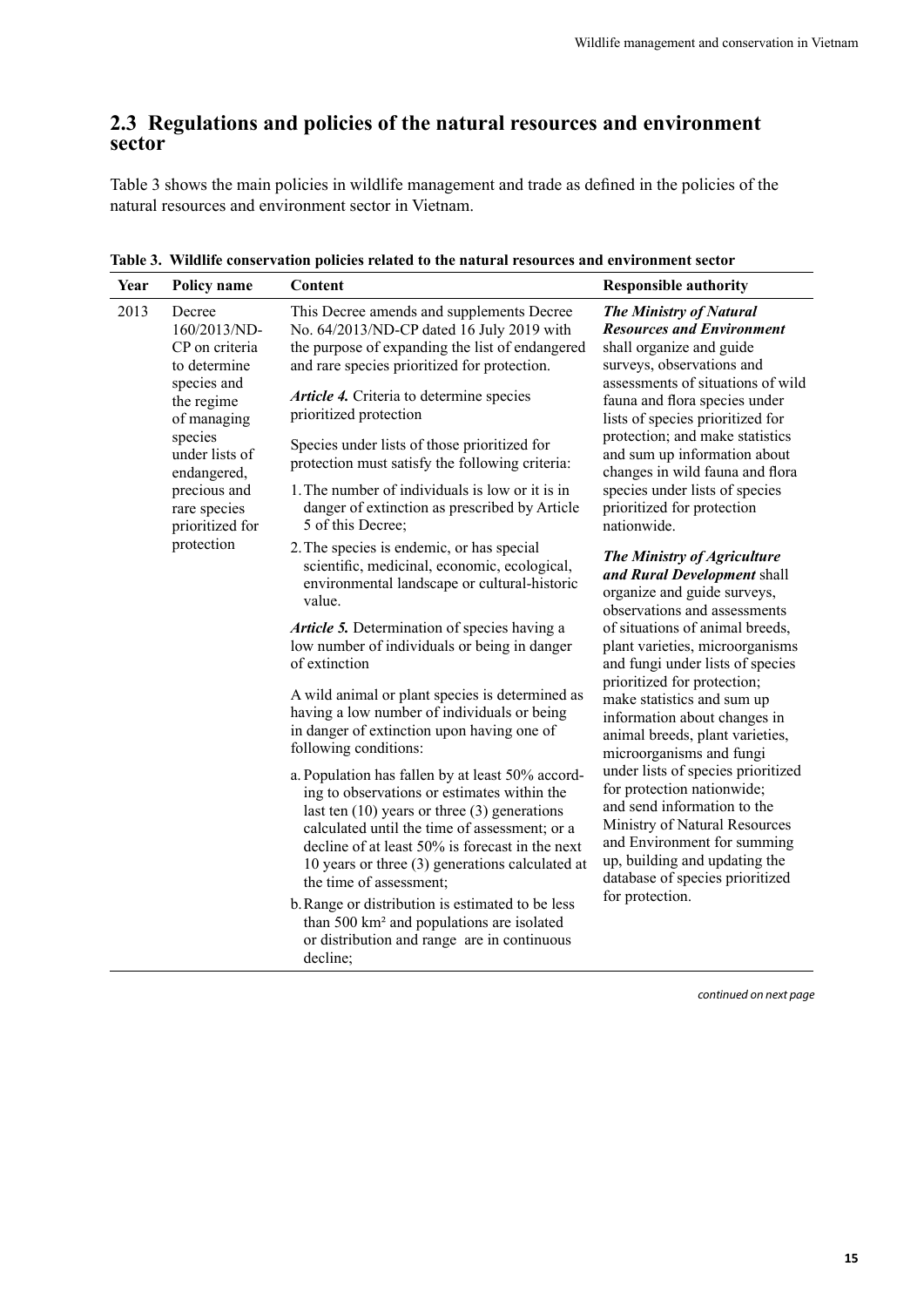**Table 3.** Continued

| Year | Policy name | Content                                                                                                                                                                                                                                                                                                                                                                                                                                                                                                                                                                         | <b>Responsible authority</b> |
|------|-------------|---------------------------------------------------------------------------------------------------------------------------------------------------------------------------------------------------------------------------------------------------------------------------------------------------------------------------------------------------------------------------------------------------------------------------------------------------------------------------------------------------------------------------------------------------------------------------------|------------------------------|
|      |             | c. Population of species is estimated to be less<br>than 2,500 mature individuals and has one<br>of the following conditions: in continuous<br>decline, with population falling by 20% or<br>more over the last five $(5)$ years or two $(2)$<br>generations according to observations or esti-<br>mates of population calculated until the time<br>of assessment; or number of mature individu-<br>als is in continuous decline, with isolated<br>subpopulations estimated to comprise no<br>more than 250 mature individuals, or there is<br>only one solitary subpopulation; |                              |
|      |             | d. Population of species is estimated to be less<br>than 250 mature individuals;                                                                                                                                                                                                                                                                                                                                                                                                                                                                                                |                              |
|      |             | e. The is a 20% probability or higher of the<br>species' extinction outside nature within the<br>next twenty $(20)$ years or five $(5)$ generations<br>calculated from the time of making a dossier.                                                                                                                                                                                                                                                                                                                                                                            |                              |
|      |             | Article 6. Determination of species with special<br>scientific, medicinal, economic, ecological,<br>environmental and landscape or cultural-<br>historic value                                                                                                                                                                                                                                                                                                                                                                                                                  |                              |
|      |             | 1. Species with special scientific value are<br>species carrying precious and rare genetic<br>sources for preservation and hybridization;                                                                                                                                                                                                                                                                                                                                                                                                                                       |                              |
|      |             | 2. Species with special medicinal value are spe-<br>cies that possess compounds with important<br>bioactive properties directly used for or com-<br>prising raw materials for preparing medicinal<br>products;                                                                                                                                                                                                                                                                                                                                                                  |                              |
|      |             | 3. Species with special economic value are<br>species with capacity to generate high profits<br>when commercialized;                                                                                                                                                                                                                                                                                                                                                                                                                                                            |                              |
|      |             | 4. Species with special ecological, environmen-<br>tal and landscape value are species that play<br>a key role in maintaining the balance of other<br>species in a biome; or represent the unique-<br>ness of a natural geographical zone;                                                                                                                                                                                                                                                                                                                                      |                              |
|      |             | 5. Species with special cultural-historical value<br>are species associated with historical, cul-<br>tural, or traditional processes or the customs<br>and habits of a community's populace.                                                                                                                                                                                                                                                                                                                                                                                    |                              |
|      |             | <b>Article 15.</b> Export and import of specimens<br>of species under lists of species prioritized for<br>protection                                                                                                                                                                                                                                                                                                                                                                                                                                                            |                              |
|      |             | Apart from compliance with current provisions<br>on export and import applicable to species<br>under Annex I of CITES, Vietnamese<br>management agencies executing CITES shall<br>take opinion in writing of the Ministry of<br>Natural Resources and Environment before<br>any license is issued for export or import of<br>specimens of species of wild fauna and flora<br>under lists of species prioritized for protection.                                                                                                                                                 |                              |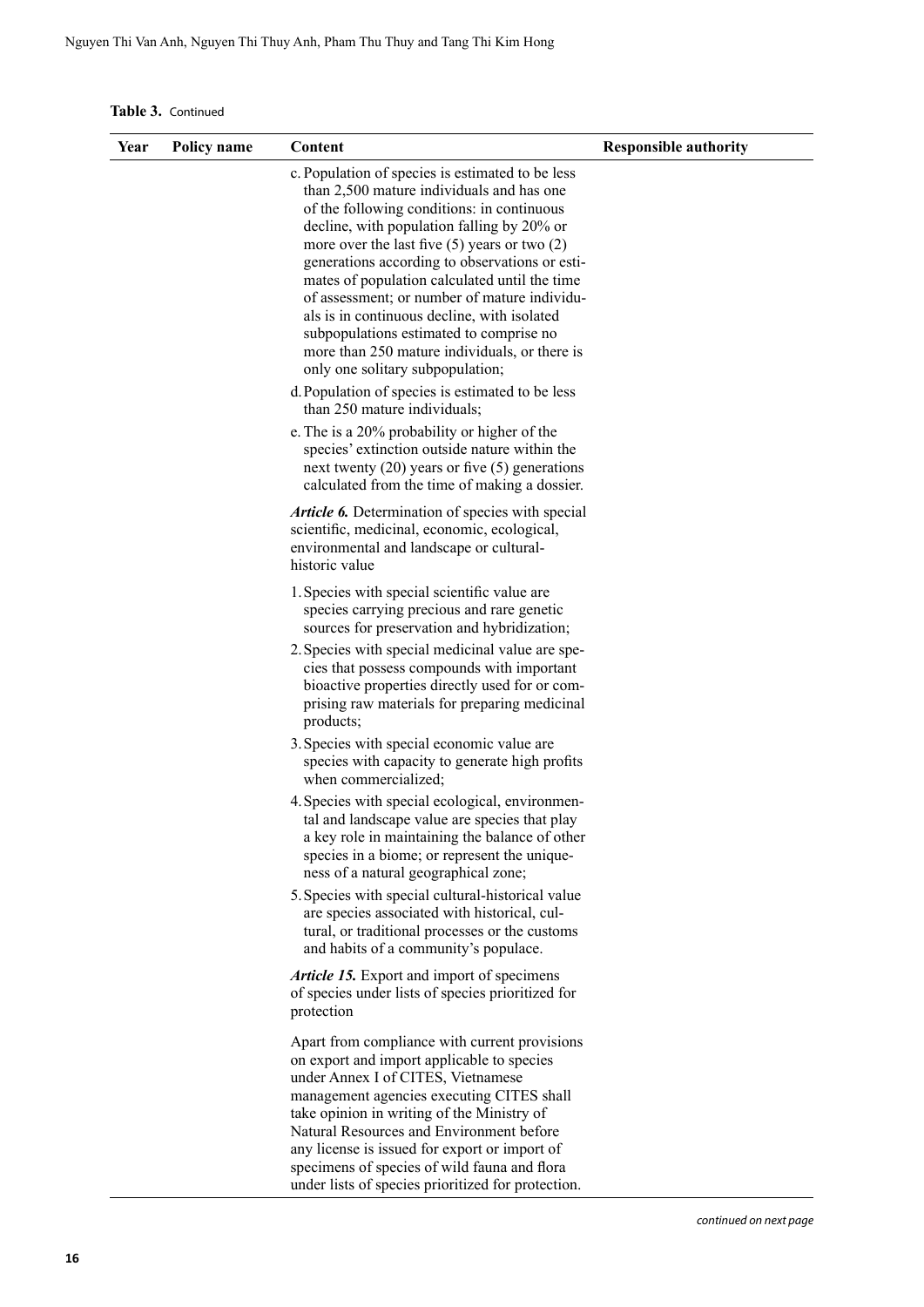| Table 3. Continued |  |
|--------------------|--|
|--------------------|--|

| Year          | Policy name                                                       | Content                                                                                                                                                                                                                                                                                                                                                                                        | <b>Responsible authority</b>                                                                                                                                                                                                                              |
|---------------|-------------------------------------------------------------------|------------------------------------------------------------------------------------------------------------------------------------------------------------------------------------------------------------------------------------------------------------------------------------------------------------------------------------------------------------------------------------------------|-----------------------------------------------------------------------------------------------------------------------------------------------------------------------------------------------------------------------------------------------------------|
| 2008,<br>2018 | Law on<br>Biodiversity                                            | This law provides for the conservation and<br>sustainable development of biodiversity, and<br>the rights and obligations of organizations,<br>households and individuals in the conservation<br>and sustainable development of biodiversity.                                                                                                                                                   | <b>Government:</b> Unified state<br>management of biodiversity<br><b>Ministry of Natural Resources</b><br>and Environment: To be<br>answerable to the government                                                                                          |
|               |                                                                   | Article 5. State policies on the conservation<br>and sustainable development of biodiversity                                                                                                                                                                                                                                                                                                   | for state management of<br>biodiversity.                                                                                                                                                                                                                  |
|               |                                                                   | Giving priority to the conservation of natural<br>ecosystems which are important, specific<br>or representative of an ecological region<br>and the conservation of species on the list<br>of endangered precious and rare species<br>prioritized for protection; ensuring control of<br>access to genetic resources.                                                                           | <b>Ministries and ministerial-</b><br>level agencies: within the<br>remit of their tasks and powers<br>perform state management of<br>biodiversity as assigned by the<br>government.                                                                      |
|               |                                                                   | Article 7. Prohibited acts related to biodiversity                                                                                                                                                                                                                                                                                                                                             | <b>People's Committees: at</b><br>all levels within the scope                                                                                                                                                                                             |
|               |                                                                   | Hunting, fishing, exploiting bodily parts of,<br>illegally killing, consuming, transporting,<br>purchasing and selling species on the list<br>of endangered precious and rare species<br>prioritized for protection; illegally advertising,<br>marketing and consuming products originating<br>from species on the list of endangered precious<br>and rare species prioritized for protection. | of their tasks and powers<br>implement state management<br>of biodiversity according to<br>the decentralization of the<br>government.                                                                                                                     |
|               |                                                                   | Illegally rearing or growing and planting<br>or culturing wild fauna and flora species<br>on the list of endangered precious and rare<br>species prioritized for protection; illegally<br>accessing genetic resources of species on the<br>list of endangered precious and rare species<br>prioritized for protection.                                                                         |                                                                                                                                                                                                                                                           |
| 2010          | Decree<br>65/2010/ND-<br>CP detailing                             | Article 12. Criteria for identifying endangered<br>precious and rare species on the list of species<br>prioritized for protection                                                                                                                                                                                                                                                              | <b>Ministry of Natural Resources</b><br>and Environment; Ministry<br>of Agriculture and Rural                                                                                                                                                             |
|               | and guiding<br>a number of<br>articles of the<br>biodiversity law | 1. Wild animal and plant species; plant<br>varieties, livestock breeds, microorganisms and<br>fungi on the list of endangered precious and<br>rare species prioritized for protection (below<br>collectively referred to as species prioritized<br>for protection) are those meeting the following<br>criteria:                                                                                | Development; Ministry of<br><b>Culture, Sports and Tourism:</b><br>Issue a Joint Circular<br>specifically guiding the<br>identification of species of<br>special scientific, ecological,<br>landscape, environmental or<br>cultural-historical value; and |
|               |                                                                   | a. Being in danger of extinction;<br>b. Being endemic or having special scientific,<br>ecological, landscape, environmental or<br>cultural-historical value.                                                                                                                                                                                                                                   | specific guidance on the rescue<br>of wild species; the long-<br>term preservation of genetic<br>resources and genetic specimens<br>of species prioritized for<br>protection.                                                                             |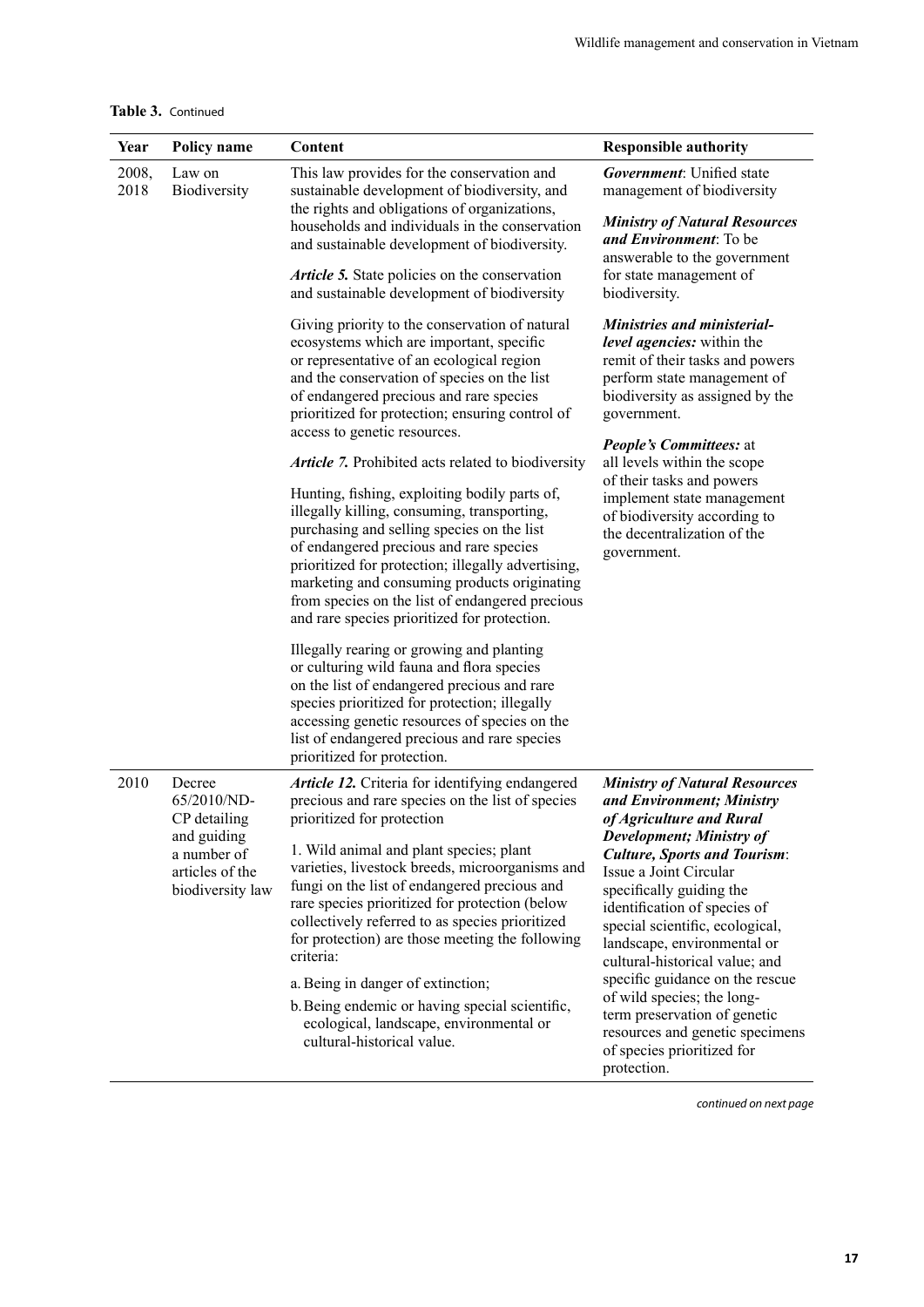**Table 3.** Continued

| Year | Policy name                                                                                                                                                                                                                    | Content                                                                                                                                                                                                                                                                                                                                                                                                                                                                                                                                                                                                                                                                                                                                                                                                                                                                                                                                                                                                                                                                                                                                                                                                                                                                                                                                                            | <b>Responsible authority</b> |
|------|--------------------------------------------------------------------------------------------------------------------------------------------------------------------------------------------------------------------------------|--------------------------------------------------------------------------------------------------------------------------------------------------------------------------------------------------------------------------------------------------------------------------------------------------------------------------------------------------------------------------------------------------------------------------------------------------------------------------------------------------------------------------------------------------------------------------------------------------------------------------------------------------------------------------------------------------------------------------------------------------------------------------------------------------------------------------------------------------------------------------------------------------------------------------------------------------------------------------------------------------------------------------------------------------------------------------------------------------------------------------------------------------------------------------------------------------------------------------------------------------------------------------------------------------------------------------------------------------------------------|------------------------------|
|      |                                                                                                                                                                                                                                | Article 16. Conditions on raising, culture,<br>rescue and preservation of genetic resources<br>and genetic specimens of species prioritized for<br>protection                                                                                                                                                                                                                                                                                                                                                                                                                                                                                                                                                                                                                                                                                                                                                                                                                                                                                                                                                                                                                                                                                                                                                                                                      |                              |
|      |                                                                                                                                                                                                                                | 1. Biodiversity conservation facilities may<br>obtain certificates for raising and culture of<br>species prioritized for protection;                                                                                                                                                                                                                                                                                                                                                                                                                                                                                                                                                                                                                                                                                                                                                                                                                                                                                                                                                                                                                                                                                                                                                                                                                               |                              |
|      |                                                                                                                                                                                                                                | 2. The establishment of wildlife rescue centres<br>must meet requirements on rescue of species<br>prioritized for protection.                                                                                                                                                                                                                                                                                                                                                                                                                                                                                                                                                                                                                                                                                                                                                                                                                                                                                                                                                                                                                                                                                                                                                                                                                                      |                              |
| 2018 | Decision No.                                                                                                                                                                                                                   | Targets                                                                                                                                                                                                                                                                                                                                                                                                                                                                                                                                                                                                                                                                                                                                                                                                                                                                                                                                                                                                                                                                                                                                                                                                                                                                                                                                                            |                              |
|      | 2713/QD-BNN-<br><b>TCLN</b> dated<br>10 July 2018<br>promulgating<br>action plan<br>for ivory and<br>rhino horn<br>for the period<br>2018-2020;<br>comply with<br>international<br>commitments to<br>which Vietnam<br>is party | • Completing the legal framework related to the control of wildlife trade, includ-<br>ing ivory and rhino horn, such as the development, amendment and guidance<br>of regulations related to CITES enforcement in Vietnam, specific regulations<br>for the implementation of the Law on Forestry and new regulations related to<br>management, marking and traceability of specimens;                                                                                                                                                                                                                                                                                                                                                                                                                                                                                                                                                                                                                                                                                                                                                                                                                                                                                                                                                                              |                              |
|      |                                                                                                                                                                                                                                | • Improve law enforcement capacity, strengthen inter-sectoral coordination<br>through activities to strengthen capacity and skills for professionals and profes-<br>sional work for investigation, prosecution and trying of various types of related<br>crimes; other skills in specimen identification; application of new provisions of<br>the 2015 revised Criminal Law and corresponding penalty framework; and joint<br>activities of the VN-WEN network;                                                                                                                                                                                                                                                                                                                                                                                                                                                                                                                                                                                                                                                                                                                                                                                                                                                                                                    |                              |
|      |                                                                                                                                                                                                                                | • Strengthen cross-border cooperation, regional and international cooperation<br>between source - transit - consumer countries to strengthen control and investi-<br>gation;                                                                                                                                                                                                                                                                                                                                                                                                                                                                                                                                                                                                                                                                                                                                                                                                                                                                                                                                                                                                                                                                                                                                                                                       |                              |
|      |                                                                                                                                                                                                                                | • Focus on solving the problem of domestic market demand for ivory and rhino<br>horn products, including implementing demand reduction campaigns based on<br>scientific research; practical bases towards a strategy to reduce demand and<br>ensure long-term, sustainable use;                                                                                                                                                                                                                                                                                                                                                                                                                                                                                                                                                                                                                                                                                                                                                                                                                                                                                                                                                                                                                                                                                    |                              |
|      |                                                                                                                                                                                                                                | • Establish a chain information system on ivory and rhino horn seizures in the<br>coming period to serve exchange and sharing between domestic agencies as well<br>as to meet international requirements.                                                                                                                                                                                                                                                                                                                                                                                                                                                                                                                                                                                                                                                                                                                                                                                                                                                                                                                                                                                                                                                                                                                                                          |                              |
|      |                                                                                                                                                                                                                                | • The parties responsible for implementing this Decision include: Vietnam CITES<br>Management Authority, Environmental Police Department (General Department<br>of Police, Ministry of Public Security); Police Department for Crime Preven-<br>tion Using High Technology (General Department of Police, Ministry of Public<br>Security); Department of Foreign Affairs (Ministry of Public Security); Drug<br>and Crime Prevention and Control Department (Border Guard Command); Anti-<br>Smuggling Investigation Department (General Department of Customs, Ministry<br>of Finance); Forest Protection Department (General Department of Forestry,<br>Ministry of Agriculture and Rural Development); Department of Special-use and<br>Protection Forest Management (General Department of Forestry, Ministry of<br>Agriculture and Rural Development); Department of Science, Technology and<br>International Cooperation (General Department of Forestry, Ministry of Agricul-<br>ture and Rural Development); Department of Nature Conservation and Biodi-<br>versity (General Department of Environment, Ministry of Natural Resources<br>and Environment); Market Management Department (Ministry of Industry and<br>Trade); Supreme People's Procuracy; Supreme People's Court; CITES Secre-<br>tariat; United Nations Office on Drugs and Crime (UNODC) |                              |

Source: Government of Vietnam (2010, 2013a, 2018b, 2018c)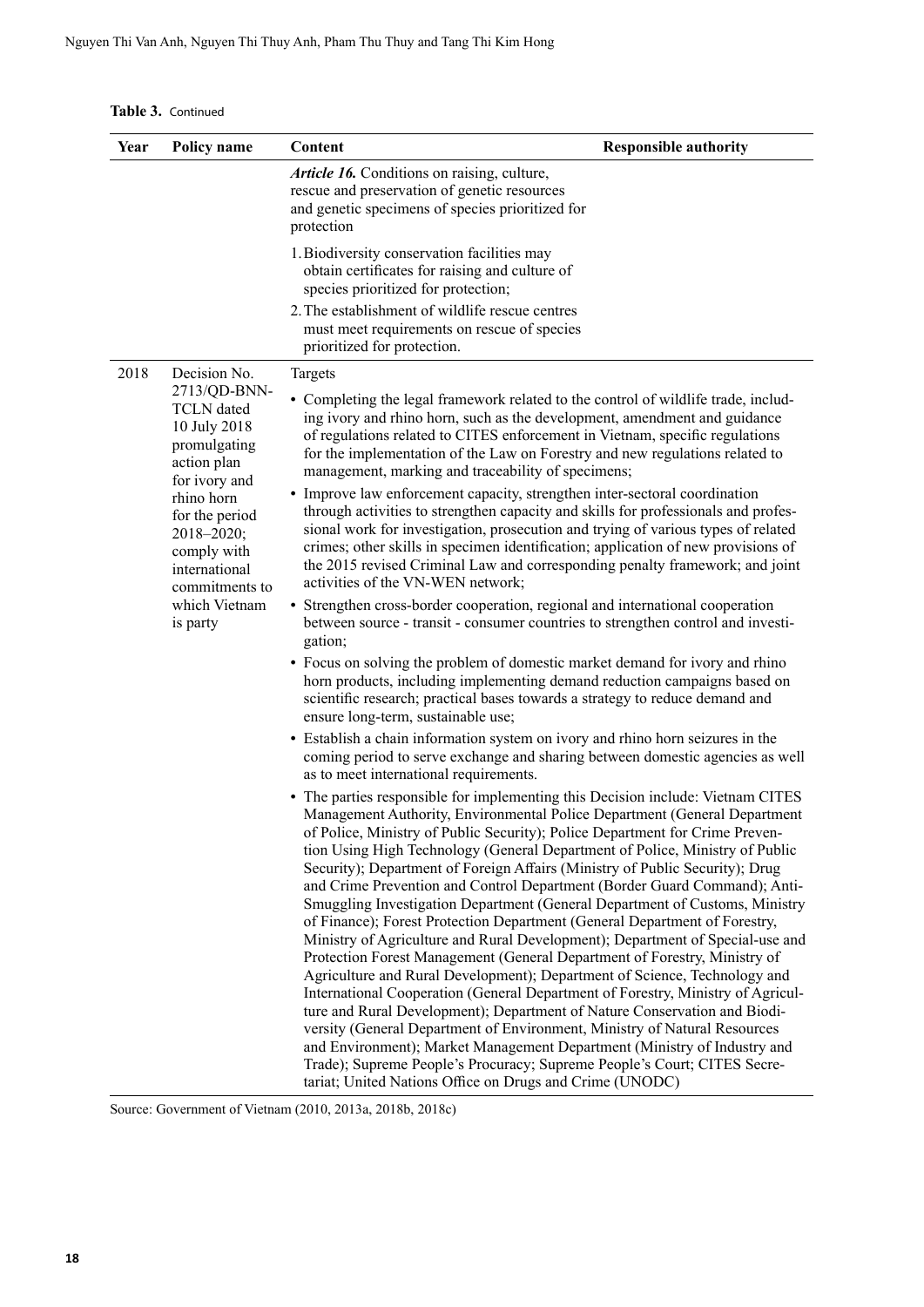#### <span id="page-26-0"></span>**2.4 Investment policies**

Table 4 shows the main policies in the management and trade of wildlife covered by investment policy in Vietnam.

| Year                                                                                                                                                                                                                                      | Policy name                                                                    | Content                                                                                                                                                              | <b>Responsible authority</b>                                                                                                                              |
|-------------------------------------------------------------------------------------------------------------------------------------------------------------------------------------------------------------------------------------------|--------------------------------------------------------------------------------|----------------------------------------------------------------------------------------------------------------------------------------------------------------------|-----------------------------------------------------------------------------------------------------------------------------------------------------------|
| 2020                                                                                                                                                                                                                                      | Law on investment                                                              | <i>Article 6.</i> Banned business lines                                                                                                                              | The government and relevant agencies,                                                                                                                     |
|                                                                                                                                                                                                                                           |                                                                                | The business investment<br>activities below are banned:                                                                                                              | organizations and individuals:<br>responsible for providing sufficient<br>information and documents to facilitate                                         |
|                                                                                                                                                                                                                                           |                                                                                | Business in specimens of<br>wild flora and fauna specified<br>in Appendix 1 of CITES;<br>specimens of rare and/or                                                    | verification; explaining issues related to<br>investment project contents at the request<br>of the National Assembly agency in<br>charge of verification. |
|                                                                                                                                                                                                                                           |                                                                                | endangered species of wild<br>fauna and flora in Group I of<br>Appendix III hereof;                                                                                  | The Ministry of Planning and<br>Investment performs the unified state<br>management of investment in Vietnam                                              |
|                                                                                                                                                                                                                                           |                                                                                | Appendix IV. List of industries                                                                                                                                      | and investment from Vietnam to abroad.                                                                                                                    |
| and trades with conditional<br>business investment<br>Raising and planting wild<br>plants and animals listed under<br>CITES Appendices and the list<br>of endangered, precious and<br>rare forest plants, animals and<br>aquatic animals. | Building and operating the National<br>Investment Information System; building |                                                                                                                                                                      |                                                                                                                                                           |
|                                                                                                                                                                                                                                           |                                                                                | a national database on investment;<br>evaluating the operation of the system by<br>state management agencies in charge of<br>investment at central and local levels. |                                                                                                                                                           |

**Table 4. Wildlife conservation policies related to the investment sector**

Source: Government of Vietnam (2020b)

#### **2.5 Legal provisions on criminal procedure and handling of violations**

Table 5 presents the main policies in the management and trade of wildlife as defined in the provisions of criminal law and handling of violations in Vietnam.

| Year          | Policy name   | Content                                                                                                                                                                                                                 | <b>Responsible authority</b>                                                                                   |
|---------------|---------------|-------------------------------------------------------------------------------------------------------------------------------------------------------------------------------------------------------------------------|----------------------------------------------------------------------------------------------------------------|
| 2015,<br>2017 | Criminal Code | Regulations on sanctions for cases of trading,<br>possession and harm to wild animals:                                                                                                                                  | The Chief Justice of the Court<br>has the authority to issue                                                   |
|               |               | <i>Article 234.</i> Offences against regulations on<br>management and protection of wild animals                                                                                                                        | decisions to summarize the<br>penalties of the judgments.                                                      |
|               |               | A person who commits any of the following<br>acts shall be liable to a fine of VND<br>50,000,000 to VND 300,000,000 or face<br>a penalty of up to three years' community<br>sentence or six to 36 months' imprisonment: | Investigating agencies,<br><i>procuracies or courts</i> decide<br>to apply reprimand measures to<br>judgments. |

**Table 5. Wildlife conservation policy in criminal procedure and violations**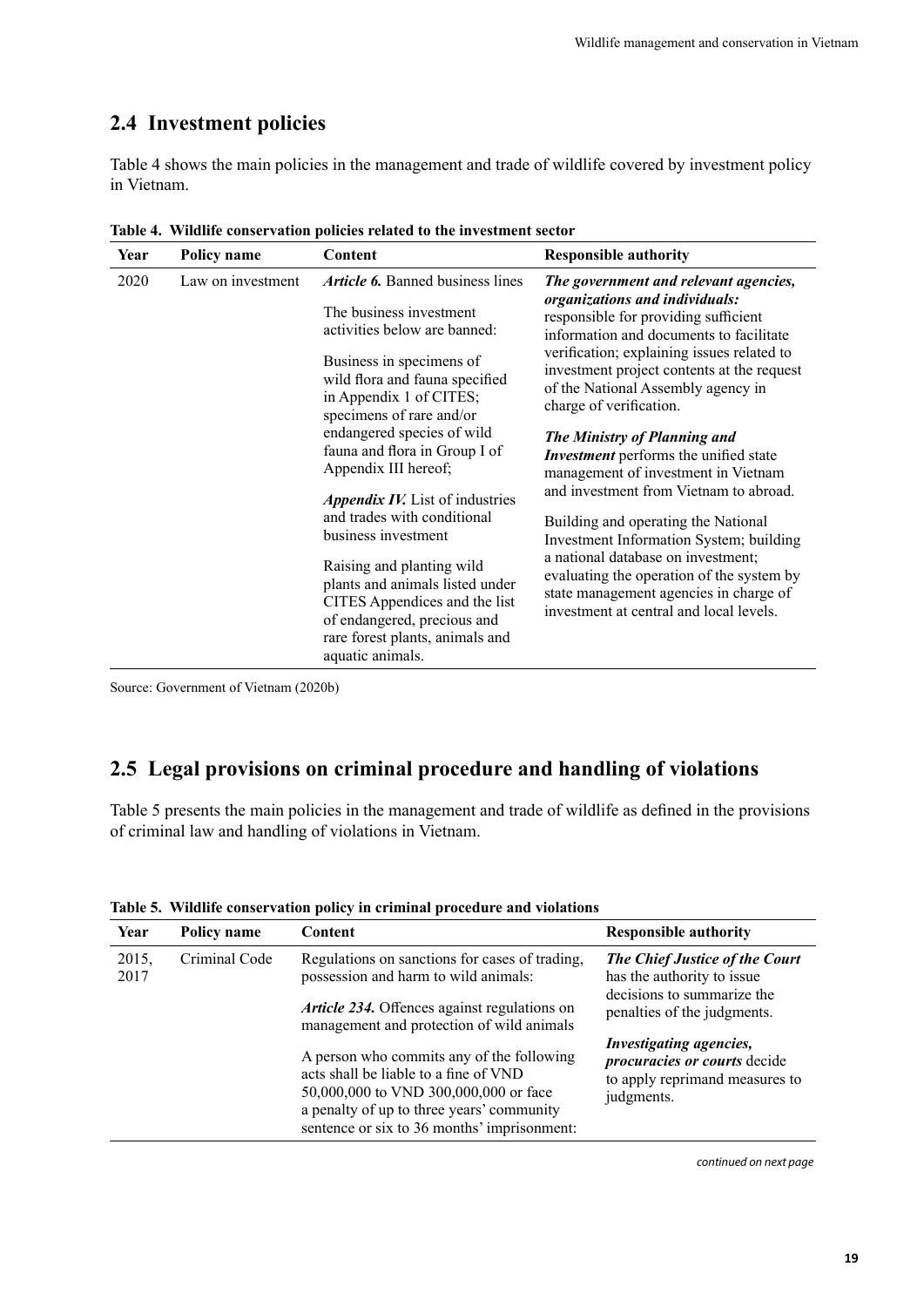**Table 5.** Continued

| Year | Policy name | Content                                                                                                                                                                                                                                                                                                                                                                  | <b>Responsible authority</b> |
|------|-------------|--------------------------------------------------------------------------------------------------------------------------------------------------------------------------------------------------------------------------------------------------------------------------------------------------------------------------------------------------------------------------|------------------------------|
|      |             | Illegal hunting, killing, raising, imparking,<br>transporting, trading of endangered, rare<br>animals in Group IIB or animals in Appendix<br>II of CITES assessed at VND 300,000,000<br>to under VND $1,000,000,000$ ; other common<br>wild animals assessed at VND 500,000,000 to<br>under VND 1,500,000,000;                                                           |                              |
|      |             | Illegal possession, transport, trading of<br>endangered, rare animals in Group IIB or<br>animals in Appendix II of CITES or body<br>parts or products thereof assessed at VND<br>300,000,000 to under VND 1,000,000,000;<br>common wild animals or body parts thereof<br>assessed at VND 500,000,000 to under VND<br>1,500,000,000.                                      |                              |
|      |             | Article 244. Offences against regulations on<br>management and protection of endangered<br>rare animals                                                                                                                                                                                                                                                                  |                              |
|      |             | Any person who violates regulations on<br>management and protection of animals<br>on the list of endangered and rare species;<br>endangered rare animals of Group IB or in<br>Appendix I of CITES in any of the following<br>circumstances shall be liable to a fine of VND<br>500,000,000 to VND 2,000,000,000 or face a<br>penalty of one to five years' imprisonment: |                              |
|      |             | a. Illegally hunting, killing, imparking,<br>transporting or trading animals on the list of<br>endangered and rare species;                                                                                                                                                                                                                                              |                              |
|      |             | b. Illegally possessing, transporting or trading<br>animals specified in Point a of this Clause<br>or body parts thereof; from 2 kg to under 20<br>kg of elephant tusks; from 0.05 kg to under<br>1 kg of rhino horns;                                                                                                                                                   |                              |
|      |             | c. Illegal hunting, killing, raising, imparking<br>or trading of Group IB animals or animals<br>in Appendix I of CITES other than those<br>specified in Point a of this Article involving<br>3–7 individuals of class Mammalia, 3–7<br>individuals of class Aves or class Reptilia,<br>or 10–15 individuals of other classes;                                            |                              |
|      |             | d. Illegally possessing, transporting or trad-<br>ing vital body parts of 3–7 individuals of<br>class Mammalia, vital body parts of 7-10<br>individuals of class Aves or class Reptilia,<br>or vital body parts of 10-15 individuals<br>of other classes specified in Point c of this<br>Article;                                                                        |                              |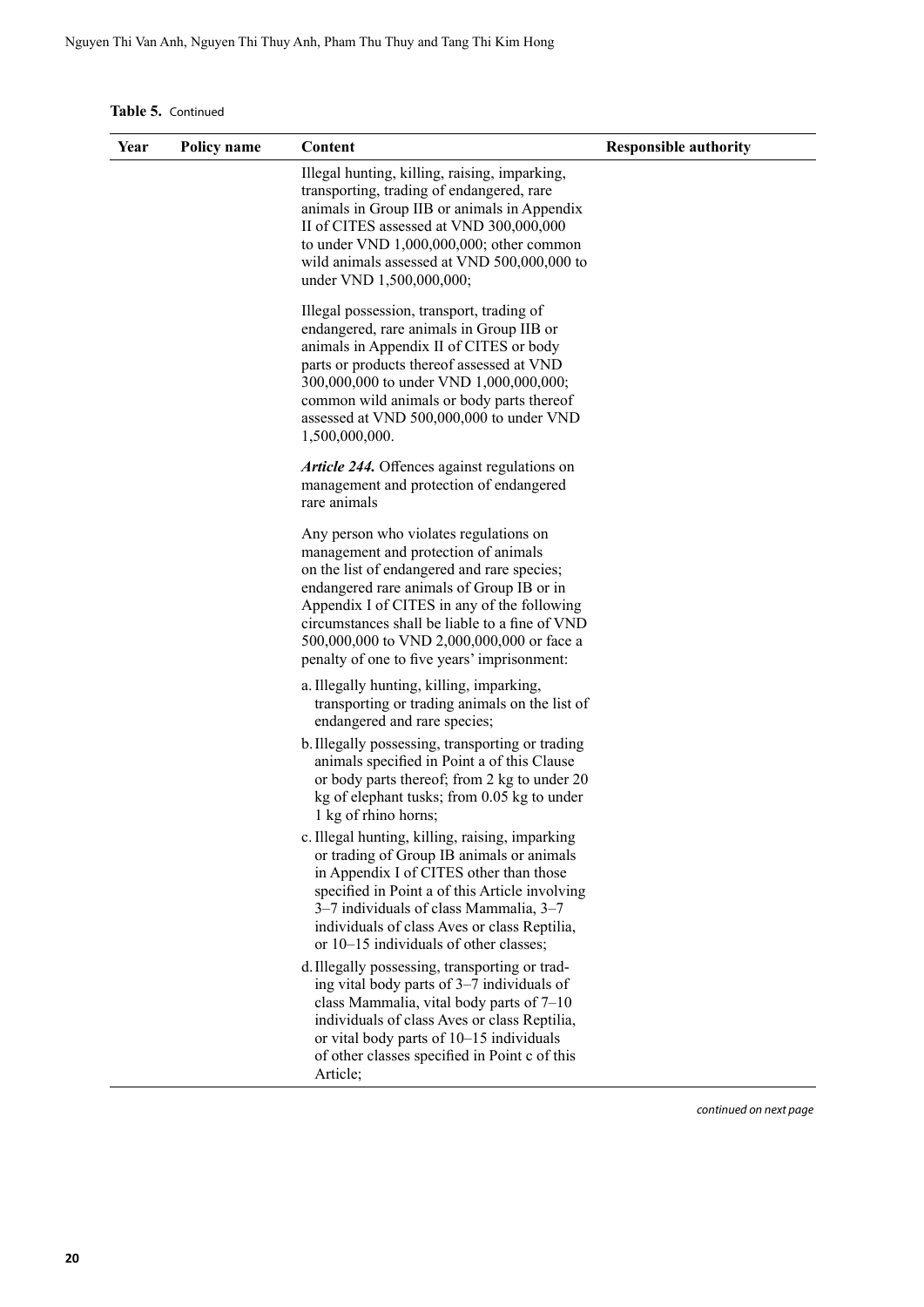|  | Table 5. Continued |
|--|--------------------|
|--|--------------------|

| Year | Policy name                                            | Content                                                                                                                                                                                                                                                                                                                                                                 | <b>Responsible authority</b> |
|------|--------------------------------------------------------|-------------------------------------------------------------------------------------------------------------------------------------------------------------------------------------------------------------------------------------------------------------------------------------------------------------------------------------------------------------------------|------------------------------|
|      |                                                        | e. The quantity of animals illegally hunted,<br>killed, imparked or transported; body parts<br>of animals illegally possessed, transported<br>or traded is below the lower limit specified<br>in Points b through d of this Article but<br>the offender has incurred an administrative<br>penalty or has an unspent conviction for the<br>same offence.                 |                              |
| 2015 | Criminal Code<br>of Procedures                         | Article 164. Duties and authorities of units, as assigned to investigate, under<br>border protection force, customs, forest rangers, maritime police force, fisheries<br>resources surveillance and people's police force, People's Army                                                                                                                                |                              |
|      |                                                        | Units of border protection force, customs, forest rangers, maritime police force<br>and fisheries resources surveillance, when exposing acts that exhibit signs<br>of crime as per their assignments to investigate, shall bear these duties and<br>authority:                                                                                                          |                              |
|      |                                                        | a. Decide to press criminal charges or institute legal proceedings against defend-<br>ants, conduct investigations and transfer case files to the competent Procuracy<br>in one month upon the issuance of a decision to press criminal charges against<br>evident misdemeanours in flagrante and offenders with transparent personal<br>records;                       |                              |
|      |                                                        | b. Decide to press criminal charges, initiate preliminary investigations and<br>transfer case files to the competent Procuracy in seven days upon the issuance<br>of a decision to press criminal charges against serious crimes, felonies, severe<br>felonies or complex misdemeanours.                                                                                |                              |
| 2015 | Law on                                                 | <b>Article 9.</b> Agencies tasked to conduct a number of investigating activities                                                                                                                                                                                                                                                                                       |                              |
|      | organization<br>of criminal<br>investigation<br>bodies | 1. The border-guard agencies tasked to conduct a number of investigating activi-<br>ties include the Border-Guard Reconnaissance Department; Drug and Crime<br>Prevention and Control Department; Crime and Drug Prevention and Control<br>Task Force; provincial-level Border-Guard Command Posts; Port Border-Gate<br>Guard Command Posts; and Border-Guard Stations; |                              |
|      |                                                        | 2. The customs offices tasked to conduct a number of investigating activities in-<br>clude the Anti-Smuggling Investigation Department; Post-Customs Clearance<br>Inspection Department; provincial, inter-provincial and municipal Customs<br>Departments; and Border-Gate Customs Sub-Departments;                                                                    |                              |
|      |                                                        | 3. The forest protection offices tasked to conduct a number of investigating activi-<br>ties include the Forest Protection Department; Regional Forest Protection<br>Sub-Departments; provincial-level Forest Protection Sub-Departments; and<br>district-level Forest Protection Sections;                                                                             |                              |
|      |                                                        | 4. The marine police agencies tasked to conduct a number of investigating activi-<br>ties include the Marine Police Command Post; regional Marine Police Com-<br>mand Posts; Operation and Law Department; Drug-Related Crime Prevention<br>and Control Task Force; naval fleets; naval flotillas; and operation teams;                                                 |                              |
|      |                                                        | 5. The fisheries surveillance offices tasked to conduct a number of investigating<br>activities include the Fisheries Surveillance Department and regional Fisheries<br>Surveillance Sub-Departments.                                                                                                                                                                   |                              |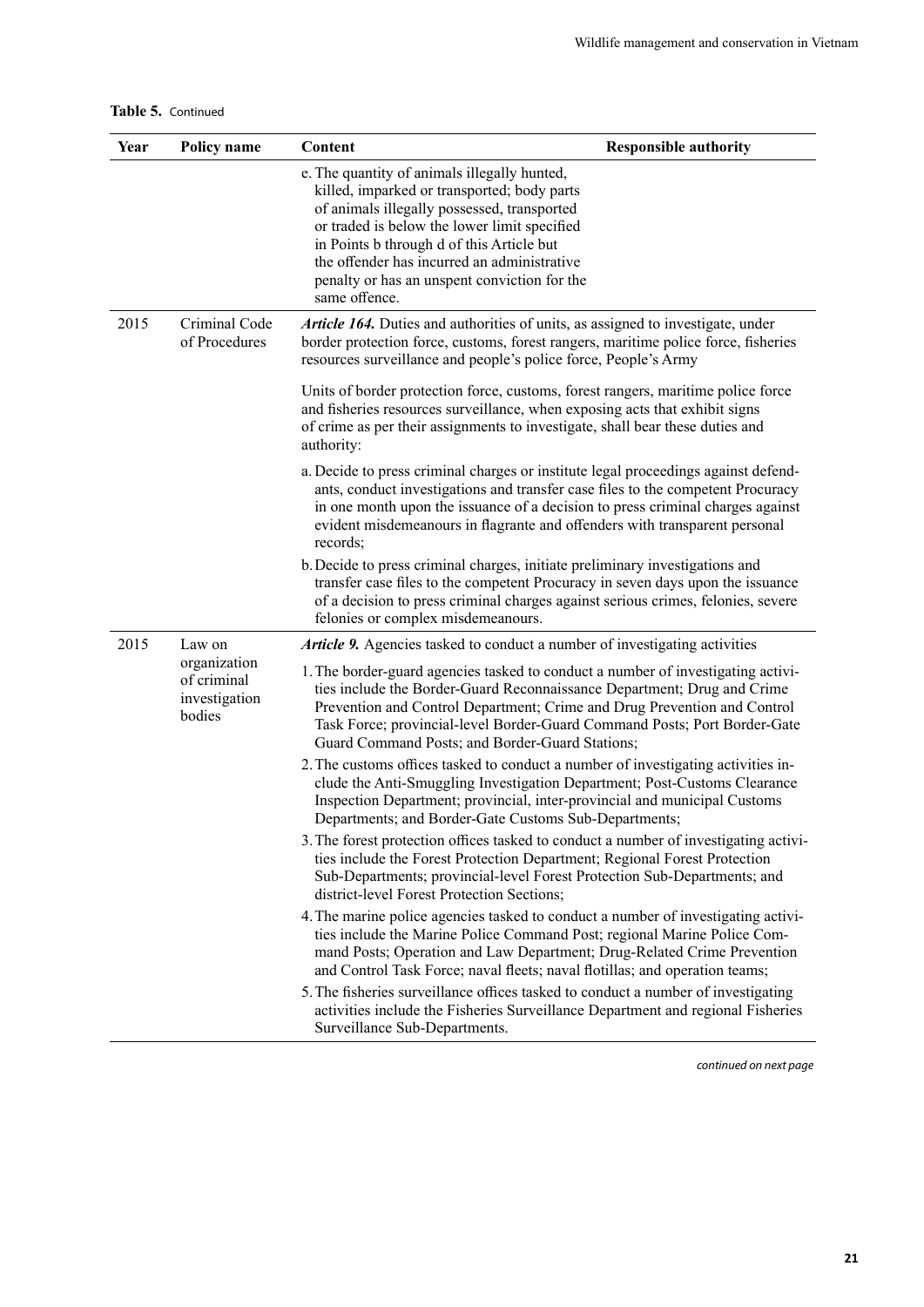**Table 5.** Continued

| Year | Policy name                                                                                                                                                                                                            | Content                                                                                                                                                                                                                                                                                                                                                                                                                                                          | <b>Responsible authority</b>                                                                                                                                                                                                                                                                                      |
|------|------------------------------------------------------------------------------------------------------------------------------------------------------------------------------------------------------------------------|------------------------------------------------------------------------------------------------------------------------------------------------------------------------------------------------------------------------------------------------------------------------------------------------------------------------------------------------------------------------------------------------------------------------------------------------------------------|-------------------------------------------------------------------------------------------------------------------------------------------------------------------------------------------------------------------------------------------------------------------------------------------------------------------|
| 2018 | Resolution<br>$05/2018/nq$ -<br>hdtp guiding                                                                                                                                                                           | Article 3. Guidance on application of certain<br>factors of the penalty frame                                                                                                                                                                                                                                                                                                                                                                                    | Council of Judges of the<br>Supreme People's Court                                                                                                                                                                                                                                                                |
|      | the application<br>of Article 234<br>on violations<br>of regulations<br>on wild animal<br>welfare and<br>Article 244 on<br>violations of<br>regulations on<br>endangered or<br>rare animals of<br>the Criminal<br>Code | 1. Hunting in prohibited areas means a hunt<br>for wild, endangered or rare animals within<br>preservation areas, national parks, nature<br>reserves, species habitat reserves, and land-<br>scape protected areas, or a hunt within other<br>inhabited areas as specified in the regula-<br>tions of the competent state agency;                                                                                                                                |                                                                                                                                                                                                                                                                                                                   |
|      |                                                                                                                                                                                                                        | 2. Hunting during an inhibited period means<br>a hunt for wild, endangered or rare animals<br>during their reproductive or migration pe-<br>riod. The reproductive or migration period<br>shall be determined according to the regula-<br>tions of the competent agency;                                                                                                                                                                                         |                                                                                                                                                                                                                                                                                                                   |
|      |                                                                                                                                                                                                                        | 3. Use of banned equipment means the use of<br>any weapons, poisoned arrows, explosives,<br>poisons, digging of tunnels and holes, use<br>of spikes, spike traps, electric traps, large<br>logs and other dangerous equipment banned<br>by competent authorities for hunting;                                                                                                                                                                                    |                                                                                                                                                                                                                                                                                                                   |
|      |                                                                                                                                                                                                                        | 4. Cross-border transport and trade means any<br>cases in which a criminal has transported or<br>is currently transporting wild, endangered<br>or rare animals, their body parts or products<br>made from them out of national borders of<br>the Socialist Republic of Vietnam by land,<br>water, air or underground. If the transport<br>and trade thereof have completed customs<br>procedures, they shall be considered cross-<br>border transport and trade. |                                                                                                                                                                                                                                                                                                                   |
|      |                                                                                                                                                                                                                        | Article 4. Possession of wild, endangered<br>or rare animals, vital body parts or products<br>thereof                                                                                                                                                                                                                                                                                                                                                            |                                                                                                                                                                                                                                                                                                                   |
|      |                                                                                                                                                                                                                        |                                                                                                                                                                                                                                                                                                                                                                                                                                                                  | 1. From 0:00 am on 1 January 2018, if the<br>possession of wild, endangered or rare ani-<br>mals, vital body parts and products thereof<br>constitutes a crime, the offender shall bear<br>criminal responsibility for such specific<br>cases as mentioned in Article 234 or Article<br>244 of the Criminal Code. |
|      |                                                                                                                                                                                                                        | 2. A person who illegally possesses wild,<br>endangered or rare animals, vital body parts<br>and products thereof before 1 January 2018<br>shall bear criminal responsibility for such<br>violation, except for cases in which a person<br>possesses wild, endangered or rare animals,<br>vital body parts and products thereof for the<br>purpose of illegal trade and profits.                                                                                 |                                                                                                                                                                                                                                                                                                                   |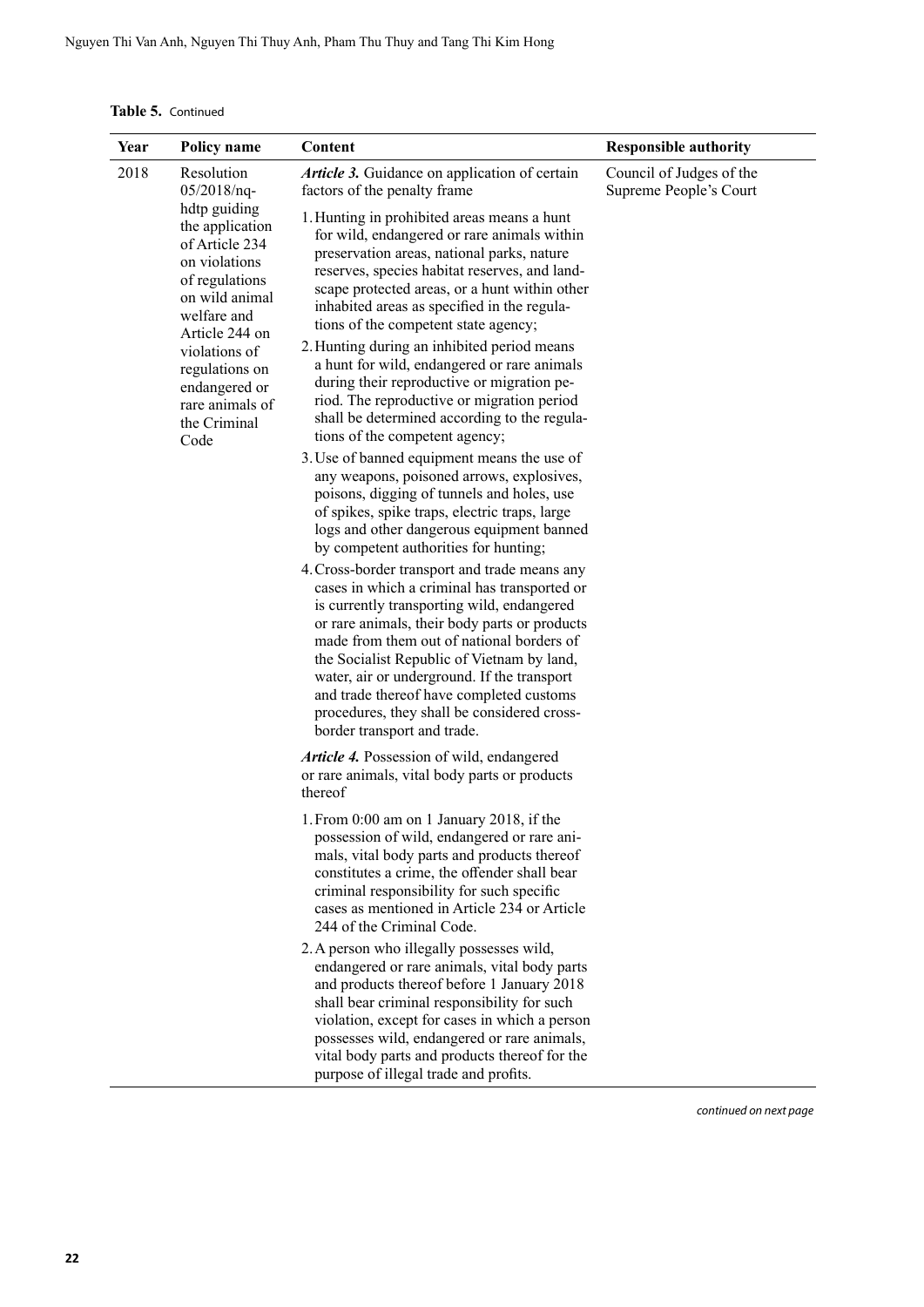|  | Table 5. Continued |
|--|--------------------|
|--|--------------------|

| Year | <b>Policy name</b>                                                                                      | Content                                                                                                                                                                                                                                                                                                                                                                                                                                                             | <b>Responsible authority</b>                                                                                                                                                                                                                                                            |
|------|---------------------------------------------------------------------------------------------------------|---------------------------------------------------------------------------------------------------------------------------------------------------------------------------------------------------------------------------------------------------------------------------------------------------------------------------------------------------------------------------------------------------------------------------------------------------------------------|-----------------------------------------------------------------------------------------------------------------------------------------------------------------------------------------------------------------------------------------------------------------------------------------|
|      |                                                                                                         | Article 5. Illegal appropriation of wild,<br>endangered or rare animals, vital body parts<br>and products thereof                                                                                                                                                                                                                                                                                                                                                   |                                                                                                                                                                                                                                                                                         |
|      |                                                                                                         | 1. If a person illegally appropriates wild,<br>endangered or rare animals, vital body parts<br>and products thereof of another person, and<br>such action constitutes a crime, he/she must<br>bear the criminal responsibility for the spe-<br>cific case mentioned in the Chapter called<br>"Property Ownership Infringement" of the<br>Criminal Code;                                                                                                             |                                                                                                                                                                                                                                                                                         |
|      |                                                                                                         | 2. If a person illegally appropriates wild,<br>endangered or rare animals, vital body parts<br>or products thereof and then commits one<br>of the violations specified in Article 234<br>or Article 244 of the Criminal Code which<br>constitutes a crime, he/she must bear the<br>criminal responsibility for the specific case<br>mentioned in the regulations on wild animal<br>welfare or the regulations on protection of<br>wild, endangered or rare animals. |                                                                                                                                                                                                                                                                                         |
| 2019 | Decree                                                                                                  | Article 22. Illegal transport of forest products                                                                                                                                                                                                                                                                                                                                                                                                                    | <b>Forest rangers; Presidents</b><br>of People's Committees at all<br>levels; specialized inspectors<br>in the field of forestry; Police;<br><b>Borderlands security; Coast</b><br><b>Guard</b> ; Market management;<br><b>Customs:</b> Competent to impose<br>administrative penalties |
|      | 35/2019/nd-cp<br>penalties for<br>administrative<br>violations<br>against<br>regulations on<br>forestry | A fine ranging from VND 5,000,000 to VND<br>15,000,000 shall be imposed in one of the<br>following circumstances:                                                                                                                                                                                                                                                                                                                                                   |                                                                                                                                                                                                                                                                                         |
|      |                                                                                                         | a. The violation involves forest animals of<br>common species, body parts or products<br>thereof assessed at < VND 15,000,000;                                                                                                                                                                                                                                                                                                                                      |                                                                                                                                                                                                                                                                                         |
|      |                                                                                                         | b. The violation involves endangered, rare<br>and precious animals of Group IIB, body<br>parts or products thereof assessed at <vnd<br>7,000,000;</vnd<br>                                                                                                                                                                                                                                                                                                          |                                                                                                                                                                                                                                                                                         |
|      |                                                                                                         | A fine ranging from VND 15,000,000 to VND<br>25,000,000 shall be imposed in one of the<br>following circumstances:                                                                                                                                                                                                                                                                                                                                                  |                                                                                                                                                                                                                                                                                         |
|      |                                                                                                         | a. The violation involves forest animals of<br>common species, body parts or products<br>thereof assessed at VND 15,000,000 to<br>under VND 25,000,000;                                                                                                                                                                                                                                                                                                             |                                                                                                                                                                                                                                                                                         |
|      |                                                                                                         | b. The violation involves endangered, rare<br>and precious animals of Group IIB, body<br>parts or products thereof assessed at VND<br>7,000,000 to under VND 15,000,000;                                                                                                                                                                                                                                                                                            |                                                                                                                                                                                                                                                                                         |
|      |                                                                                                         | c. The violation involves products of endan-<br>gered, rare and precious animals of Group<br>IB assessed at < VND 1,000,000;                                                                                                                                                                                                                                                                                                                                        |                                                                                                                                                                                                                                                                                         |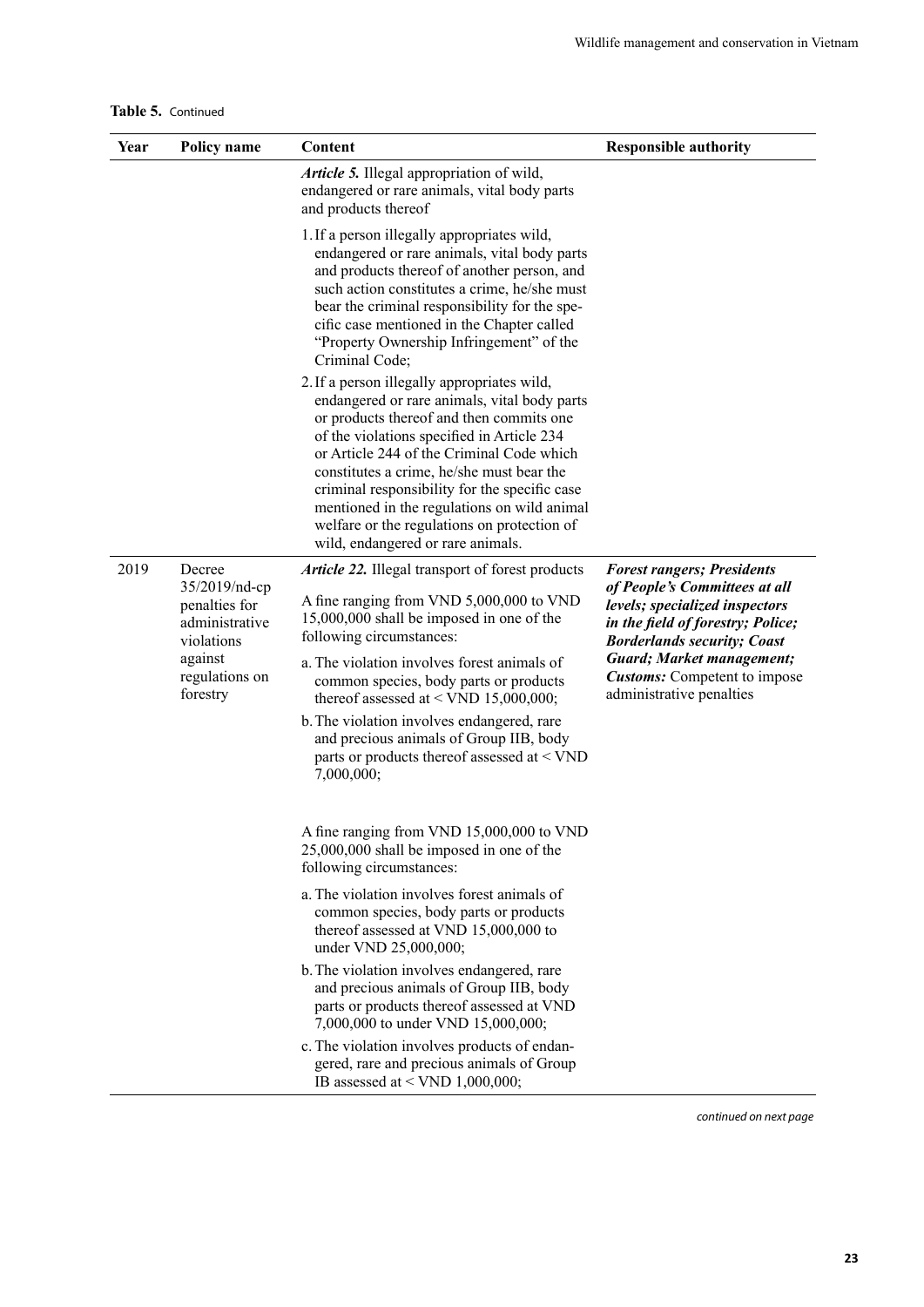**Table 5.** Continued

| Year | Policy name | Content                                                                                                                                                                   | <b>Responsible authority</b> |
|------|-------------|---------------------------------------------------------------------------------------------------------------------------------------------------------------------------|------------------------------|
|      |             | A fine ranging from VND 25,000,000 to VND<br>50,000,000 shall be imposed in one of the<br>following circumstances:                                                        |                              |
|      |             | a. The violation involves forest animals of<br>common species, body parts or products<br>thereof assessed at VND 25,000,000 to<br>under VND 50,000,000;                   |                              |
|      |             | b. The violation involves endangered, rare<br>and precious animals of Group IIB, body<br>parts or products thereof assessed at VND<br>15,000,000 to under VND 25,000,000; |                              |
|      |             | c. The violation involves products of endan-<br>gered, rare and precious animals of Group<br>IB assessed at VND 1,000,000 to under<br>VND 3,000,000;                      |                              |
|      |             | <i>Article 23.</i> Illegal storage, trading and<br>processing of forest products                                                                                          |                              |
|      |             | A fine ranging from VND 5,000,000 to VND<br>15,000,000 shall be imposed in one of the<br>following circumstances:                                                         |                              |
|      |             | a. The violation involves forest animals of<br>common species, body parts or products<br>thereof assessed at < VND 15,000,000;                                            |                              |
|      |             | b. The violation involves endangered, rare<br>and precious animals of Group IIB, body<br>parts or products thereof assessed at < VND<br>7,000,000;                        |                              |
|      |             | A fine ranging from VND 15,000,000 to VND<br>25,000,000 shall be imposed in one of the<br>following circumstances:                                                        |                              |
|      |             | a. The violation involves forest animals of<br>common species, body parts or products<br>thereof assessed at VND 15,000,000 to<br>under VND 25,000,000;                   |                              |
|      |             | b. The violation involves endangered, rare<br>and precious animals of Group IIB, body<br>parts or products thereof assessed at VND<br>7,000,000 to under VND 15,000,000;  |                              |
|      |             | c. The violation involves products of endan-<br>gered, rare and precious animals of Group<br>IB assessed at < VND 1,000,000;                                              |                              |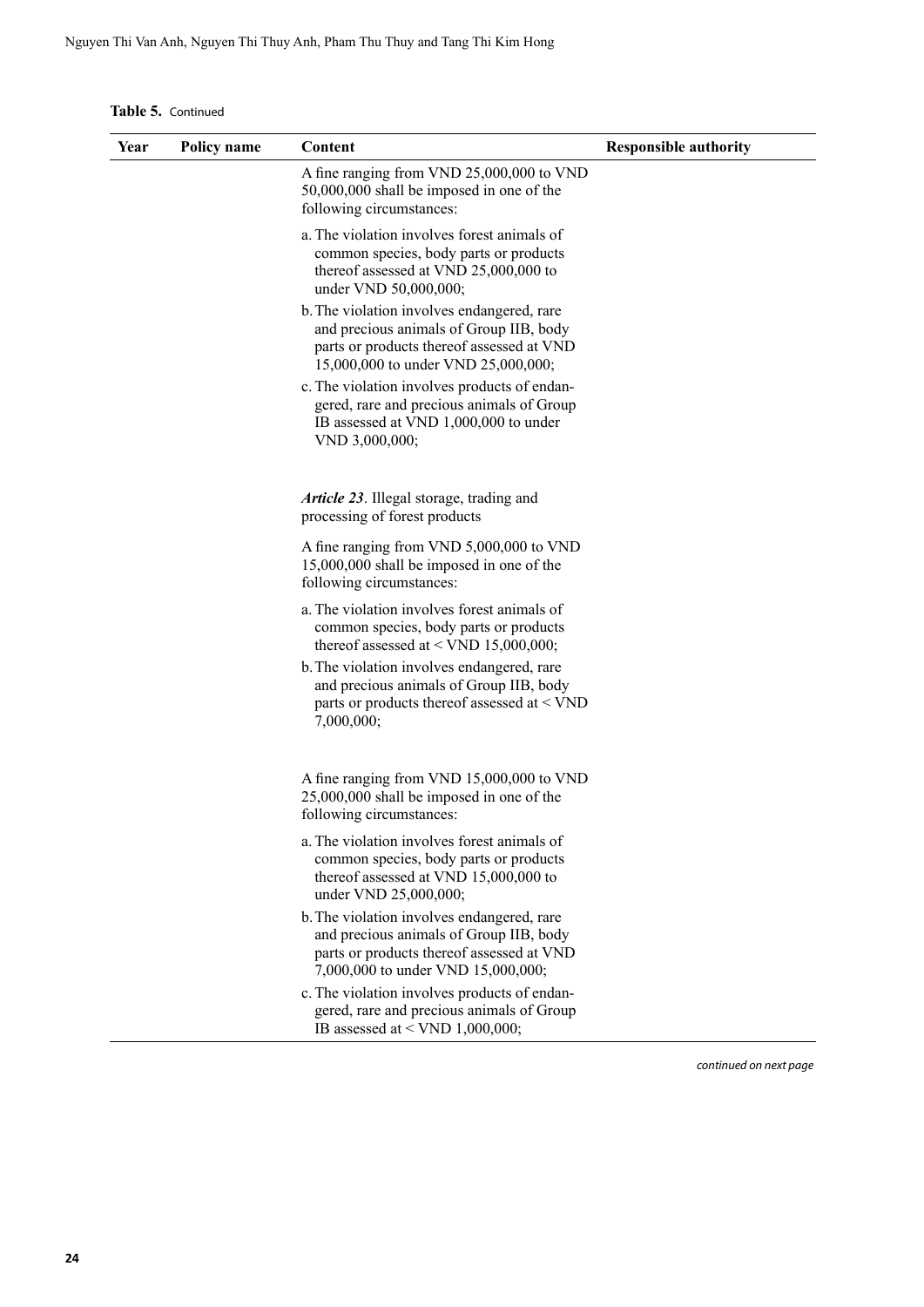|  | Table 5. Continued |
|--|--------------------|
|--|--------------------|

| Year | Policy name | Content                                                                                                                                                                   | <b>Responsible authority</b> |
|------|-------------|---------------------------------------------------------------------------------------------------------------------------------------------------------------------------|------------------------------|
|      |             | A fine ranging from VND 25,000,000 to VND<br>50,000,000 shall be imposed in one of the<br>following circumstances:                                                        |                              |
|      |             | a. The violation involves forest animals of<br>common species, body parts or products<br>thereof assessed at VND 25,000,000 to<br>under VND 50,000,000;                   |                              |
|      |             | b. The violation involves endangered, rare<br>and precious animals of Group IIB, body<br>parts or products thereof assessed at VND<br>15,000,000 to under VND 25,000,000; |                              |
|      |             | c. The violation involves products of endan-<br>gered, rare and precious animals of Group<br>IB assessed at VND 1,000,000 to under<br>VND 3,000,000;                      |                              |
|      |             | A fine ranging from VND 50,000,000 to VND<br>70,000,000 shall be imposed in one of the<br>following circumstances:                                                        |                              |
|      |             | a. The violation involves forest animals of<br>common species, body parts or products<br>thereof assessed at VND 50,000,000 to<br>under VND 70,000,000;                   |                              |
|      |             | b. The violation involves endangered, rare<br>and precious animals of Group IIB, body<br>parts or products thereof assessed at VND<br>25,000,000 to under VND 35,000,000; |                              |
|      |             | c. The violation involves products of endan-<br>gered, rare and precious animals of Group<br>IB assessed at VND 3,000,000 to under<br>VND 5,000,000;                      |                              |
|      |             | A fine ranging from VND 70,000,000 to VND<br>90,000,000 shall be imposed in one of the<br>following circumstances:                                                        |                              |
|      |             | a. The violation involves forest animals of<br>common species, body parts or products<br>thereof assessed at VND 70,000,000 to<br>under VND 90,000,000;                   |                              |
|      |             | b. The violation involves endangered, rare<br>and precious animals of Group IIB, body<br>parts or products thereof assessed at VND<br>35,000,000 to under VND 45,000,000; |                              |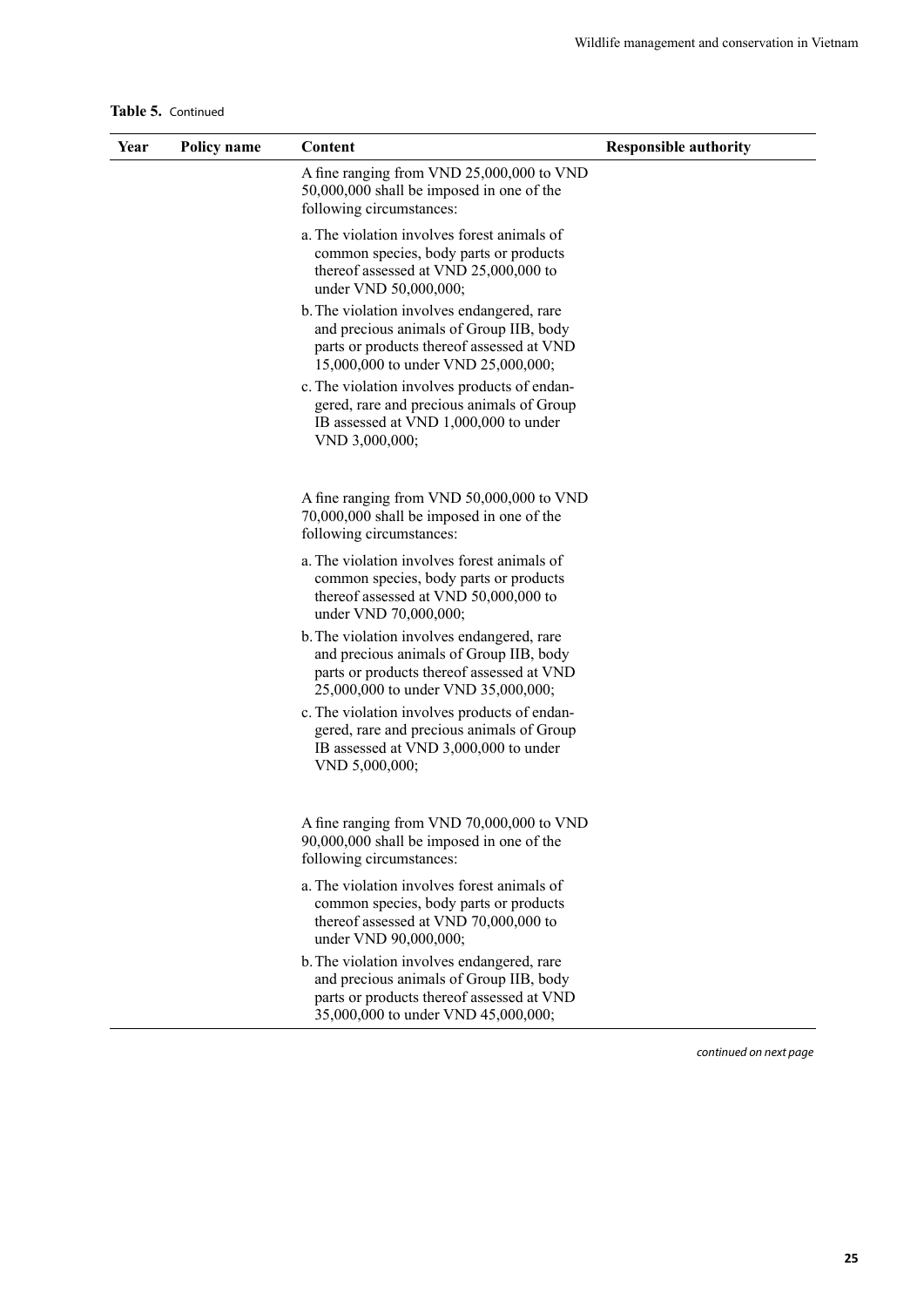**Table 5.** Continued

| Year | Policy name | Content                                                                                                                                                                   | <b>Responsible authority</b> |
|------|-------------|---------------------------------------------------------------------------------------------------------------------------------------------------------------------------|------------------------------|
|      |             | c. The violation involves products of endan-<br>gered, rare and precious animals of Group<br>IB assessed at VND 5,000,000 to under<br>VND 10,000,000;                     |                              |
|      |             | A fine ranging from VND 90,000,000 to VND<br>120,000,000 shall be imposed in one of the<br>following circumstances:                                                       |                              |
|      |             | a. The violation involves forest animals of<br>common species, body parts or products<br>thereof assessed at VND 90,000,000 to<br>under VND 120,000,000;                  |                              |
|      |             | b. The violation involves endangered, rare<br>and precious animals of Group IIB, body<br>parts or products thereof assessed at VND<br>45,000,000 to under VND 60,000,000; |                              |
|      |             | c. The violation involves products of endan-<br>gered, rare and precious animals of Group<br>IB assessed at VND 10,000,000 to under<br>VND 20,000,000;                    |                              |
|      |             | A fine ranging from VND 120,000,000 to<br>VND 150,000,000 shall be imposed in one of<br>the following circumstances:                                                      |                              |
|      |             | a. The violation involves forest animals of<br>common species, body parts or products<br>thereof assessed at VND 120,000,000 to<br>under VND 150,000,000;                 |                              |
|      |             | b. The violation involves endangered, rare<br>and precious animals of Group IIB, body<br>parts or products thereof assessed at VND<br>60,000,000 to under VND 75,000,000; |                              |
|      |             | c. The violation involves products of endan-<br>gered, rare and precious animals of Group<br>IB assessed at VND 20,000,000 to under<br>VND 30,000,000;                    |                              |
|      |             | A fine ranging from VND 150,000,000 to<br>VND 180,000,000 shall be imposed in one of<br>the following circumstances:                                                      |                              |
|      |             | a. The violation involves forest animals of<br>common species, body parts or products<br>thereof assessed at VND 150,000,000 to<br>under VND 180,000,000;                 |                              |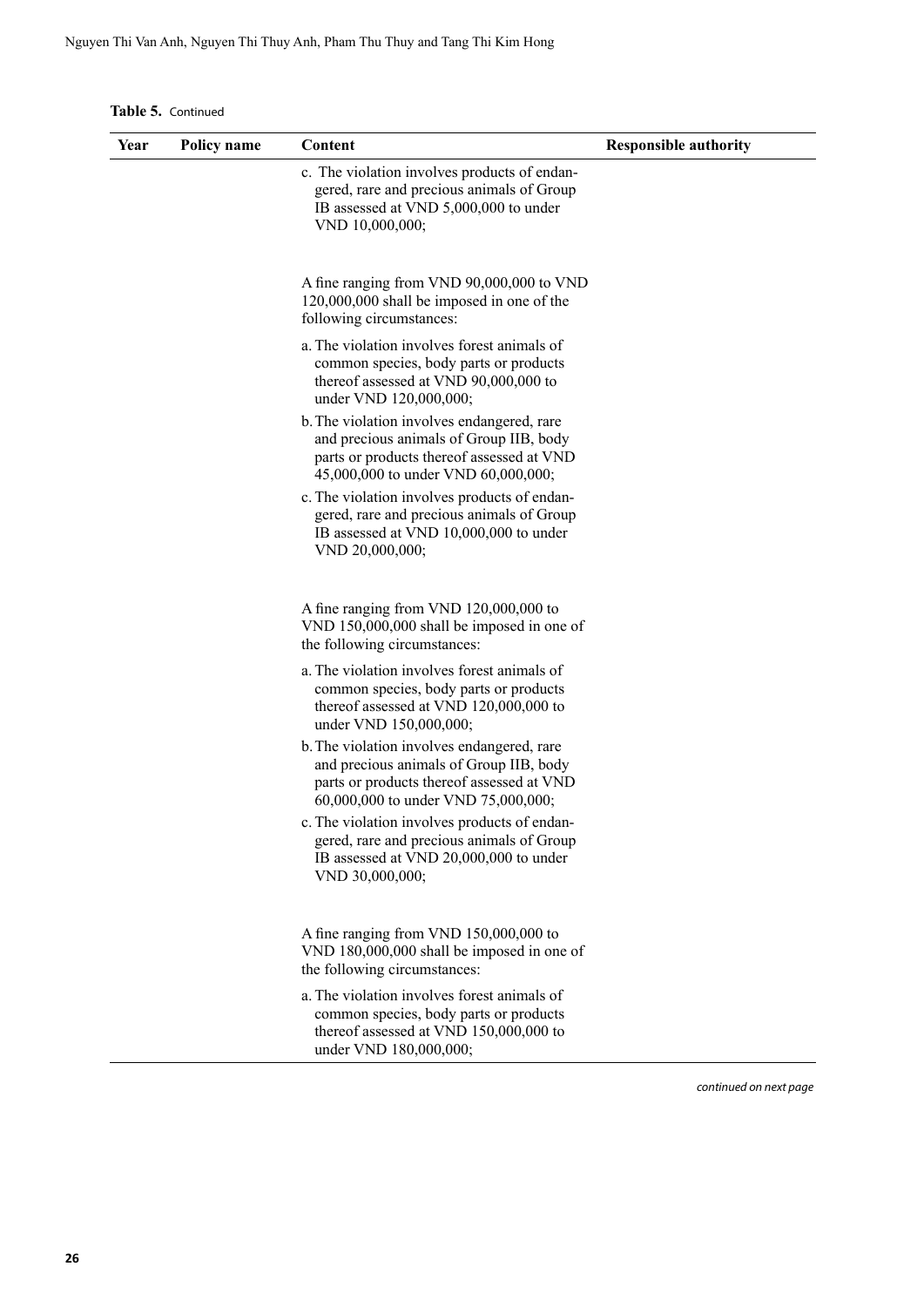**Table 5.** Continued

| Year | Policy name | Content                                                                                                                                                                     | <b>Responsible authority</b> |
|------|-------------|-----------------------------------------------------------------------------------------------------------------------------------------------------------------------------|------------------------------|
|      |             | b. The violation involves endangered, rare<br>and precious animals of Group IIB, body<br>parts or products thereof assessed at VND<br>75,000,000 to under VND 90,000,000;   |                              |
|      |             | c. The violation involves products of endan-<br>gered, rare and precious animals of Group<br>IB assessed at VND 30,000,000 to under<br>VND 40,000,000;                      |                              |
|      |             | A fine ranging from VND 180,000,000 to<br>VND 210,000,000 shall be imposed in one of<br>the following circumstances:                                                        |                              |
|      |             | a. The violation involves forest animals of<br>common species, body parts or products<br>thereof assessed at VND 180,000,000 to<br>under VND 210,000,000;                   |                              |
|      |             | b. The violation involves endangered, rare<br>and precious animals of Group IIB, body<br>parts or products thereof assessed at VND<br>90,000,000 to under VND 105,000,000;  |                              |
|      |             | c. The violation involves products of endan-<br>gered, rare and precious animals of Group<br>IB assessed at VND 40,000,000 to under<br>VND 50,000,000;                      |                              |
|      |             | A fine ranging from VND 210,000,000 to<br>VND 240,000,000 shall be imposed in one of<br>the following circumstances:                                                        |                              |
|      |             | a. The violation involves forest animals of<br>common species, body parts or products<br>thereof assessed at VND 210,000,000 to<br>under VND 240,000,000;                   |                              |
|      |             | b. The violation involves endangered, rare<br>and precious animals of Group IIB, body<br>parts or products thereof assessed at VND<br>105,000,000 to under VND 120,000,000; |                              |
|      |             | c. The violation involves products of endan-<br>gered, rare and precious animals of Group<br>IB assessed at VND 50,000,000 to under<br>VND 60,000,000;                      |                              |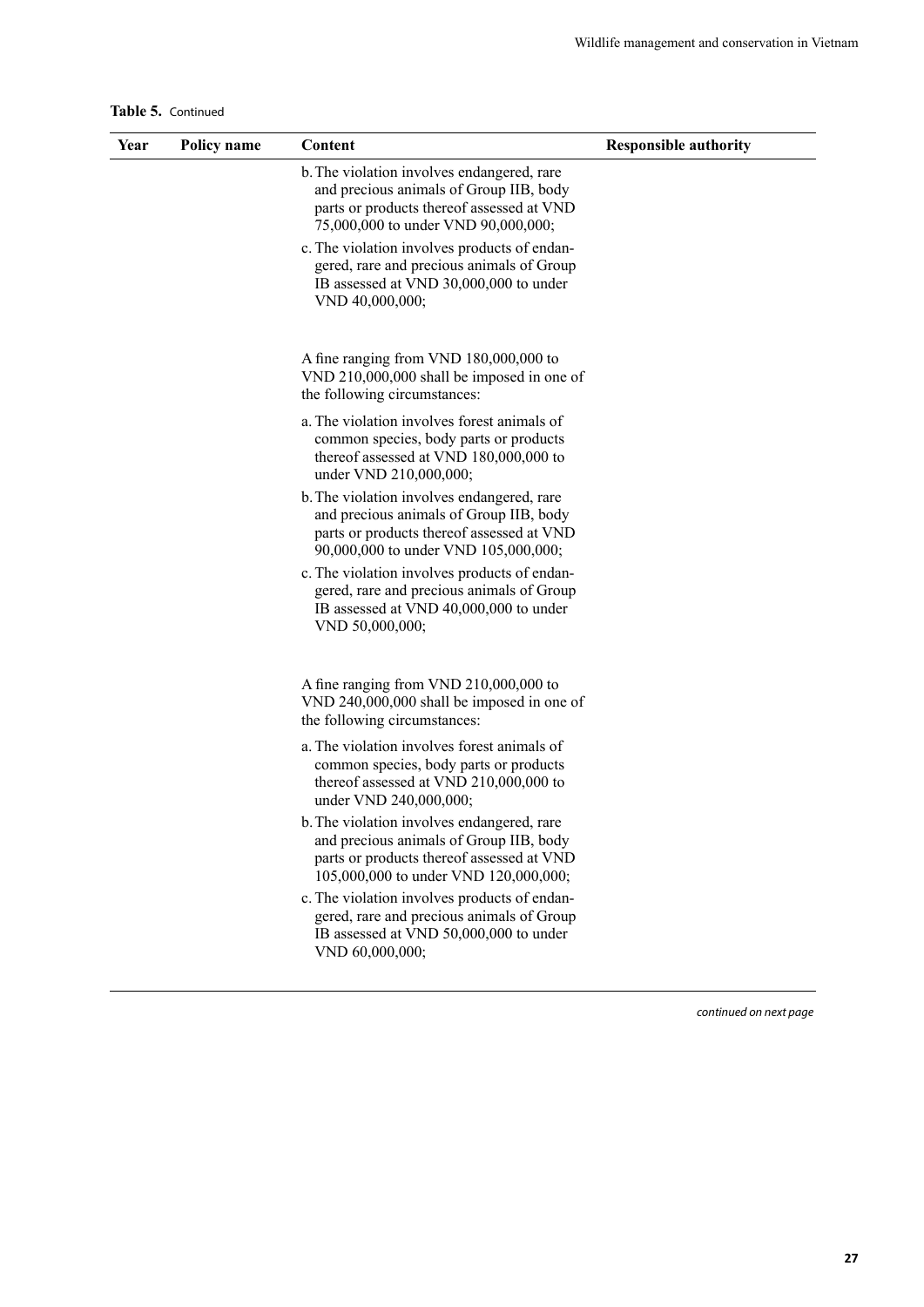**Table 5.** Continued

| Year | Policy name | Content                                                                                                                                                                     | <b>Responsible authority</b> |
|------|-------------|-----------------------------------------------------------------------------------------------------------------------------------------------------------------------------|------------------------------|
|      |             | d. The violation involves $< 0.3$ kg of elephant<br>ivory;                                                                                                                  |                              |
|      |             | A fine ranging from VND 210,000,000 to<br>VND 240,000,000 shall be imposed in one of<br>the following circumstances:                                                        |                              |
|      |             | a. The violation involves forest animals of<br>common species, body parts or products<br>thereof assessed at VND $210,000,000$ to<br>under VND 240,000,000;                 |                              |
|      |             | b. The violation involves endangered, rare<br>and precious animals of Group IIB, body<br>parts or products thereof assessed at VND<br>105,000,000 to under VND 120,000,000; |                              |
|      |             | c. The violation involves products of endan-<br>gered, rare and precious animals of Group<br>IB assessed at VND 50,000,000 to under<br>VND 60,000,000;                      |                              |
|      |             | d. The violation involves from 0.3 kg to under<br>0.6 kg of elephant ivory;                                                                                                 |                              |
|      |             | A fine ranging from VND 240,000,000 to<br>VND 270,000,000 shall be imposed in one of<br>the following circumstances:                                                        |                              |
|      |             | a. The violation involves forest animals of<br>common species, body parts or products<br>thereof assessed at VND 240,000,000 to<br>under VND 270,000,000;                   |                              |
|      |             | b. The violation involves endangered, rare<br>and precious animals of Group IIB, body<br>parts or products thereof assessed at VND<br>120,000,000 to under VND 135,000,000; |                              |
|      |             | c. The violation involves products of endan-<br>gered, rare and precious animals of Group<br>IB assessed at VND 60,000,000 to under<br>VND 70,000,000;                      |                              |
|      |             | d. The violation involves from 0.6 kg to under<br>0.9 kg of elephant ivory;                                                                                                 |                              |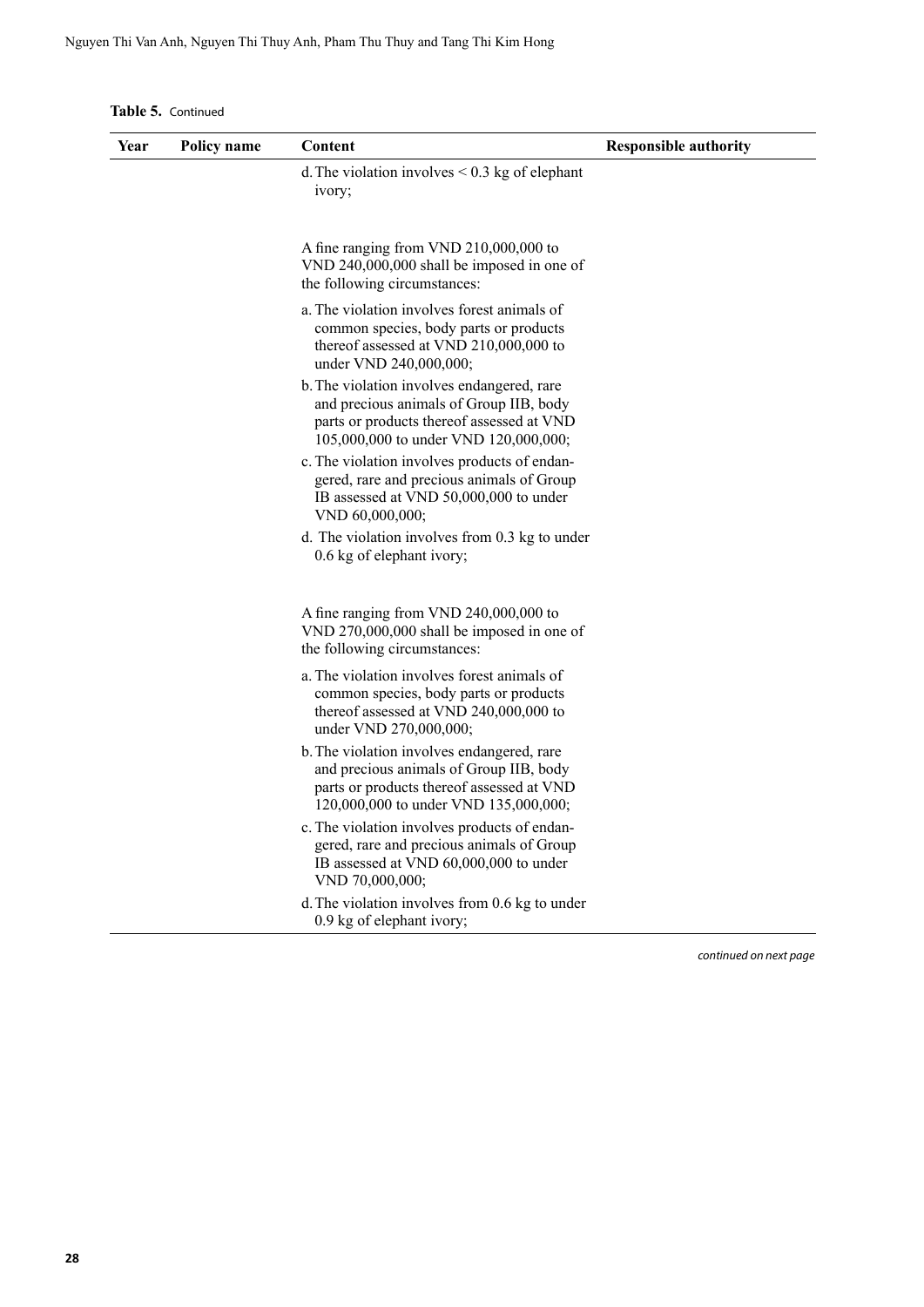|  | Table 5. Continued |
|--|--------------------|
|--|--------------------|

| Year | Policy name | Content                                                                                                                                                                                                                                                 | <b>Responsible authority</b> |
|------|-------------|---------------------------------------------------------------------------------------------------------------------------------------------------------------------------------------------------------------------------------------------------------|------------------------------|
|      |             | A fine ranging from VND 270,000,000 to<br>VND 300,000,000 shall be imposed in one of<br>the following circumstances:                                                                                                                                    |                              |
|      |             | a. The violation involves forest animals of<br>common species, body parts or products<br>thereof assessed at VND 270,000,000 to<br>under VND 300,000,000;                                                                                               |                              |
|      |             | b. The violation involves endangered, rare<br>and precious animals of Group IIB, body<br>parts or products thereof assessed at VND<br>135,000,000 to under VND 150,000,000;                                                                             |                              |
|      |             | c. The violation involves products of endan-<br>gered, rare and precious animals of Group<br>IB assessed at VND 70,000,000 to under<br>VND 80,000,000;                                                                                                  |                              |
|      |             | d. The violation involves from 0.9 kg to under<br>1.2 kg of elephant ivory;                                                                                                                                                                             |                              |
|      |             | A fine ranging from VND 300,000,000 to<br>VND 330,000,000 shall be imposed in one of<br>the following circumstances:                                                                                                                                    |                              |
|      |             | a. The violation involves products of endan-<br>gered, rare and precious animals of Group<br>IB assessed at VND 80,000,000 to under<br>VND 90,000,000;                                                                                                  |                              |
|      |             | b. The violation involves from 1.2 kg to under<br>1.5 kg of elephant ivory, or $< 0.03$ kg of<br>rhino horns;                                                                                                                                           |                              |
|      |             | c. The violation involves endangered, rare and<br>precious animals of Group IB or vital body<br>parts thereof with one individual of class<br>Mammalia, or 3-4 individuals of class Aves<br>or class Reptilia, or 3-5 individuals of other<br>classes;  |                              |
|      |             | A fine ranging from VND 330,000,000 to<br>VND 360,000,000 shall be imposed in one of<br>the following circumstances:                                                                                                                                    |                              |
|      |             | a. The violation involves products of endan-<br>gered, rare and precious animals of Group<br>IB assessed at VND 90,000,000 to under<br>VND 100,000,000;                                                                                                 |                              |
|      |             | b. The violation involves from 1.5 kg to under<br>2 kg of elephant ivory, or from 0.03 kg to<br>under 0.05 kg of rhino horns;                                                                                                                           |                              |
|      |             | c. The violation involves endangered, rare and<br>precious animals of Group IB or vital body<br>parts thereof with two individuals of class<br>Mammalia, or 5-6 individuals of class Aves<br>or class Reptilia, or 6–9 individuals of other<br>classes. |                              |

Source: Government of Vietnam (2015a, 2015b, 2017c, 2018d, 2019e)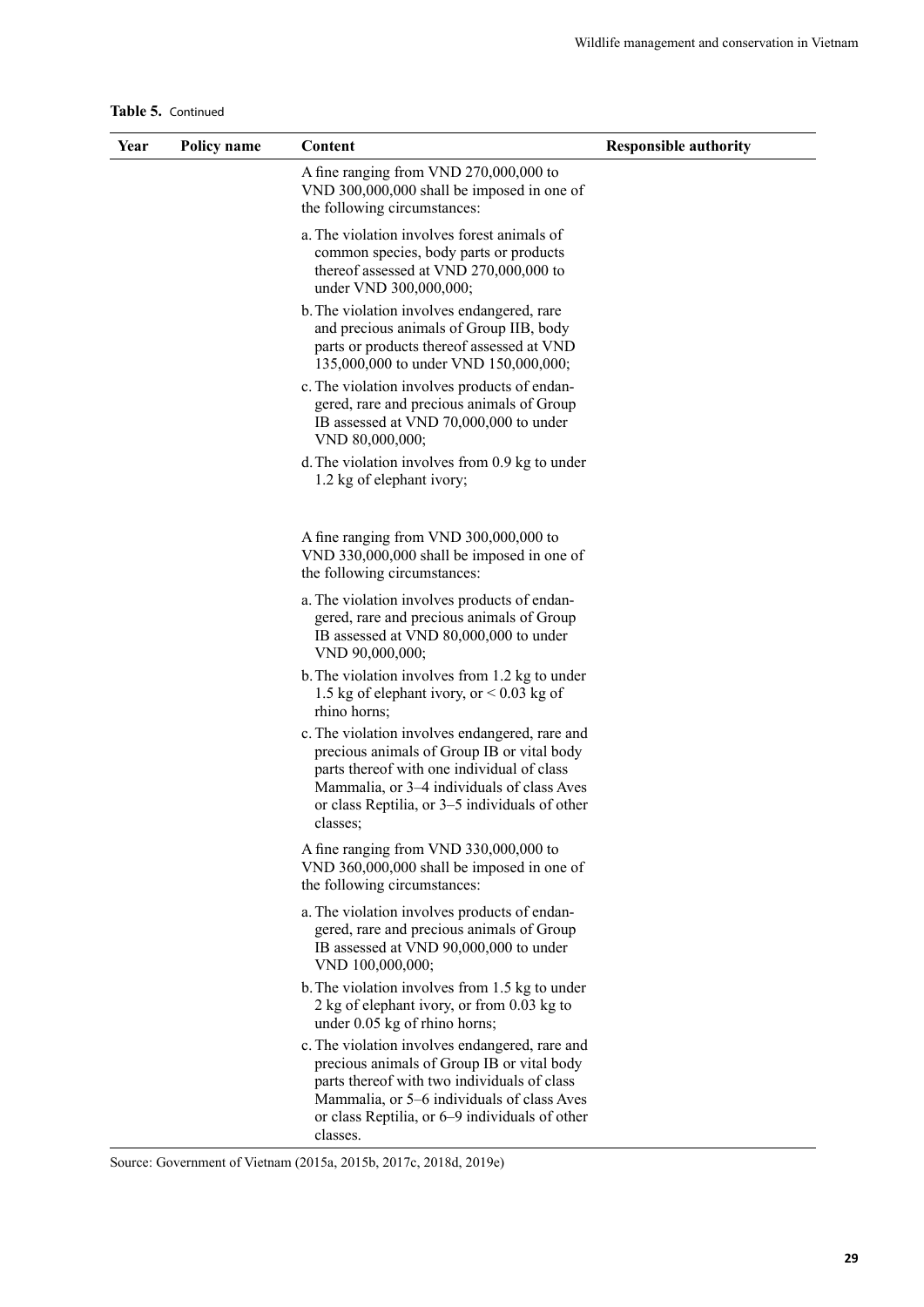### <span id="page-37-0"></span>**2.6 Import and export policies**

Table 6 shows the main policies in the management and trade of wild animals specified in import and export policies in Vietnam.

| Year | Policy name    | Content                                                                                                                                                                                                                                                                                                                                                                                                                                                                                                                                                                                                                                                                                                        | <b>Responsible authority</b> |
|------|----------------|----------------------------------------------------------------------------------------------------------------------------------------------------------------------------------------------------------------------------------------------------------------------------------------------------------------------------------------------------------------------------------------------------------------------------------------------------------------------------------------------------------------------------------------------------------------------------------------------------------------------------------------------------------------------------------------------------------------|------------------------------|
| 2013 | Law on Customs | Article 89. Competence of customs authorities for the application of measures<br>to tackle smuggling and illegal cross-border trafficking of goods                                                                                                                                                                                                                                                                                                                                                                                                                                                                                                                                                             |                              |
|      |                | 1. Organize forces, set up databases, apply necessary customs control measures,<br>collect customs operation-related information at home and abroad so as to<br>actively tackle smuggling and illegal cross-border trafficking of goods, and<br>serve customs clearance for goods and post-customs clearance inspection;<br>cooperate with related agencies in keeping secret providers of information on<br>cases of smuggling and illegal cross- border trafficking of goods in accord-<br>ance with law;                                                                                                                                                                                                    |                              |
|      |                | 2. Conduct customs control of goods and vehicles to take charge, and cooperate<br>with related regulatory bodies in, carrying out activities of tackling smug-<br>gling and illegal cross-border trafficking of goods within customs operating<br>locations.<br>When conducting customs control of goods and vehicles in customs op-<br>erating locations, customs authorities may apply patrol, investigation and<br>verification or other professional measures in accordance with this law and<br>the laws on handling of administrative violations, criminal procedure and<br>organization of criminal investigations;                                                                                     |                              |
|      |                | 3. Request related agencies and entities to provide information and materials to<br>serve inspection, supervision and verification of acts of smuggling and illegal<br>cross-border trafficking of goods;                                                                                                                                                                                                                                                                                                                                                                                                                                                                                                      |                              |
|      |                | 4. Request postal and express mail service providers to open postal parcels and<br>goods exported or imported by mail or via express mail service for inspec-<br>tion when there are reasonable grounds that such postal parcels and goods<br>contain materials and items related to smuggling and illegal cross-border<br>trafficking of goods;                                                                                                                                                                                                                                                                                                                                                               |                              |
|      |                | 5. Use banners, flashlights, flares, whistles and loudspeakers to use weapons<br>and supporting tools in accordance with the law on management and use of<br>weapons, explosives and supporting tools;                                                                                                                                                                                                                                                                                                                                                                                                                                                                                                         |                              |
|      |                | 6. Apart from customs operating locations, customs authorities shall coordinate<br>and conduct customs control activities to tackle smuggling and illegal cross-<br>border trafficking of goods in accordance with law.                                                                                                                                                                                                                                                                                                                                                                                                                                                                                        |                              |
|      |                | Article 90. Competence of customs authorities and customs officials in<br>handling smuggling and illegal cross-border trafficking of goods                                                                                                                                                                                                                                                                                                                                                                                                                                                                                                                                                                     |                              |
|      |                | 1. Handle administrative violations, apply preventive measures and ensure the<br>handling of administrative violations in accordance with the Law on Han-<br>dling of Administrative Violations.<br>If they have reasonable grounds to suspect acts of smuggling or illegal cross-<br>border transportation of goods, heads of Customs Sub-Departments, heads of<br>control squads under Customs Departments, heads of anti-smuggling control<br>squads and marine control flotillas under the Anti-Smuggling Investiga-<br>tion Department are competent to halt vehicles, temporarily hold people<br>in custody and escort violators in accordance with the Law on Handling of<br>Administrative Violations. |                              |

**Table 6. Wildlife conservation policy related to import and export policies**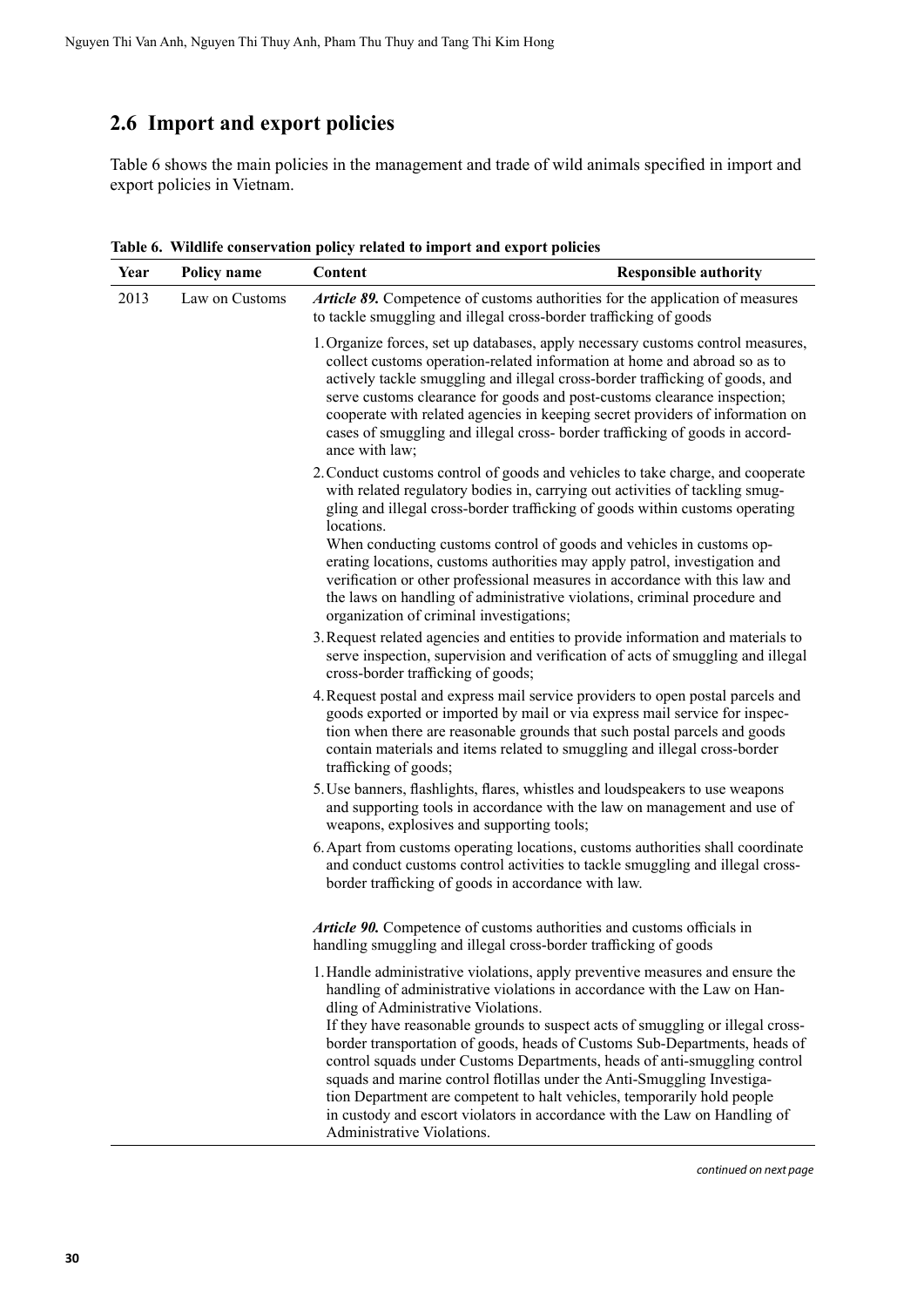| Table 6. Continued |  |
|--------------------|--|
|--------------------|--|

| Year | Policy name | Content                    | <b>Responsible authority</b>                                                                                                                                                                                                                                                                                                   |
|------|-------------|----------------------------|--------------------------------------------------------------------------------------------------------------------------------------------------------------------------------------------------------------------------------------------------------------------------------------------------------------------------------|
|      |             | of criminal investigation. | 2. When detecting acts in violation of the Law on Customs serious enough to<br>be examined for penal liability, customs authorities and officers competent to<br>initiate criminal cases and lawsuits against the accused shall conduct investi-<br>gations in compliance with the laws on criminal procedure and organization |
|      |             |                            | 3. When carrying out activities prescribed in this Article, customs authorities<br>and customs officials shall be held responsible before law for their decisions.                                                                                                                                                             |

| 2013.<br>2016 | Decree 127/2013/<br>ND-CP on<br>penalties for<br>administrative                                                                                                                                                                                                     | Article 14. Violations against policies on<br>management of exports, imports and goods in<br>transit, vehicles entering and leaving Vietnam,<br>and vehicles in transit                                  | The Directors of the General<br><b>Department of Customs;</b><br>the Anti-Smuggling and<br><b>Investigation Department;</b>                                                                                            |
|---------------|---------------------------------------------------------------------------------------------------------------------------------------------------------------------------------------------------------------------------------------------------------------------|----------------------------------------------------------------------------------------------------------------------------------------------------------------------------------------------------------|------------------------------------------------------------------------------------------------------------------------------------------------------------------------------------------------------------------------|
|               | violations and<br>enforcement of<br>administrative<br>decisions                                                                                                                                                                                                     | A fine of VND 5,000,000 to VND 10,000,000<br>shall be imposed for any of the following<br>violations:                                                                                                    | the Post-Clearance<br><b>Inspection Department under</b><br>the General Department<br>of Customs; the Customs<br><b>Department; the Customs</b><br><b>Sub-Department; and the</b><br><b>Director of Sub-Department</b> |
|               | pertaining to<br>customs controls                                                                                                                                                                                                                                   | a. Transiting goods; exporting, importing or<br>transiting vehicles against the license issued<br>by competent authorities;                                                                              |                                                                                                                                                                                                                        |
|               | Decree 45/2016/<br>ND-CP<br>amendments to                                                                                                                                                                                                                           | b. Exporting or importing goods against the<br>license;                                                                                                                                                  | <b>Inspectors</b> are competent<br>to decide to search places<br>where documents, exhibits                                                                                                                             |
|               | some articles<br>of Government<br>Decree No.<br>127/2013/ND-CP<br>dated 15 October<br>2013 on penalties<br>for administrative<br>violations against<br>regulations on<br>customs control<br>and enforcement<br>of administrative<br>decisions on<br>customs control | c. Temporarily importing or temporarily<br>exporting goods without a license though a<br>license is compulsory, except for specified<br>cases.                                                           | and means of administrative<br>violations are hidden, and<br>have the power to impose<br>penalties and administrative<br>sanctions for cases of<br>violations.                                                         |
|               |                                                                                                                                                                                                                                                                     | A fine of VND 10,000,000 to VND<br>30,000,000 shall be imposed for transiting<br>goods, exporting, importing or transiting<br>vehicles without a license though a license is<br>compulsory.              |                                                                                                                                                                                                                        |
|               |                                                                                                                                                                                                                                                                     | A fine of VND 30,000,000 to VND<br>60,000,000 shall be imposed for any of the<br>following violations:                                                                                                   |                                                                                                                                                                                                                        |
|               |                                                                                                                                                                                                                                                                     | a. Temporarily importing goods without any<br>license though a license is compulsory;<br>temporarily importing goods in the list of<br>goods banned or suspended from temporary<br>import for re-export; |                                                                                                                                                                                                                        |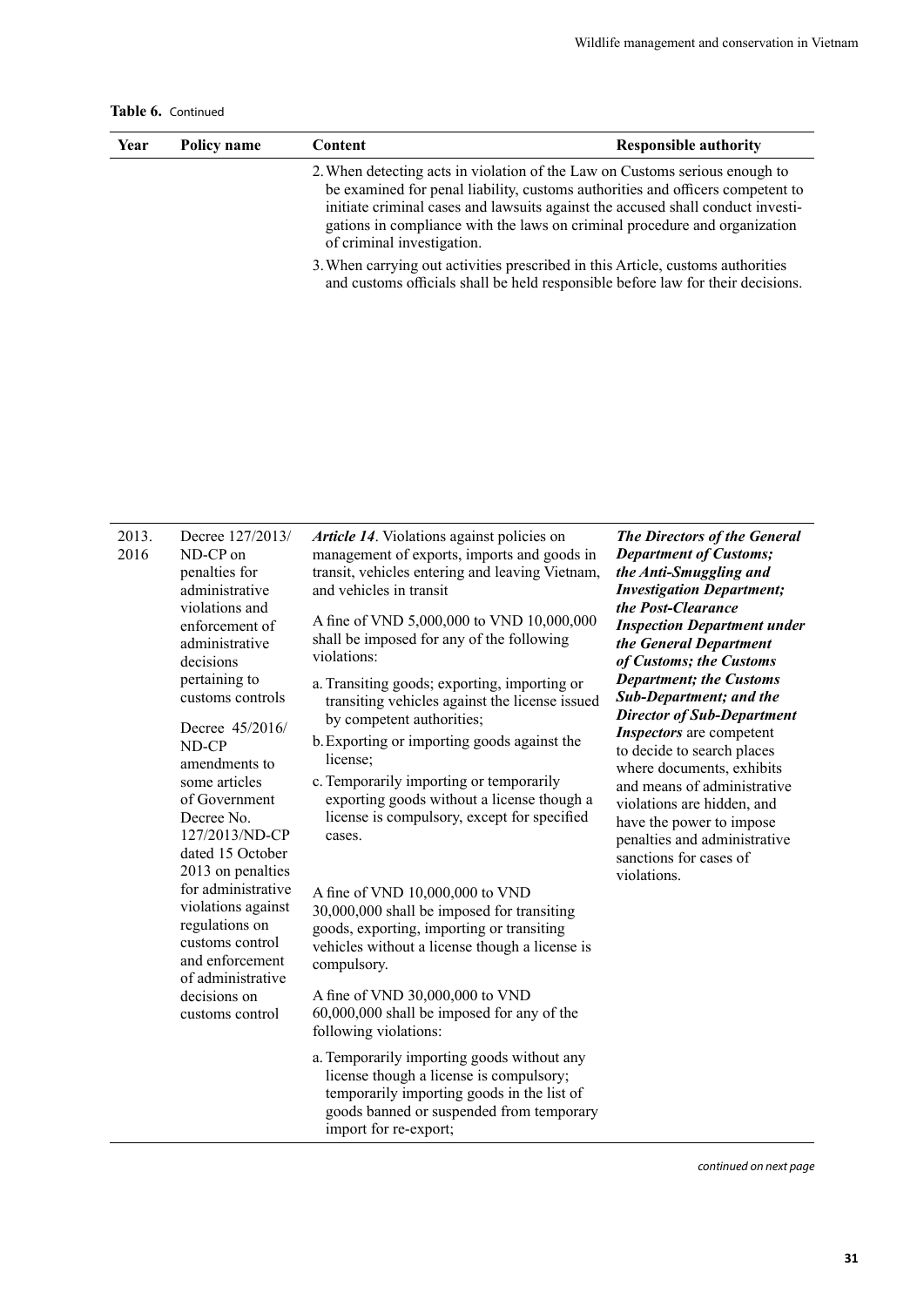**Table 6.** Continued

| Year | Policy name | Content                                                                                                                                                                                                                                                                          | <b>Responsible authority</b> |
|------|-------------|----------------------------------------------------------------------------------------------------------------------------------------------------------------------------------------------------------------------------------------------------------------------------------|------------------------------|
|      |             | b. Exporting, importing or bringing to Vi-<br>etnam goods in the list of goods banned<br>from export or import or the list of goods<br>suspended from export or import;                                                                                                          |                              |
|      |             | c. Exporting or importing goods without any<br>license though a license is compulsory;                                                                                                                                                                                           |                              |
|      |             | d. Exporting or importing goods that fail to<br>meet the conditions or standards prescribed<br>by law;                                                                                                                                                                           |                              |
|      |             | e. Exporting or importing goods without<br>labels;                                                                                                                                                                                                                               |                              |
|      |             | Penalties for export or import of goods on<br>the list of goods requiring a license without a<br>license; export or import of goods that do not<br>satisfy conditions, technical regulations and<br>standards; export or import of goods without<br>labels as prescribed by law: |                              |
|      |             | a. A fine of VND 5,000,000 to VND<br>10,000,000 shall be imposed if the value of<br>illegal goods is under VND 30,000,000;                                                                                                                                                       |                              |
|      |             | b. A fine of VND 10,000,000 to VND<br>20,000,000 shall be imposed if the value of<br>illegal goods is from VND 30,000,000 to<br>under VND 50,000,000;                                                                                                                            |                              |
|      |             | c. A fine of VND 20,000,000 to VND<br>30,000,000 shall be imposed if the value of<br>illegal goods is from VND 50,000,000 to<br>under VND 100,000,000;                                                                                                                           |                              |
|      |             | d. A fine of VND 30,000,000 to VND<br>50,000,000 shall be imposed if the value is<br>VND 100,000,000 or above but does not<br>constitute a criminal offense.                                                                                                                     |                              |

Source: Government of Vietnam (2013b, 2013c, 2016c)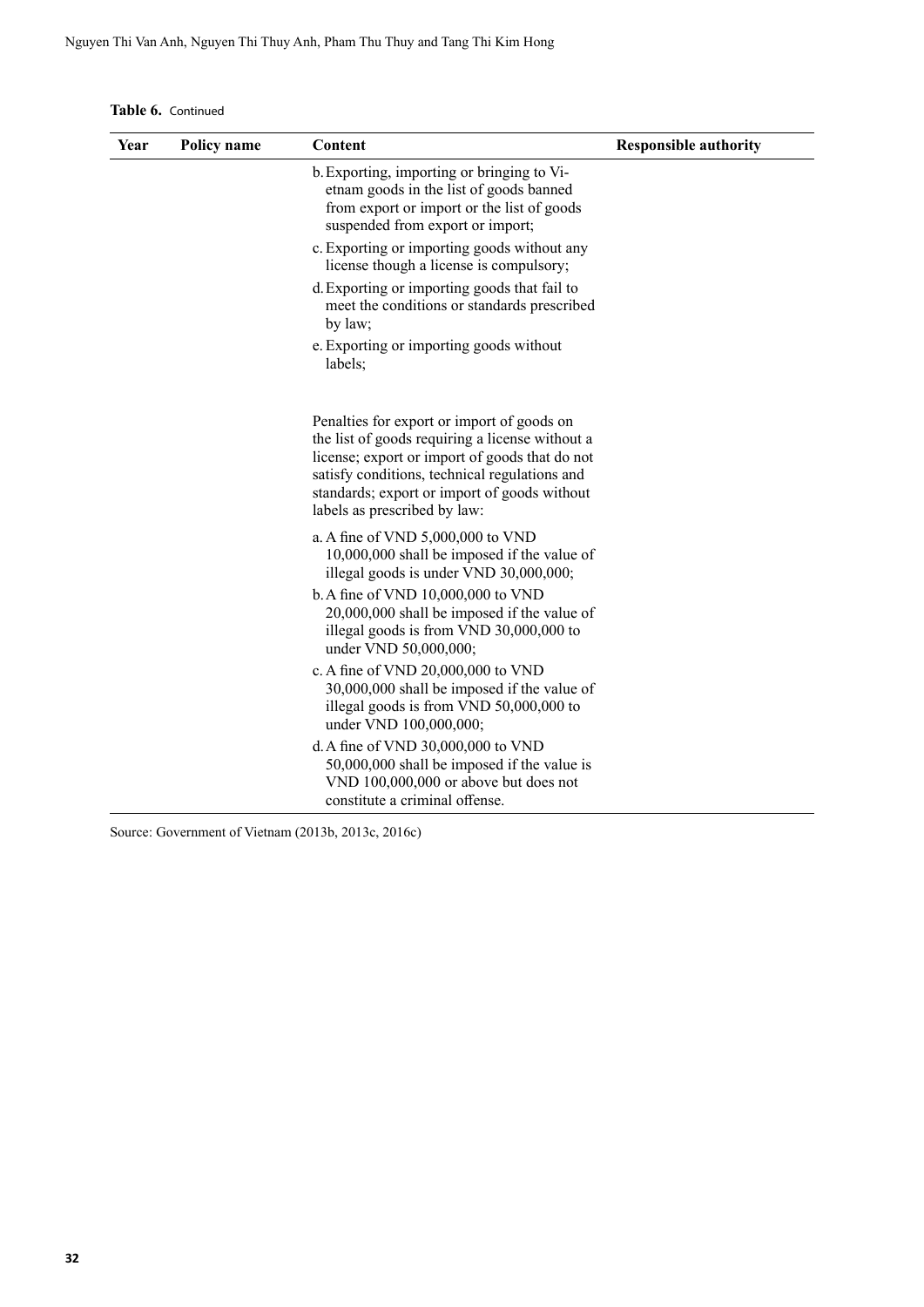### <span id="page-40-0"></span>**2.7 Regulations and policies of the livestock and veterinary industry**

Table 7 shows the main policies in the management and trade of wild animals specified in policies on livestock and veterinary medicine in Vietnam.

| Year | Policy name                      | Content                                                                                                                                                                                                                                                                                                                                 | <b>Responsible authority</b>                                                                                                                                                                                                                                                                                                                                |
|------|----------------------------------|-----------------------------------------------------------------------------------------------------------------------------------------------------------------------------------------------------------------------------------------------------------------------------------------------------------------------------------------|-------------------------------------------------------------------------------------------------------------------------------------------------------------------------------------------------------------------------------------------------------------------------------------------------------------------------------------------------------------|
| 2015 | Law on<br>veterinary<br>medicine | Article 3. Interpretation of terms<br>Terrestrial animals include livestock and<br>poultry, wild animals, reptiles, bees, silkworms<br>and other species of animals that live on land;<br>Aquatic animals include fishes, crustaceans,<br>molluscs, amphibious and aquatic mammals,<br>and other species of animals that live in water. | The Minister of Agriculture<br>and Rural Development shall<br>promulgate the list of animal<br>diseases subject to outbreak<br>declaration, the list of diseases<br>capable of transmitting<br>between animals and humans,<br>and the list of diseases; issue<br>the compulsory prophylactic<br>measures, veterinary hygiene<br>standards and environmental |
|      |                                  | Article 13. Prohibited acts                                                                                                                                                                                                                                                                                                             | hygiene in animal rearing;                                                                                                                                                                                                                                                                                                                                  |
|      |                                  | Import, temporarily import, temporarily export,<br>transit through Vietnam's territory the animals/<br>animal products from a country/region having<br>epidemics dangerous for animals susceptible to<br>such diseases.<br>Import of animals, animal products, and/                                                                     | requirements on animals/animal<br>products for transporting out of<br>epidemic zones.<br>The Minister of Health shall<br>preside over and cooperate with<br>the Minister of Agriculture<br>and Rural development in                                                                                                                                         |
|      |                                  | or pathology specimens are forbidden by the<br>veterinary authority<br>Article 16. Supervision of animal diseases                                                                                                                                                                                                                       | processing the information<br>relating to diseases capable of<br>transmitting between animals<br>and humans; promptly arrange<br>for the treatment of infected<br>people; provide an outbreak                                                                                                                                                               |
|      |                                  | Veterinary authorities shall:                                                                                                                                                                                                                                                                                                           | declaration according to                                                                                                                                                                                                                                                                                                                                    |
|      |                                  | Periodically or irregularly conduct supervision<br>of infectious diseases capable of transmitting<br>between animals in the wild and animals raised<br>at wild animal-rearing establishments, zoos,<br>bird gardens, biodiversity sanctuaries, nature<br>reserves;                                                                      | provisions in law on prevention<br>and fighting against infectious<br>diseases.                                                                                                                                                                                                                                                                             |

**Table 7. Wildlife conservation policies related to livestock and veterinary policies**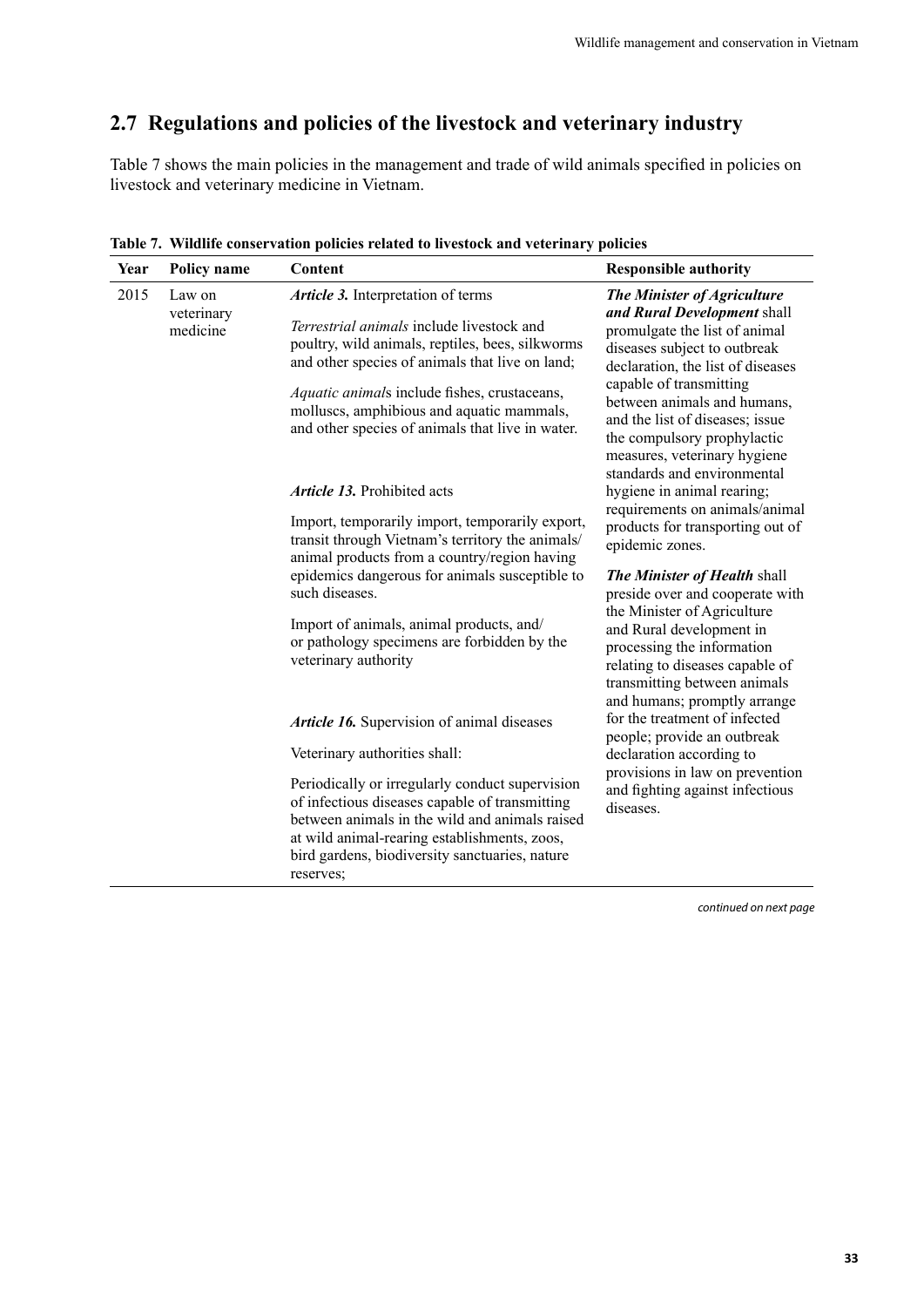**Table 7.** Continued

| Year | Policy name                           | Content                                                                                                                                                                                                                                                                                                                                                                                   | <b>Responsible authority</b>                                                                                                                                                                                                                                                                          |
|------|---------------------------------------|-------------------------------------------------------------------------------------------------------------------------------------------------------------------------------------------------------------------------------------------------------------------------------------------------------------------------------------------------------------------------------------------|-------------------------------------------------------------------------------------------------------------------------------------------------------------------------------------------------------------------------------------------------------------------------------------------------------|
| 2018 | Law on animal<br>husbandry            | <b>Article 2. Definitions</b><br>"Breeding activity" means raising of livestock<br>for growth and reproduction purposes and<br>other activities relating to livestock and animal<br>products for food, animal traction or decoration,<br>and other human purposes.<br>"livestock" includes cattle, poultry and other<br>farm animals.                                                     | The Minister of Agriculture<br>and Rural Development shall<br>issue regulations on the update,<br>use and management of the<br>national animal husbandry<br>database; send proposals for<br>collection, preservation, use<br>and development of livestock<br>gene sources under agricultural          |
|      |                                       | "other farm animal" means any animal other<br>than cattle or poultry and not on the list of<br>endangered and rare species or the list of<br>endangered and rare forest animals or ordinary<br>forest animals or aquatic creatures or the list of<br>forest wild animals provided in the Appendices<br>of CITES.                                                                          | management to the government;<br>stipulate species and numbers<br>of livestock required to be<br>declared, declaration date and<br>form of livestock breeding<br>declaration; stipulate the safe<br>distance in livestock farms to<br>ensure biosecurity, resistance<br>to diseases and environmental |
|      |                                       | "livestock breed" means a population of<br>livestock of the same species and the same<br>stock, having similar appearance and genetic<br>structure, having been generated, consolidated<br>and developed by human manipulations. A<br>livestock breed must have a certain number of<br>individuals for multiplication and inheritance of<br>its characteristics by offspring generations. | protection.                                                                                                                                                                                                                                                                                           |
|      |                                       | "precious and rare livestock breed" means<br>any livestock breed with special significance to<br>science, healthcare and economy that is small in<br>number or on the verge of extinction.                                                                                                                                                                                                |                                                                                                                                                                                                                                                                                                       |
|      |                                       | Article 3. Principles for livestock breeding                                                                                                                                                                                                                                                                                                                                              |                                                                                                                                                                                                                                                                                                       |
|      | husbandry consistent with ecoregions. | Preserve, utilize and develop local and precious<br>and rare livestock gene sources in a logical<br>manner; promptly get access to world breed<br>genetic advances; combine modern breeding<br>with traditional breeding and develop animal                                                                                                                                               |                                                                                                                                                                                                                                                                                                       |
|      |                                       | <b>Article 19.</b> Lists of livestock breeds in need of<br>conservation and prohibited from export                                                                                                                                                                                                                                                                                        |                                                                                                                                                                                                                                                                                                       |
|      |                                       | The list of livestock breeds in need of<br>conservation includes livestock breeds that are<br>small in number or on the verge of extinction.                                                                                                                                                                                                                                              |                                                                                                                                                                                                                                                                                                       |
|      |                                       | The list of livestock breeds prohibited from<br>export includes precious and rare livestock<br>breeds that are advantageous to Vietnam.                                                                                                                                                                                                                                                   |                                                                                                                                                                                                                                                                                                       |
|      |                                       | The government shall issue lists of livestock<br>breeds in need of conservation and livestock<br>breeds prohibited from export, and set out<br>procedures for issuance and update of the<br>aforesaid lists.                                                                                                                                                                              |                                                                                                                                                                                                                                                                                                       |

Source: Government of Vietnam (2015c, 2018e)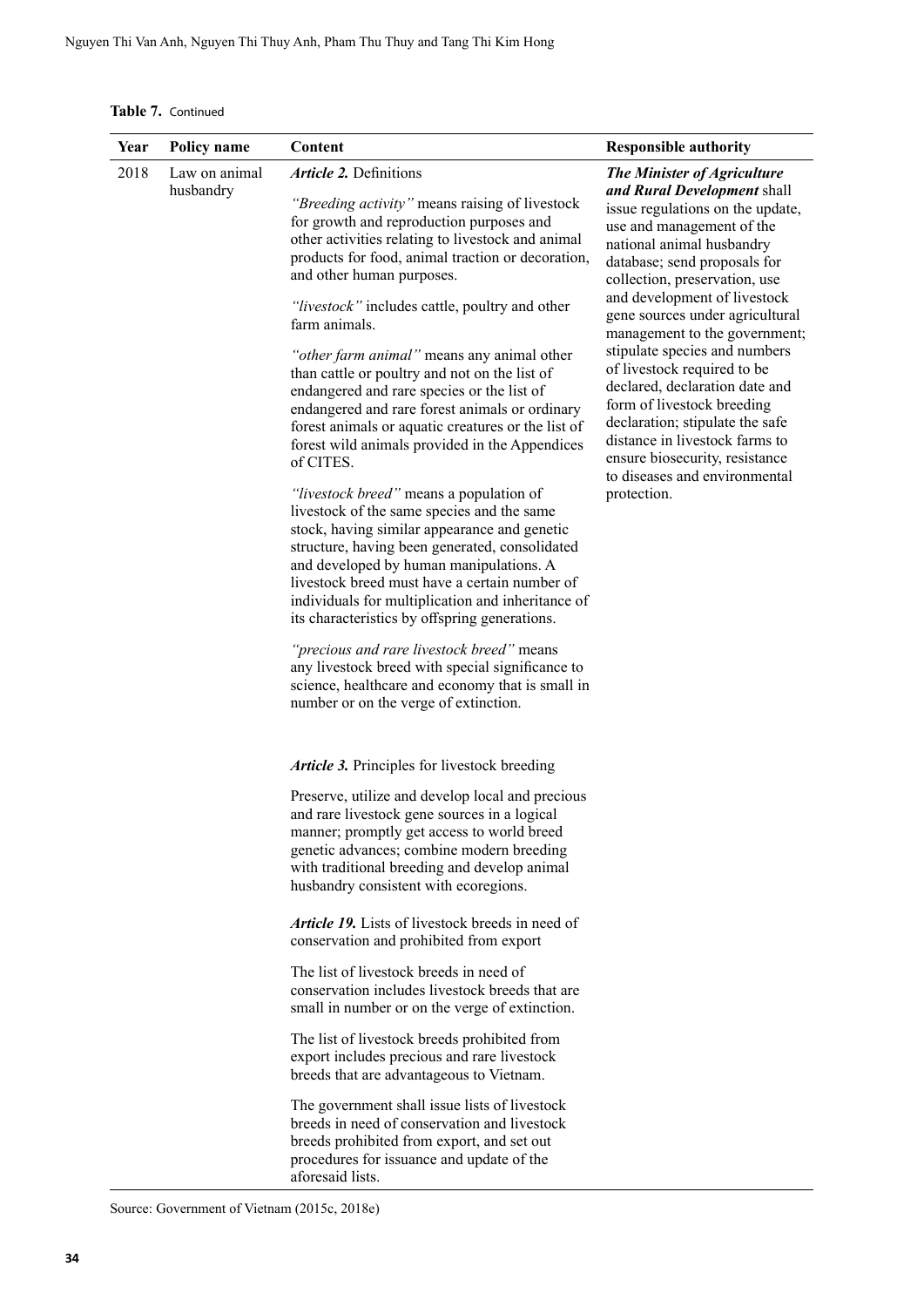#### <span id="page-42-0"></span>**2.8 International conventions related to wildlife to which Vietnam is a signatory**

Table 8 shows the main policies in the management and trade of wild animals as stipulated in international conventions that Vietnam has joined and signed.

| Year | Policy name                                                                                                   | Content                                                                                                                                                                                                                                                                                                                                                                                                                                                                                                                                         | <b>Responsible authority</b>                                                                                                                                                                                                                                                                                     |
|------|---------------------------------------------------------------------------------------------------------------|-------------------------------------------------------------------------------------------------------------------------------------------------------------------------------------------------------------------------------------------------------------------------------------------------------------------------------------------------------------------------------------------------------------------------------------------------------------------------------------------------------------------------------------------------|------------------------------------------------------------------------------------------------------------------------------------------------------------------------------------------------------------------------------------------------------------------------------------------------------------------|
| 1994 | The Convention<br>on International<br>Trade in<br>Endangered<br>Species of Wild<br>Fauna and Flora<br>(CITES) | Appendix I includes species threatened with<br>extinction. Trade in specimens of these species is<br>permitted only in exceptional circumstances.<br>An import permit, export permit or re-export<br>certificate issued by the Management Authority<br>of the State of import, export or re-export is<br>required. This may be issued only if the specimen<br>is not to be used primarily for commercial<br>purposes and if the import, export or re-export<br>will be for purposes that are not detrimental to<br>the survival of the species. | Scientific authority shall<br>monitor both export<br>permits and actual exports<br>of specimens of certain<br>species listed in Appendix<br>II to maintain numbers of<br>those species above the<br>limits listed in Appendix I<br>and imported for purposes<br>that do not harm the<br>survival of the species. |
|      |                                                                                                               | Appendix II includes species not necessarily<br>threatened with extinction, but in which trade<br>must be controlled in order to avoid utilization<br>incompatible with their survival.                                                                                                                                                                                                                                                                                                                                                         | <b>Management Authority:</b><br>Issues licenses or<br>certificates on behalf of<br>the country in import and<br>export. Full justification                                                                                                                                                                       |
|      |                                                                                                               | An export permit or re-export certificate issued<br>by the Management Authority of the State of<br>export or re-export is required.                                                                                                                                                                                                                                                                                                                                                                                                             | is that the specimen was<br>collected in accordance<br>with state laws and<br>CITES provisions for                                                                                                                                                                                                               |
|      |                                                                                                               | An export permit may be issued only if the<br>specimen was legally obtained and if the export<br>will not be detrimental to the survival of the<br>species.                                                                                                                                                                                                                                                                                                                                                                                     | the protection of flora<br>and fauna, prepared and<br>transported in a manner<br>that minimizes injury,<br>damage to health or rough                                                                                                                                                                             |
|      |                                                                                                               | A re-export certificate may be issued only if the<br>specimen was imported in accordance with the<br>Convention.                                                                                                                                                                                                                                                                                                                                                                                                                                | treatment.                                                                                                                                                                                                                                                                                                       |
|      |                                                                                                               | Appendix III contains species that are protected<br>in at least one country, which has asked other<br>CITES Parties for assistance in controlling the<br>trade. Changes to Appendix III follow a distinct<br>procedure from changes to Appendices I and<br>II, as each Party is entitled to make unilateral<br>amendments to it.                                                                                                                                                                                                                |                                                                                                                                                                                                                                                                                                                  |
|      |                                                                                                               | In the case of trade from a State that included the<br>species in Appendix III, an export permit issued<br>by the Management Authority of that State is<br>required. This may be issued only if the specimen<br>was legally obtained and, in the case of a live<br>animal or plant, if it will be prepared and shipped<br>to minimize any risk of injury, damage to health<br>or cruel treatment.                                                                                                                                               |                                                                                                                                                                                                                                                                                                                  |

**Table 8. Wildlife conservation policies as stipulated in international conventions that Vietnam has signed**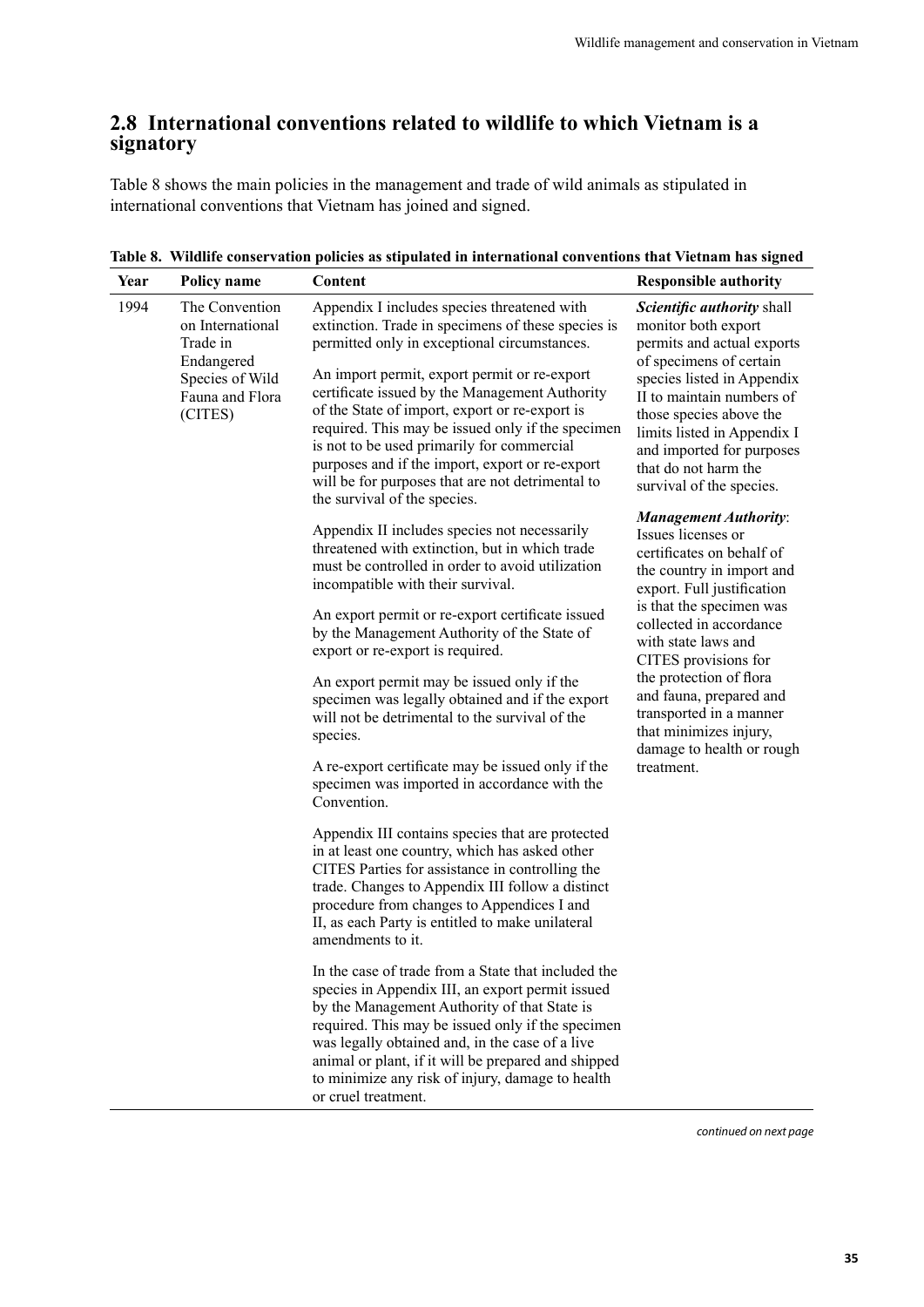|  |  | Table 8. Continued |
|--|--|--------------------|
|--|--|--------------------|

| Year | Policy name                                        | Content                                                                                                                                                                                                                                                                                                                                                                                                                                                                                                                                                                                                                                                                     | <b>Responsible authority</b>                                                                                                                                        |
|------|----------------------------------------------------|-----------------------------------------------------------------------------------------------------------------------------------------------------------------------------------------------------------------------------------------------------------------------------------------------------------------------------------------------------------------------------------------------------------------------------------------------------------------------------------------------------------------------------------------------------------------------------------------------------------------------------------------------------------------------------|---------------------------------------------------------------------------------------------------------------------------------------------------------------------|
|      |                                                    | In the case of export from any other State, a<br>certificate of origin issued by its Management<br>Authority is required.                                                                                                                                                                                                                                                                                                                                                                                                                                                                                                                                                   |                                                                                                                                                                     |
|      |                                                    | In the case of re-export, a re-export certificate<br>issued by the State of re-export is required.                                                                                                                                                                                                                                                                                                                                                                                                                                                                                                                                                                          |                                                                                                                                                                     |
|      |                                                    | Conditions for raising endangered wildlife<br>species listed in CITES appendices for<br>commercial purposes: Ensuring legal seed<br>sources; ensuring enclosures are built in<br>accordance with the characteristics of the<br>species; ensuring safety conditions for people<br>and livestock, environmental sanitation and<br>epidemic prevention; ensuring cultured species<br>(species declared by the Vietnam CITES<br>Scientific Authority) have the ability to reproduce<br>continuously for many generations in a controlled<br>environment; and ensuring breeding and growing<br>does not affect the existence of farmed species<br>and related species in nature. |                                                                                                                                                                     |
| 1994 | The Convention<br>on Biological<br>Diversity (CBD) | Article 2.<br>"Biological diversity" means the variability<br>among living organisms from all sources<br>including, inter alia, terrestrial, marine and<br>other aquatic ecosystems and the ecological<br>complexes of which they are part; this includes<br>diversity within species, between species and of<br>ecosystems.                                                                                                                                                                                                                                                                                                                                                | The Ministry of<br><b>Natural Resources</b><br>and Environment is<br>responsible for acting as<br>the national focal point for<br>the implementation of the<br>CBD. |
|      |                                                    | "Biological resources" includes genetic<br>resources, organisms or parts thereof,<br>populations, or any other biotic component of<br>ecosystems with actual or potential use or value<br>for humanity.                                                                                                                                                                                                                                                                                                                                                                                                                                                                     |                                                                                                                                                                     |
|      |                                                    | Article 3                                                                                                                                                                                                                                                                                                                                                                                                                                                                                                                                                                                                                                                                   |                                                                                                                                                                     |
|      |                                                    | States have, in accordance with the Charter of the<br>United Nations and the principles of international<br>law, the sovereign right to exploit their own<br>resources pursuant to their own environmental<br>policies, and the responsibility to ensure that<br>activities within their jurisdiction or control do<br>not cause damage to the environment of other<br>States or of areas beyond the limits of national<br>jurisdiction.                                                                                                                                                                                                                                    |                                                                                                                                                                     |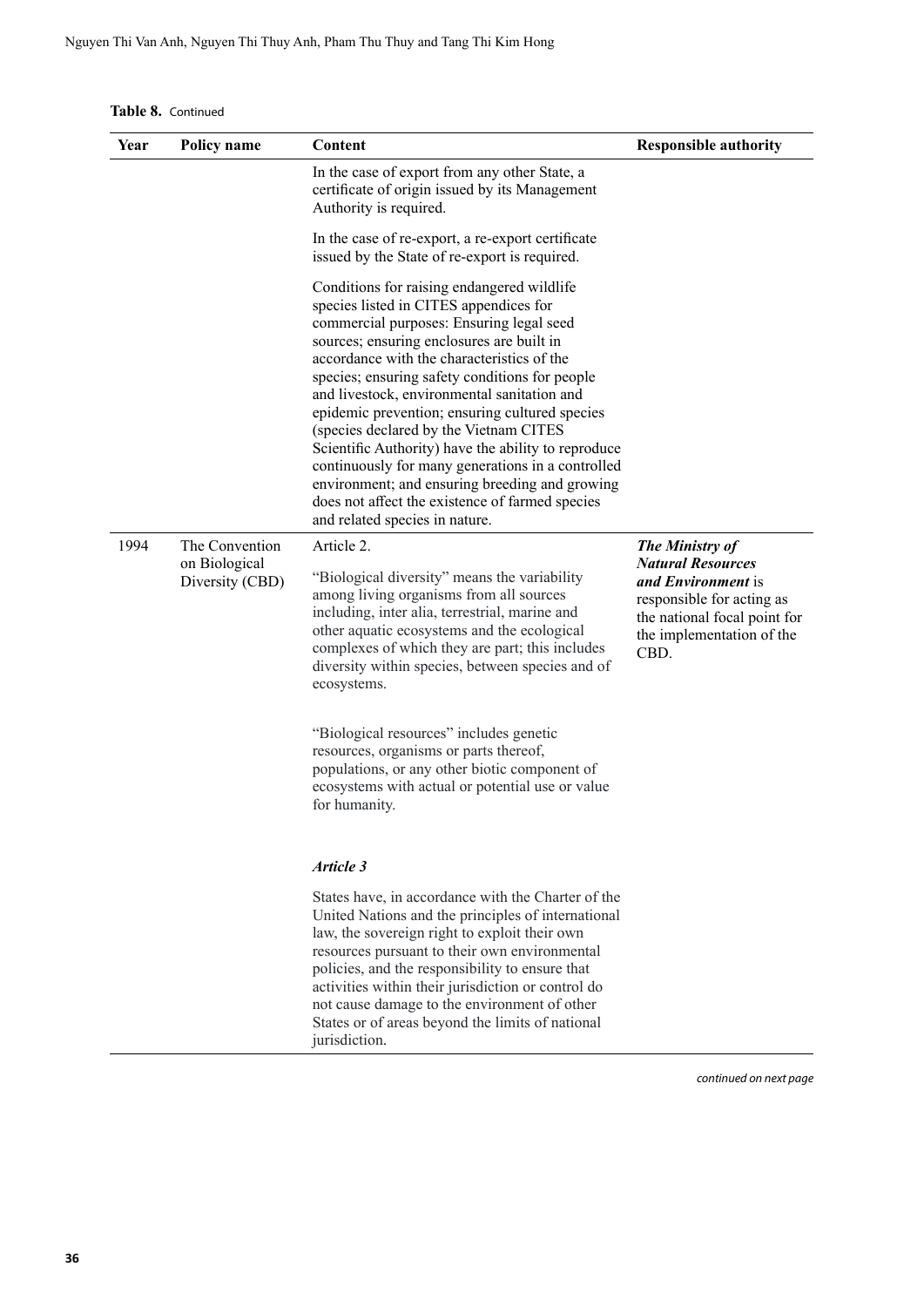|  |  | Table 8. Continued |
|--|--|--------------------|
|--|--|--------------------|

| <b>Policy name</b>                                                                                                                 | Content                                                                                                                                                                                                                                                                                                                                                                                                                                                                                                                                                                                                                                                                                        | <b>Responsible authority</b>                                                                                                                                                                                                                                                                                                                                                                                                                                |
|------------------------------------------------------------------------------------------------------------------------------------|------------------------------------------------------------------------------------------------------------------------------------------------------------------------------------------------------------------------------------------------------------------------------------------------------------------------------------------------------------------------------------------------------------------------------------------------------------------------------------------------------------------------------------------------------------------------------------------------------------------------------------------------------------------------------------------------|-------------------------------------------------------------------------------------------------------------------------------------------------------------------------------------------------------------------------------------------------------------------------------------------------------------------------------------------------------------------------------------------------------------------------------------------------------------|
|                                                                                                                                    | Article 8                                                                                                                                                                                                                                                                                                                                                                                                                                                                                                                                                                                                                                                                                      |                                                                                                                                                                                                                                                                                                                                                                                                                                                             |
|                                                                                                                                    | Each Contracting Party shall, as far as possible<br>and as appropriate:                                                                                                                                                                                                                                                                                                                                                                                                                                                                                                                                                                                                                        |                                                                                                                                                                                                                                                                                                                                                                                                                                                             |
|                                                                                                                                    | Establish a system of protected areas or areas<br>where special measures need to be taken to<br>conserve biological diversity;                                                                                                                                                                                                                                                                                                                                                                                                                                                                                                                                                                 |                                                                                                                                                                                                                                                                                                                                                                                                                                                             |
|                                                                                                                                    | Rehabilitate and restore degraded ecosystems and<br>promote the recovery of threatened species;                                                                                                                                                                                                                                                                                                                                                                                                                                                                                                                                                                                                |                                                                                                                                                                                                                                                                                                                                                                                                                                                             |
|                                                                                                                                    | Prevent the introduction of, control or eradicate<br>those alien species which threaten ecosystems,<br>habitats or species;                                                                                                                                                                                                                                                                                                                                                                                                                                                                                                                                                                    |                                                                                                                                                                                                                                                                                                                                                                                                                                                             |
|                                                                                                                                    | Develop or maintain necessary legislation and/or<br>other regulatory provisions for the protection of<br>threatened species and populations.                                                                                                                                                                                                                                                                                                                                                                                                                                                                                                                                                   |                                                                                                                                                                                                                                                                                                                                                                                                                                                             |
|                                                                                                                                    | Vietnam has built a system of management<br>agencies, policy frameworks and laws on<br>biodiversity; a system of protected areas<br>has been established; rare and endangered<br>species of flora and fauna are protected by<br>law and through action programmes; and it is<br>acquiring and promoting the implementation<br>of new biodiversity conservation issues such<br>as biosecurity, access to genetic resources and<br>benefit sharing from the use of genetic resources.                                                                                                                                                                                                            |                                                                                                                                                                                                                                                                                                                                                                                                                                                             |
| Convention for<br>the Conservation<br>of Wetlands<br>of Special<br>International<br>Importance as<br>Waterfowl Habitat<br>(RAMSAR) | The Contracting Parties,<br>CONSIDERING the fundamental ecological<br>functions of wetlands as regulators of<br>water regimes and as habitats supporting<br>a characteristic flora and fauna, especially<br>waterfowl;<br>RECOGNIZING that waterfowl in their seasonal<br>migrations may transcend frontiers and so should<br>be regarded as an international resource<br>Article 2<br>Each Contracting Party shall designate suitable<br>wetlands within its territory for inclusion in a<br>List of Wetlands of International Importance,<br>hereinafter referred to as "the List" which is<br>maintained by the bureau established under<br>Article 8. The boundaries of each wetland shall | <b>The Ministry of</b><br><b>Natural Resources and</b><br><i>Environment</i> conducts an<br>inventory and assesses the<br>current status of wetlands<br>across the country and<br>recommends important<br>wetlands to be demarcated<br>and protected.<br><b>The National Wetland</b><br><b>Working Group advises</b><br>on the development of<br>documents, policies,<br>and activities on<br>the management,<br>conservation, and wise use<br>of wetlands. |
|                                                                                                                                    |                                                                                                                                                                                                                                                                                                                                                                                                                                                                                                                                                                                                                                                                                                | be precisely described and also delimited on                                                                                                                                                                                                                                                                                                                                                                                                                |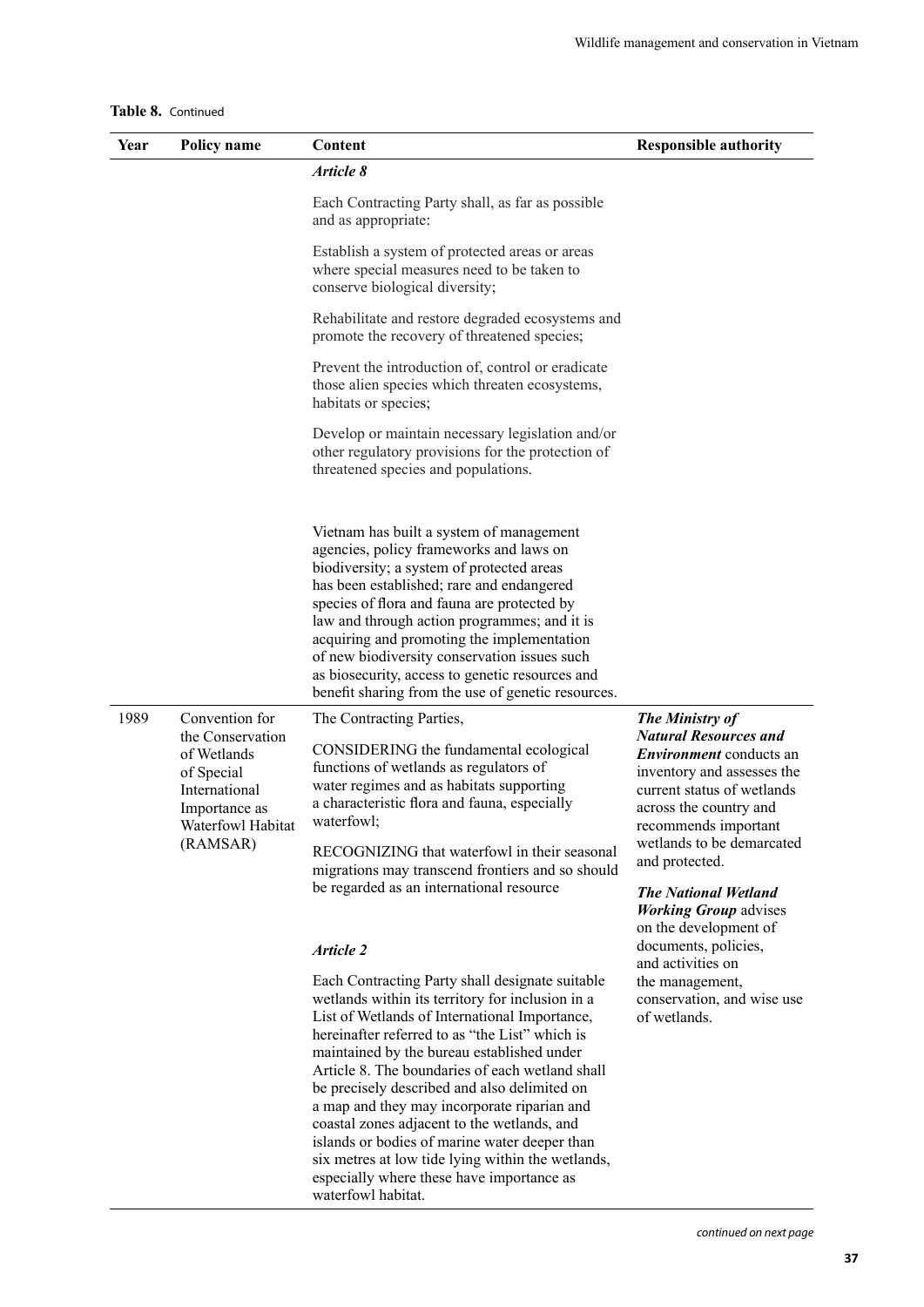**Table 8.** Continued

| Year | Policy name | Content                                                                                                                                                                                                                                                                                                                      | <b>Responsible authority</b> |
|------|-------------|------------------------------------------------------------------------------------------------------------------------------------------------------------------------------------------------------------------------------------------------------------------------------------------------------------------------------|------------------------------|
|      |             | Each Contracting Party shall consider its<br>international responsibilities for the conservation,<br>management and wise use of migratory stocks<br>of waterfowl, both when designating entries for<br>the List and when exercising its right to change<br>entries in the List relating to wetlands within its<br>territory. |                              |
|      |             | Article 7                                                                                                                                                                                                                                                                                                                    |                              |
|      |             | The representatives of the Contracting Parties at<br>such Conferences should include persons who<br>are experts on wetlands or waterfowl by reason<br>of knowledge and experience gained in scientific,<br>administrative or other appropriate capacities.                                                                   |                              |

Source: Government of Vietnam (1989, 1994a, 1994b)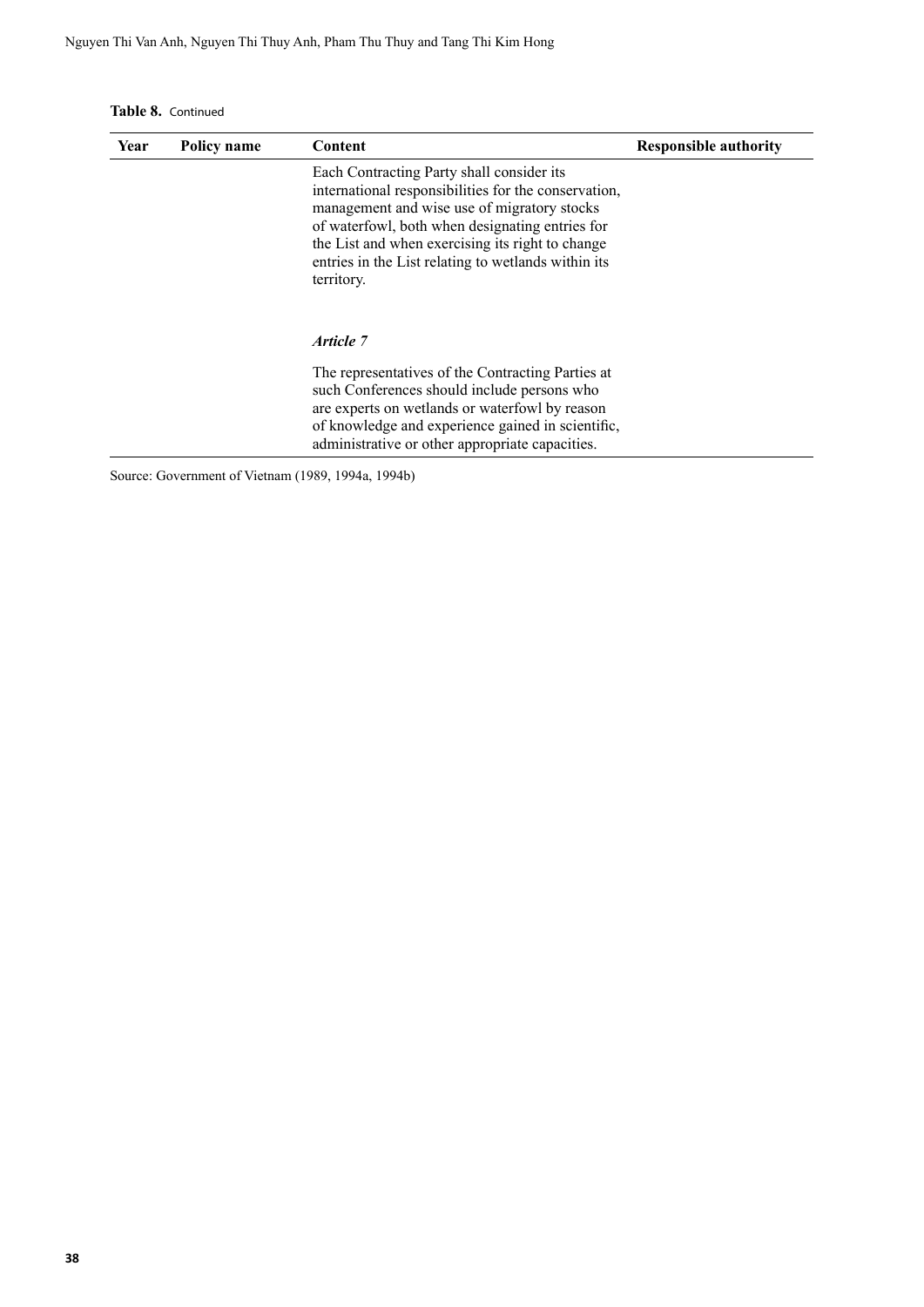## <span id="page-46-0"></span>**3 Opportunities in wildlife conservation and management**

#### **3.1 Government intentions to protect wildlife**

According to Pham et al. (2021b), an increasing number of government agencies in Vietnam are devoting more and more political attention to wildlife issues. The many introduced and created policies guiding law enforcement have made a synchronous legal framework between provinces in dealing with wildlife violations. An assessment by the CITES Secretariat rated Vietnam's wildlife management legal system A (good), or relatively complete at many levels from policies, legal documents and sub-laws covering the following aspects: wildlife management regime; the list of endangered and rare species; sanctions; assigning responsibilities for wildlife management and adopting cross-border, cross-sectoral regulatory approaches that address the complex causes of biodiversity loss and unsustainable wildlife management (NFGA 2016; WCS 2016; Jiao et al 2021). The policy system on wildlife protection was promulgated relatively early (in the 2000s), and has always been supplemented and improved to suit the actual situation in Vietnam and the International Conventions that Vietnam is participating in, such as CBD and CITES (Nguyen et al. 2008). In addition, the Government of Vietnam also advocates the application of digital technology to better manage wildlife.

Part 2 shows that Vietnam has six wildlife related laws in seven sectors: forestry, biology, livestock/ veterinary medicine, investment, fisheries, import-export and sanctions; is party to many international conventions; and has more than 20 pieces of regularly updated and supplemented legislation regulating the management of trade in endangered, precious and rare wild animals. Vietnam regularly amends, supplements and updates its list of rare and precious wildlife prioritized for protection in order to be able to manage and conserve its decreasing biodiversity. Recent examples are in Decree 84/2021/ ND-CP and Decree 64/2019/ND-CP. In addition, Vietnam has been praised internationally as one of the pioneer countries (along with China, Korea, Bolivia and Gabon) in applying urgent measures to face the pandemic by strengthening the legal framework for wildlife trade (Borzée et al. 2020; Booth et al. 2021) with Decree No. 84/2021/ND-CP dated 22 September 2021. In addition, Vietnam also revised its Criminal Code in 2017 (Law No. 12/2017/QH14) with a 40-fold increase in the maximum fine (VND 15 billion) and a threefold increase to 15 years in the maximum prison sentence for crimes related to endangered and rare species (Jiao et al. 2021).

With its policy system, Vietnam has been moving towards more effective management of the exploitation, breeding, exporting and importing of wild fauna and flora. According to CITES Dashboard 2021, the number of animals and plants derived from artificial cultivation and legal rearing has increased significantly in recent years. In many places, the exploitation, rearing and planting of wild animals and plants has brought jobs and incomes to many families and communities, and contributed to local economic development and poverty alleviation (Nguyen et al. 2008).

#### **3.2 Support from national and international organizations**

Biodiversity conservation activities and national parks and protected areas in Vietnam receive financial and technical support from many international organizations (Giacomo et al. 2001). This support has helped government agencies refine biodiversity conservation and management plans, and raise stakeholder awareness of the importance of biodiversity, national parks and protected areas for socioeconomic development.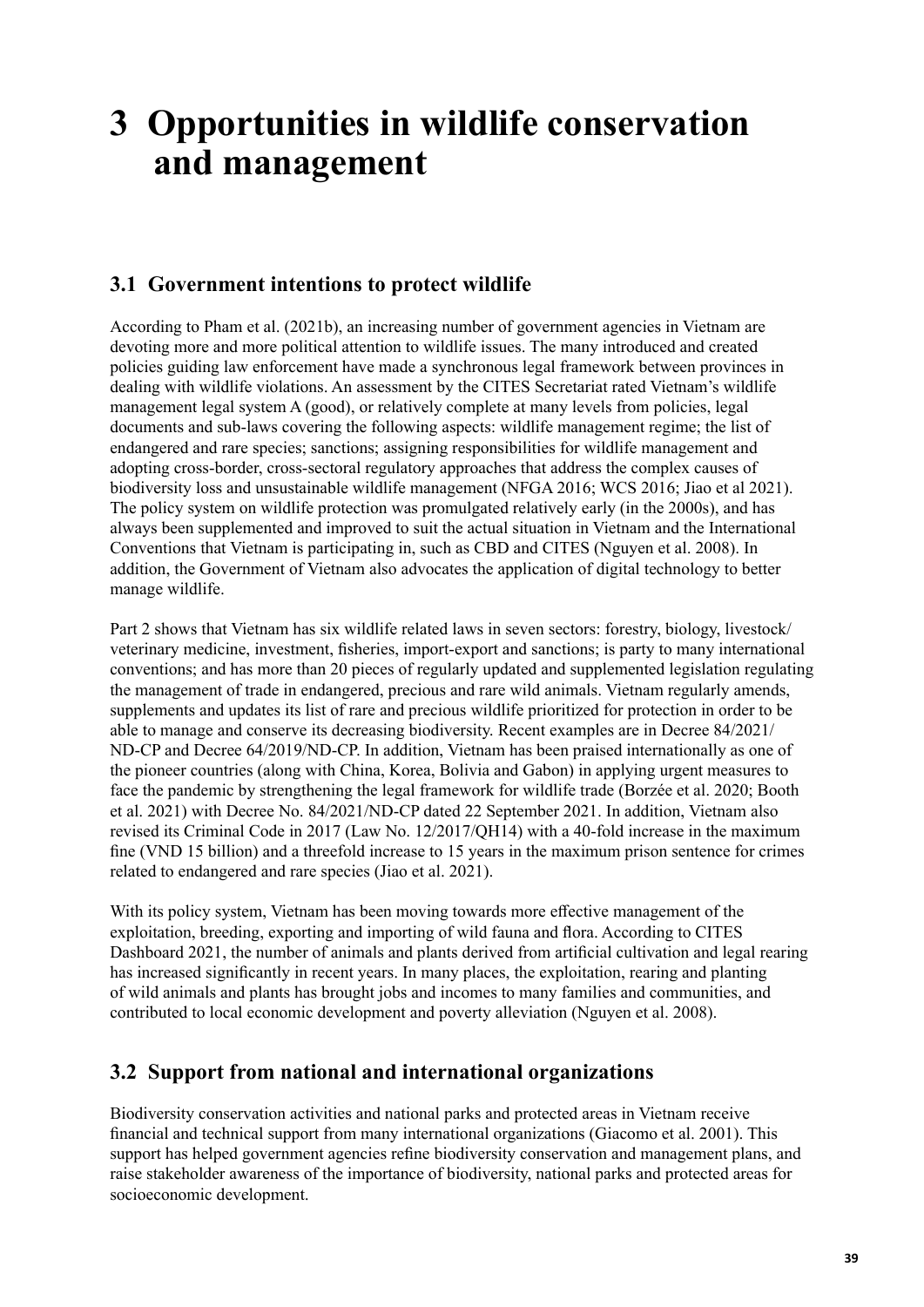<span id="page-47-0"></span>In addition to international organizations, the formation and development of local NGOs also creates new resources for conservation. Civil society organizations are also actively involved in monitoring wildlife trade and breeding, which has helped enhance law enforcement.

#### **3.3 New sources of finance for sustainable wildlife conservation**

Pham et al. (2018) emphasize that the state budget contributes only 29% of the total investment capital for the forestry sector, and most of the funding for forest conservation activities so far has come from non-state budgets, particularly international funding sources such as ODA, FDI and the private sector (49%). Financial initiatives such as Payments for Forest Environmental Services (PFES) and Reducing Emissions from Deforestation and Forest Degradation (REDD+) must all comply with the Warsaw Framework, which emphasizes biodiversity as an important benefit. Potential revenue from these initiatives could support biodiversity conservation activities. According to a representative of the Ministry of Natural Resources and Environment (MONRE) participating in a policy dialogue, Vietnam is also exploring new financial sources such as green bonds, forest securities, and mobilizing finance from the private sector to implement wildlife conservation policies and measures. Representatives of international NGOs participating in policy dialogues have also pointed out that in response to Covid-19 and to help prevent future pandemics, international donors are channelling increasing amounts into wildlife research, which could help strengthen biodiversity monitoring and assessment in Vietnam (Pham et al. 2021c).

#### **3.4 Improved awareness of biodiversity and wildlife conservation**

Younger generations have greener consumer preferences and are gradually eliminating meat from their diets (Pham et al. 2020). Policy dialogue participants have seen Covid-19 as a warning to many Vietnamese, and there are growing reports of public support for closing wildlife markets. Changes in lifestyle and a better awareness of human-ecosystem-animal interactions facilitate sustainable wildlife management (Pham et al. 2021c). Provincial authorities in Vietnam have also said raising local people's awareness of wildlife protection, through focused campaigns and Covid-19, has resulted in local people handing over more wild animals to state agencies (Pham et al. 2021a).

Many farms in Vietnam have been involved in wildlife farming for generations and have extensive knowledge of how to treat diseases and promote successful breeding of rare and endangered species; knowledge that rangers do not have. As a result, these farms have helped increase populations of many rare and endangered species. In addition, more attention has been paid to the opening of eco-resorts and safaris where companies have large-scale safari zones to feed wild animals, and veterinary staff and employees are well trained on wildlife conservation (Pham et al. 2021a).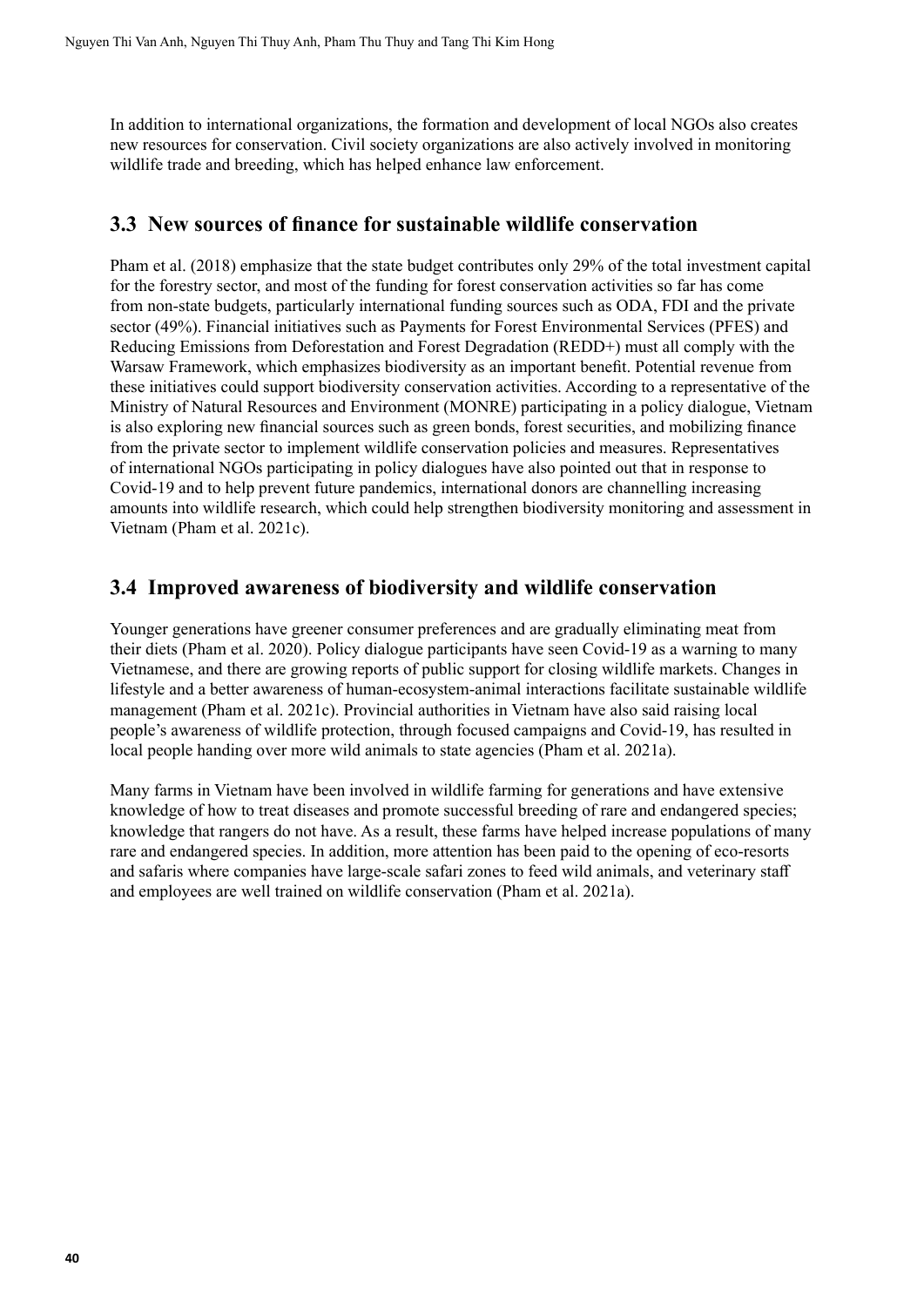## <span id="page-48-0"></span>**4 Challenges in implementing policies related to wildlife conservation and management**

Even though legislation and heavy penalties have long been applied to combat illegal wildlife trade across all parts of Vietnam, rather than decreasing, numbers of cases have increased steadily in recent years (Figure 2).



**Figure 2. Numbers of illegal wildlife trade cases in Vietnam from 2015 to 2020**

#### **4.1 Difficulties managing conservation areas, national parks and public implementation of biodiversity conservation activities**

A major obstacle to biodiversity conservation in Vietnam is that national parks and protected areas often lack operating budgets and have inadequate facilities (Giacomo et al. 2001). Stakeholders participating in policy forum discussions have pointed out that with current budgets and management practices, national parks and protected areas only have enough resources for carrying out administrative activities rather than conservation work. Many previous studies have also shown forest rangers lacking professional and working capacity and basic levels of expertise for managing protected areas (Brunner 2012). The importance of wildlife conservation is also underestimated when incentives and sanctions do not focus on this work. For example, a ranger could be penalized for allowing a forest to burn, but only lightly, or even without liability, for allowing wildlife to be hunted (Brunner 2012).

Harmonizing conservation and development policies is also a major challenge in biodiversity conservation. With current policies, provincial agencies are encouraged to develop the economy, and with the financial allocation mechanism being based on economic development standards, there are many challenges for conservation (Giacomo et al. 2001). The development of agricultural products such as coffee and aquatic products is another major cause of deforestation and forest degradation, and has serious impacts on Vietnam's biodiversity indices (Pham et al. 2019a, 2019b). Population growth,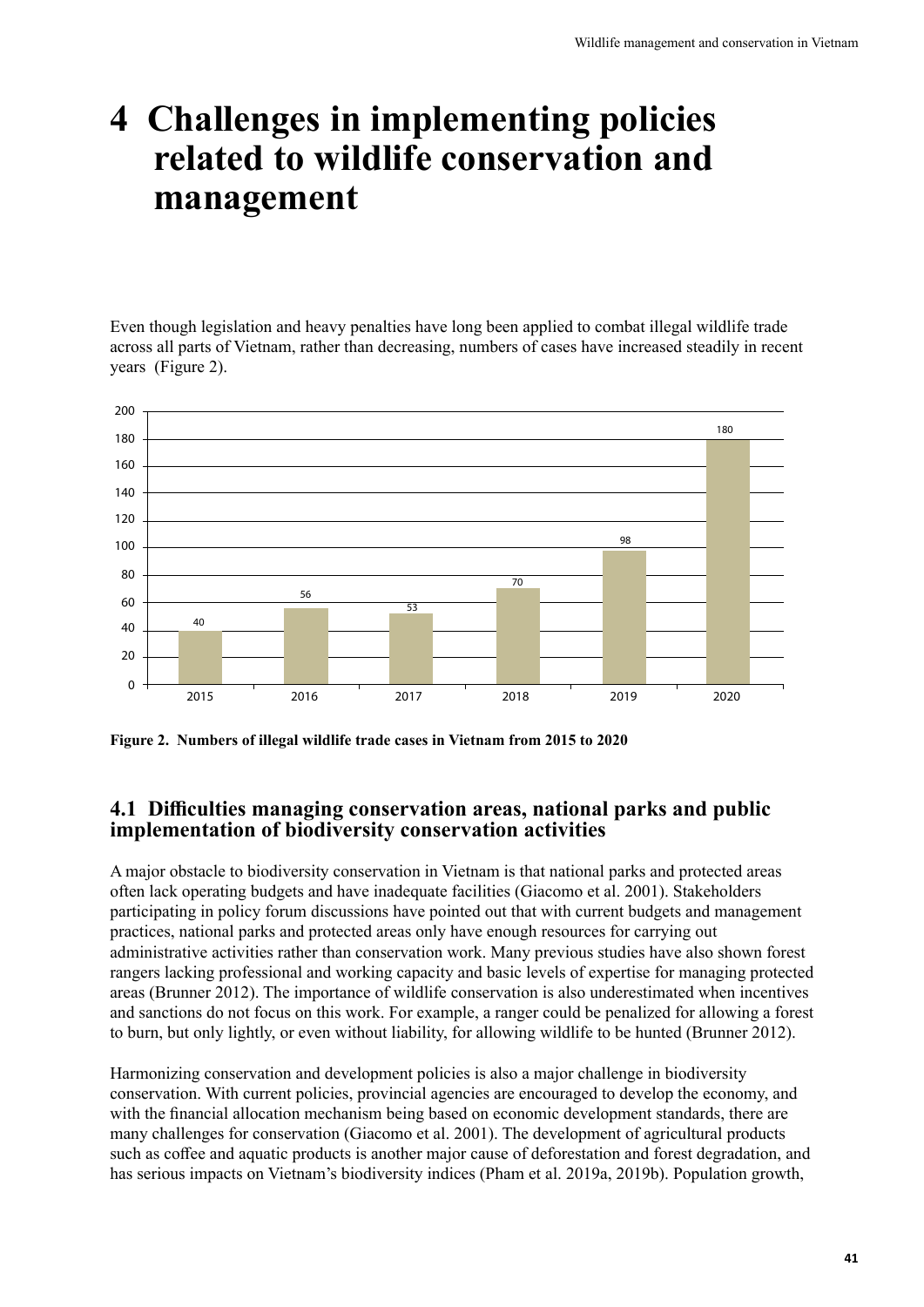<span id="page-49-0"></span>commercial deforestation, rampant wood-cutting, illegal animal trade, conversion for agriculture and hunting have combined to impact severely on primates in Vietnam (Lois and Vu 1998). In addition, industrial activities that cause water and waste pollution also degrade the quality and quantities of natural resources and ecosystems (Giacomo et al. 2001).

#### **4.2 Managing legal wildlife trade**

The development of commercial wildlife farms has long been championed as a direction for increasing people's incomes and helping provinces achieve their poverty reduction goals (Pham et al. 2021b).

According to CITES (2021), most species imported to and exported from Vietnam are mammals, reptiles or fish, with numbers reaching tens of thousands of individuals each year, particularly reptiles, which average hundreds of thousands of individuals annually, and have even been known to reach one billion individuals (Figures 3 and 4).

However, discrepancies between export data provided by Vietnam and data published by importing countries causes difficulties in tracking, monitoring and assessing exact numbers of individuals being exported from the country.





**Figure 4. Numbers of exported wild animals reported by Vietnam**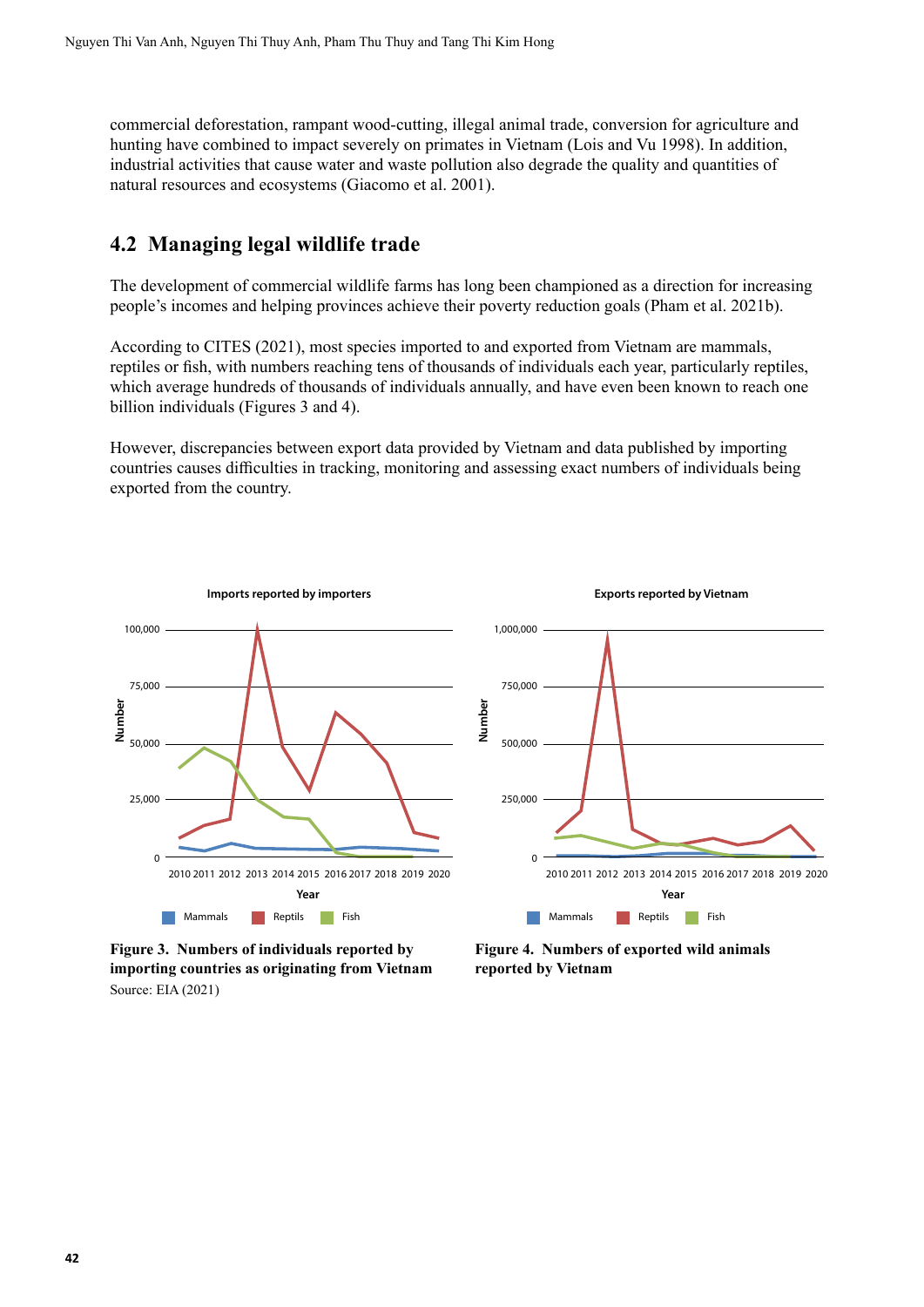<span id="page-50-0"></span>Considering the animal import and export percentages shown in Figures 5, 6 and 7, it is apparent that imports of mammals of natural origin tended to increase from 2014 to 2018. This raises concerns that Vietnam has become a place to 'launder' and legalize wild animals caught abroad.



**Figure 5. Origin of imported and exported mammals as reported by Vietnam** Source: CITES 2021



**Figure 6. Origin of imported and exported reptiles as reported by Vietnam** Source: CITES Dashboard 2021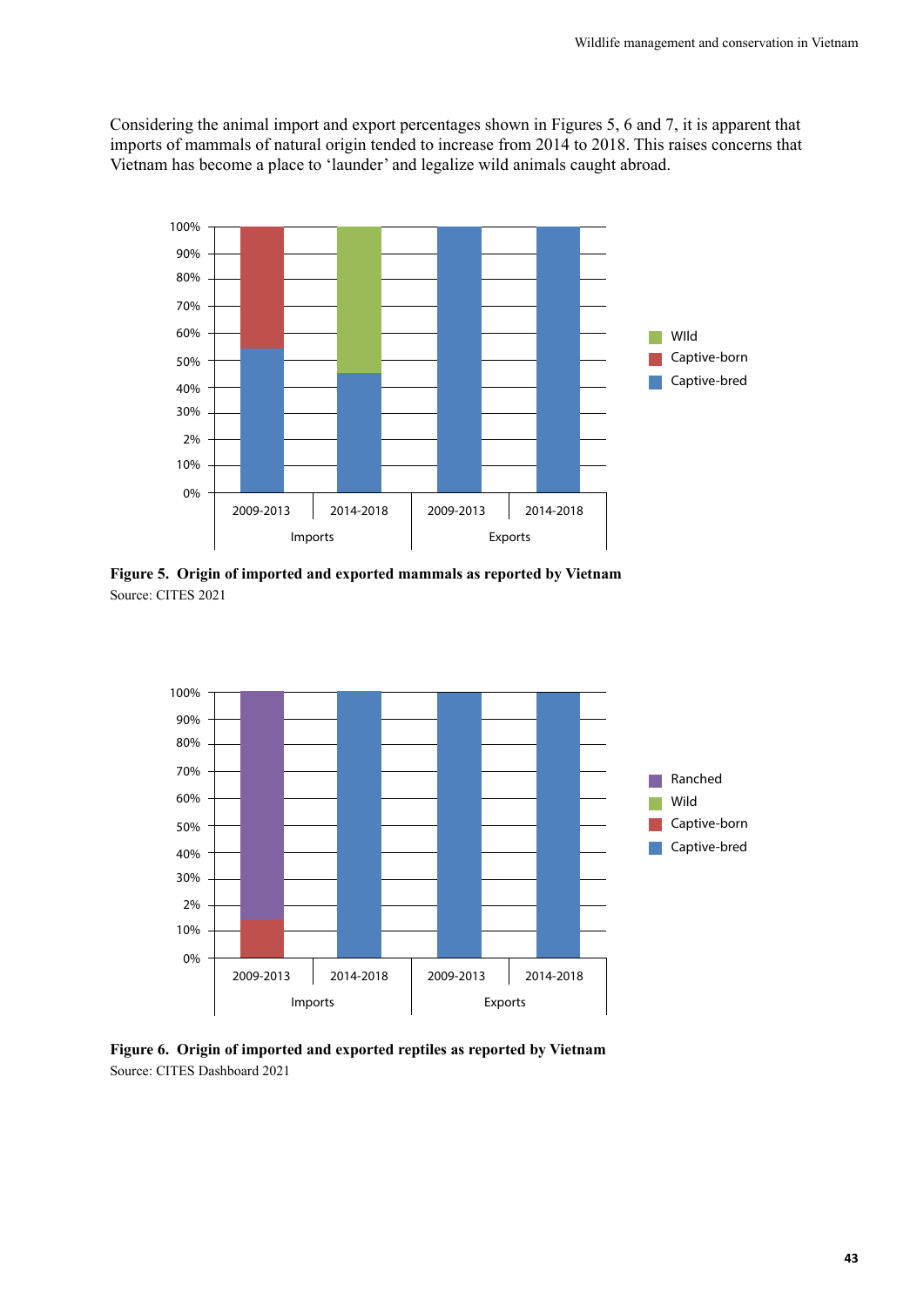<span id="page-51-0"></span>

**Figure 7. Origin of imported and exported fish as reported by Vietnam** Source: CITES Dashboard 2021

#### **4.3 Managing the illegal wildlife trade in Vietnam**

Illegal wildlife trade in Vietnam is very complex and sophisticated, operating in a trade chain with many links. Local traders colluding with foreign criminals or export, import or tourism companies, and even government officials on business trips can also be part of illegal wildlife trade in Vietnam (The National Assembly of Vietnam 2019). Wildlife traders transport illegal goods by many modes of transport: road, water and air (Figure 8). Some cases have involved transportation by sending gifts to Vietnam via international students or tourists, or directly to recipients in Vietnam. In such cases, if goods are discovered and seized, the recipient can refuse the order and evade responsibility (The National Assembly of Vietnam 2019).



**Figure 8. Transport of illegally traded wildlife from 2015–2020** Source: EIA (2021)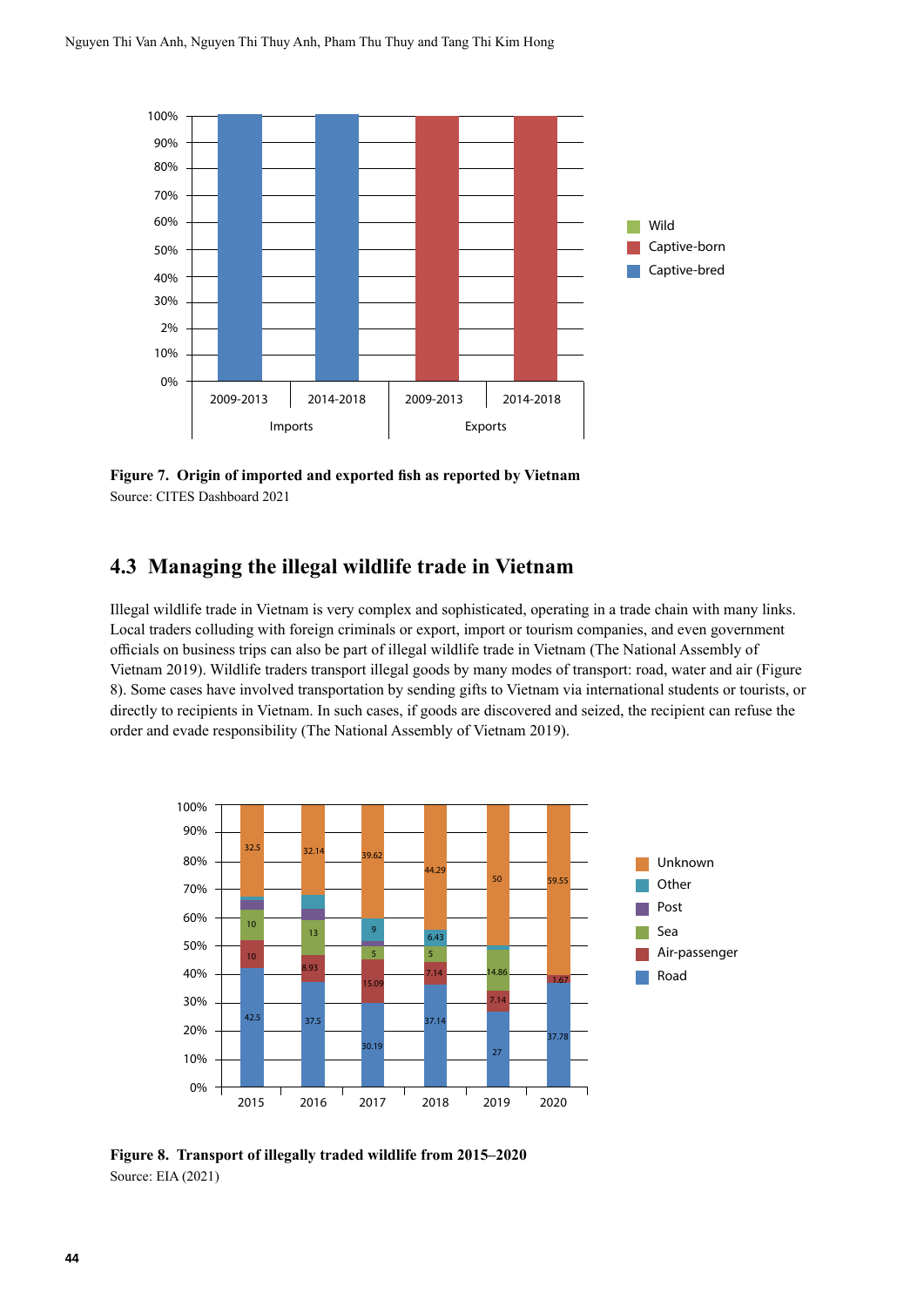<span id="page-52-0"></span>The number of illegal wildlife trafficking arrests increased fivefold in the five years from 2015 to 2020, despite heavier penalties coming into effect with the 2015 Criminal Code and its amendment in 2017. The illegal wildlife trade shows no signs of abating (EIA Dashboard 2021), with volumes of prohibited goods including at least 39 metric tons of ivory, equivalent to 5,947 individual elephants; eight metric tons of rhino horn; hides, bones and other products derived from at least 79 tigers; and at least 51 metric tons of pangolin body parts and scales (EIA 2021).

Trading activities took place in most provinces and regions of Vietnam between 2015 and 2020, with the highest numbers of arrests for illegal wildlife trafficking and stocking in cities like Hanoi and Ho Chi Minh, followed by border provinces such as Gia Lai with 37 arrests, and Quang Ninh with 34 arrests (Figure 9). In 2020, numbers of wildlife trafficking cases fell in Hanoi and Ho Chi Minh cities with social distancing and border closures due to Covid-19. Instead, wildlife trafficking was more prevalent in border and maritime provinces such as Gia Lai, Dak Lak and Lam Dong. (Figure 10).



**Figure 9. Numbers of arrests by province from 2015–2020** Source: EIA (2021)



**Figure 10. Numbers of reported cases by province from 2015–2020** Source: EIA (2021)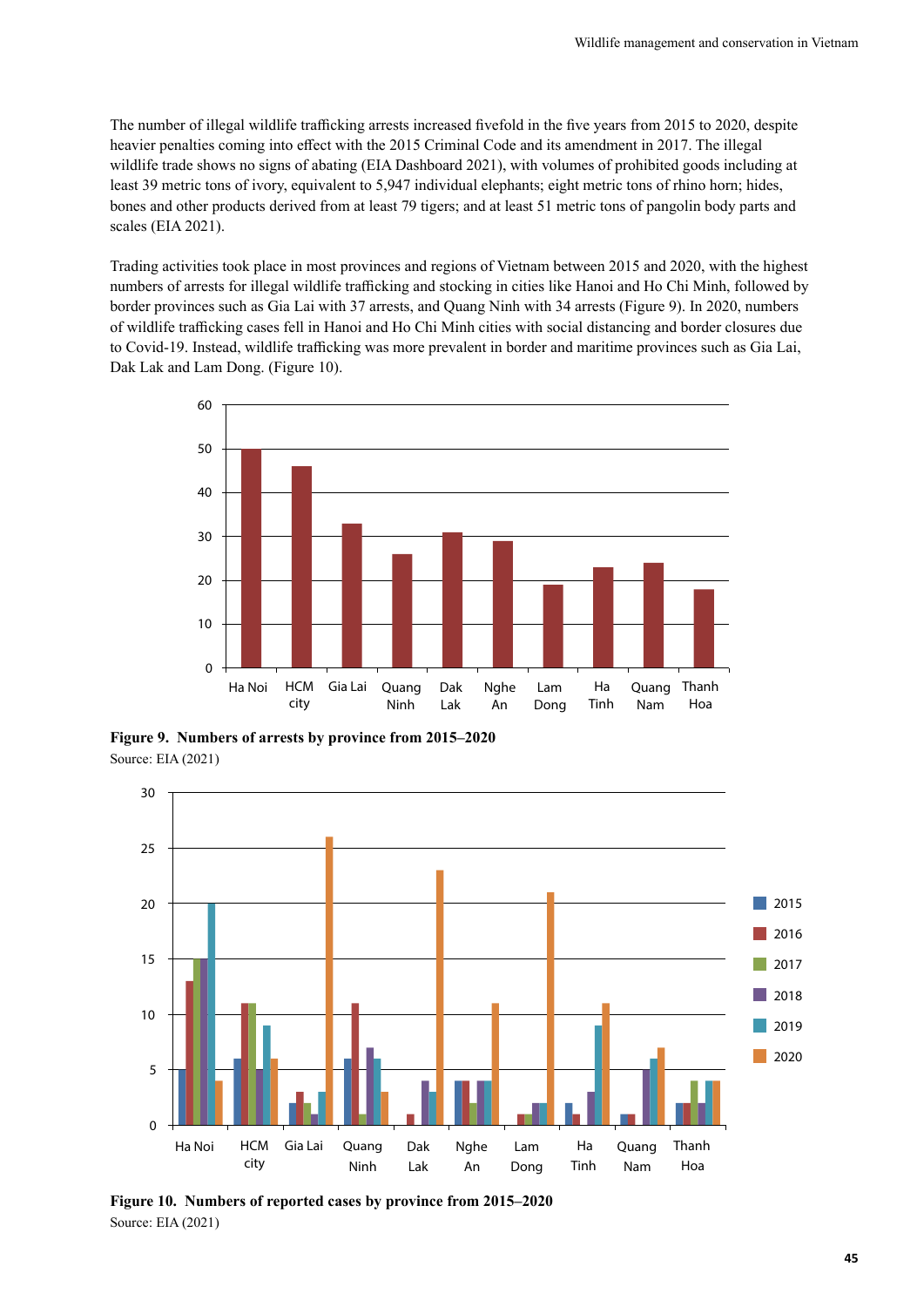<span id="page-53-0"></span>

**Figure 11. Arrests for the four most frequently trafficked species by province, 2018–2020** Source: CITES 2020

From 2018 to 2020, there were 107 arrests for wildlife trafficking, mostly in Hanoi, Quang Ninh, Ha Tinh and Kien Giang, with more than 4,500 pangolins, 1,800 kg of ivory and 56.5 kg of rhino horn seized. Arrests were made for illegal trafficking of pangolins in many provinces, with the most being made in Ha Tinh and Quang Ninh. Arrests for tiger trafficking were concentrated in Bac Ninh, Hanoi and Quang Ninh provinces, with the highest number of arrests at seven being made in Hanoi. Arrests for illegal ivory trafficking were made in four provinces: Buon Ma Thuot, Cao Bang, Hanoi and Vinh Phuc, with the most arrests at 17 again being made in Hanoi. Arrests for illegal trade in rhino horns were made in Can Tho, Hanoi and Ho Chi Minh City, with Hanoi accounting for the highest number at four cases. These species are all on the Vietnam Red List and Appendix I of CITES, which prohibit all forms of trade, as well as being endangered or extinct in Vietnam (CITES 2020).

#### **4.4 Wild animal lists are not comprehensive**

Vietnam currently uses many lists of wild animals, including the lists specified in the CITES Convention and in Decree No. 06/2019/ND-CP, No. 160/2013/ND-CP, No. 64/2019/ND-CP, and No. 84/2021/ND-CP (Table 9).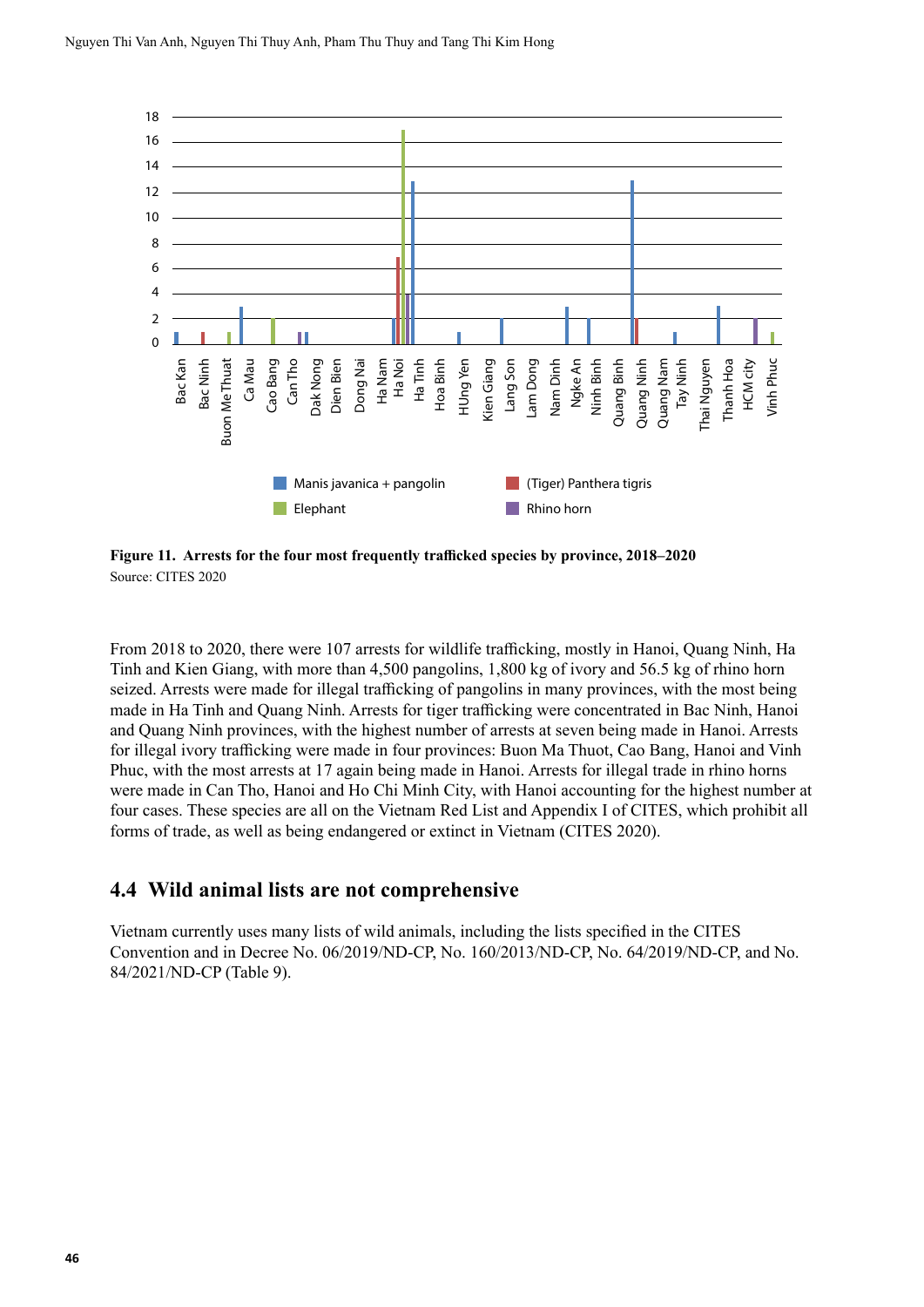<span id="page-54-0"></span>

|  | Table 9. Regulations providing lists of wild animals |  |
|--|------------------------------------------------------|--|
|  |                                                      |  |

| Legislation                                                                                                                                                                           | <b>Details</b>                                                                                                                                                                                                                                                                                               |
|---------------------------------------------------------------------------------------------------------------------------------------------------------------------------------------|--------------------------------------------------------------------------------------------------------------------------------------------------------------------------------------------------------------------------------------------------------------------------------------------------------------|
| the Convention on International<br>Trade in Wild Fauna and Flora<br>(CITES)                                                                                                           | Appendix I lists species threatened with extinction due to or possibly due<br>to trade.                                                                                                                                                                                                                      |
|                                                                                                                                                                                       | Appendix 2 lists species that although not currently threatened with<br>extinction, may become so if the trade in specimens of those species is<br>not subject to strict regulations aimed at ensuring their trading will not be<br>detrimental to their survival in the wild.                               |
|                                                                                                                                                                                       | Appendix 3 lists species that Member States regulate under their own laws<br>to prevent or limit exploitation, and where necessary cooperate with other<br>Member States to control their trade.                                                                                                             |
| Decree 06/2019/ND-CP dated 22<br>January 2019 on the management<br>of endangered, precious and rare                                                                                   | Group IB: Endangered species of forest animals that are strictly prohibited<br>from exploitation and use for commercial purposes, and species listed in<br>CITES Appendix I naturally distributed in Vietnam (92 species).                                                                                   |
| forest plants and animals and the<br>implementation of CITES                                                                                                                          | Group IIB: Forest animals that are not yet threatened with extinction but<br>are in danger of being threatened if not strictly managed, where limited<br>exploitation and use for commercial purposes is allowed, and species listed<br>in CITES Appendix II naturally distributed in Vietnam. (87 species). |
|                                                                                                                                                                                       | Appendix I further stipulates that F2 wild animals listed in Appendix I that<br>have been bred in a CITES-issued breeding facility may be traded.                                                                                                                                                            |
| Decree 160/2013/ND-CP dated<br>12 November 2013 on criteria                                                                                                                           | Species on the list of species prioritized for protection must meet the<br>following criteria:                                                                                                                                                                                                               |
| for species identification and the<br>management regime of species                                                                                                                    | 1. Be in danger of extinction;                                                                                                                                                                                                                                                                               |
| on the list of endangered precious<br>and rare species prioritized for                                                                                                                | 2. Be endemic or have special scientific, ecological, landscape, environ-<br>mental or cultural-historical value.                                                                                                                                                                                            |
| protection                                                                                                                                                                            | The list of wild animals is not divided into groups IB or IIB like Decree<br>06/2019/ND-CP, but is grouped into a list of 83 endangered, precious and<br>rare species prioritized for protection.                                                                                                            |
| Decree 64/2019/ND-CP<br>amending Article 7 Decree                                                                                                                                     | Supplementing the list of endangered precious and rare species prioritized<br>for protection in Decree 160/2013/ND-CP.                                                                                                                                                                                       |
| 160/2013/ND-CP on criteria<br>for species identification and<br>management regime for species<br>on the list of endangered precious<br>and rare species prioritized for<br>protection | A further 16 endangered, precious and rare wildlife species including<br>primates, viverrids, Phasianidae, Eublepharidae, Crocodylidae, Agamidae<br>and Platysternidae.                                                                                                                                      |
| Decree 84/2021/ND-CP<br>amending and supplementing                                                                                                                                    | Additions to the list of endangered, precious and rare forest animals in<br>Decree 06/2019/ND-CP are divided into groups IB and IIB:                                                                                                                                                                         |
| a number of articles of Decree<br>06/2019/ND-CP dated 22                                                                                                                              | Group IB: Amending Decree 06/2019/ND-CP to include 105 species;                                                                                                                                                                                                                                              |
| January 2019 on management of<br>endangered, precious and rare<br>forest plants and animals and<br>CITES enforcement with some<br>new points                                          | Group IIB: Amending Decree 06/2019/ND-CP to include 81 species.                                                                                                                                                                                                                                              |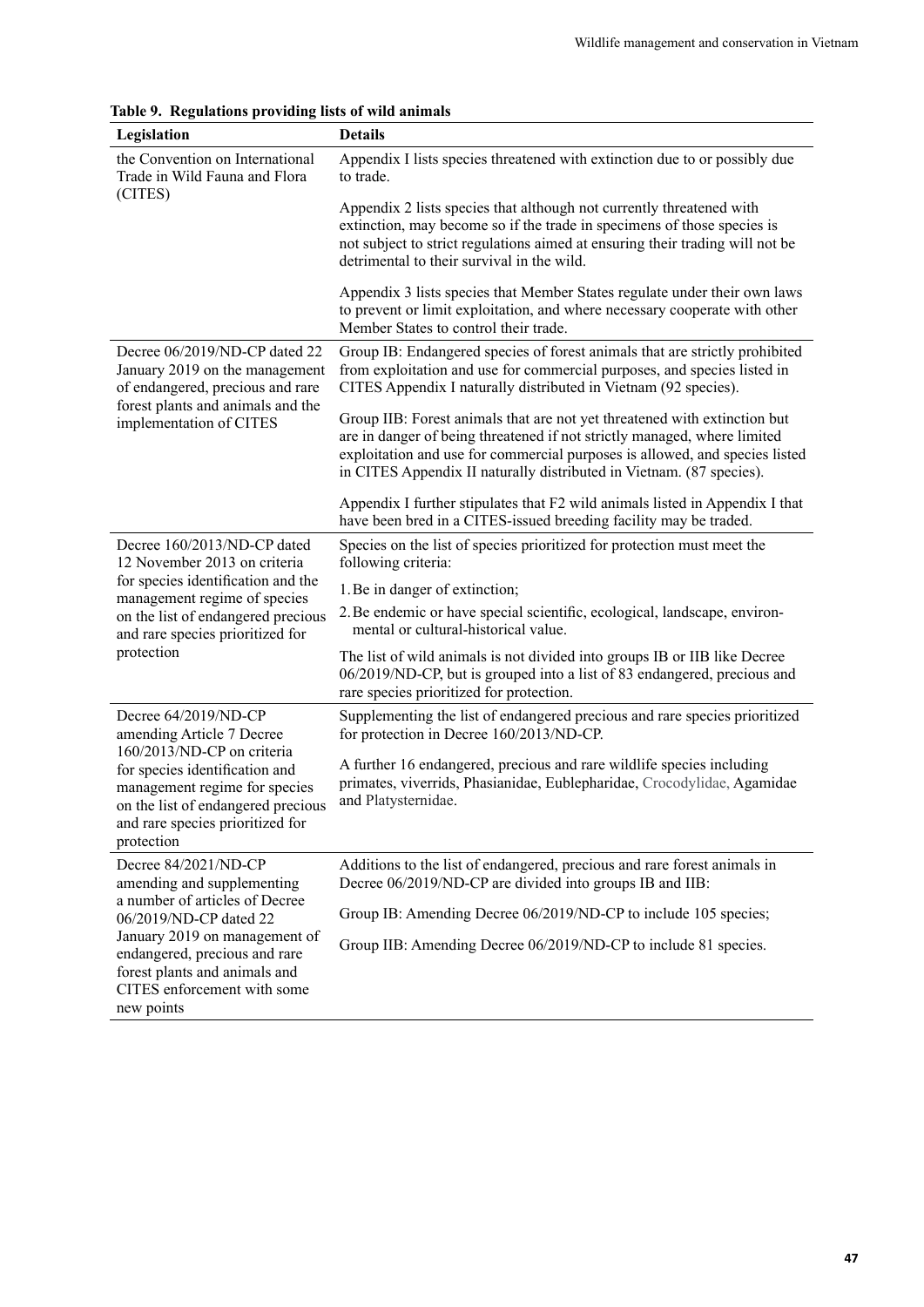### <span id="page-55-0"></span>**4.5 Inconsistent regulations in the import and export of wild animals**

Figures 12, 13 and 14 show the import and export, re-export and naturalization regulations under CITES.



**Figure 12. Import and export processes**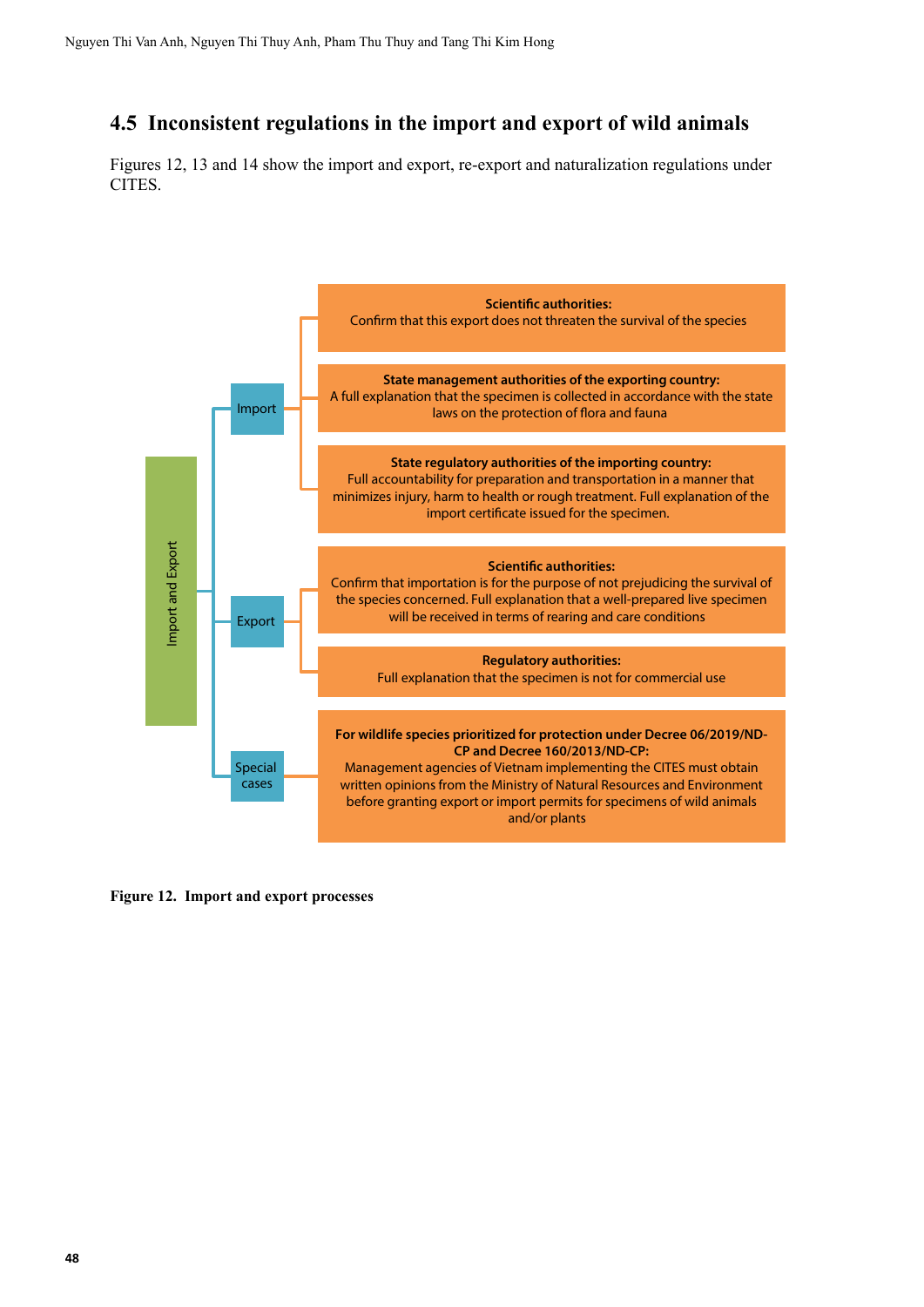<span id="page-56-0"></span>





**Figure 14. Naturalization processes**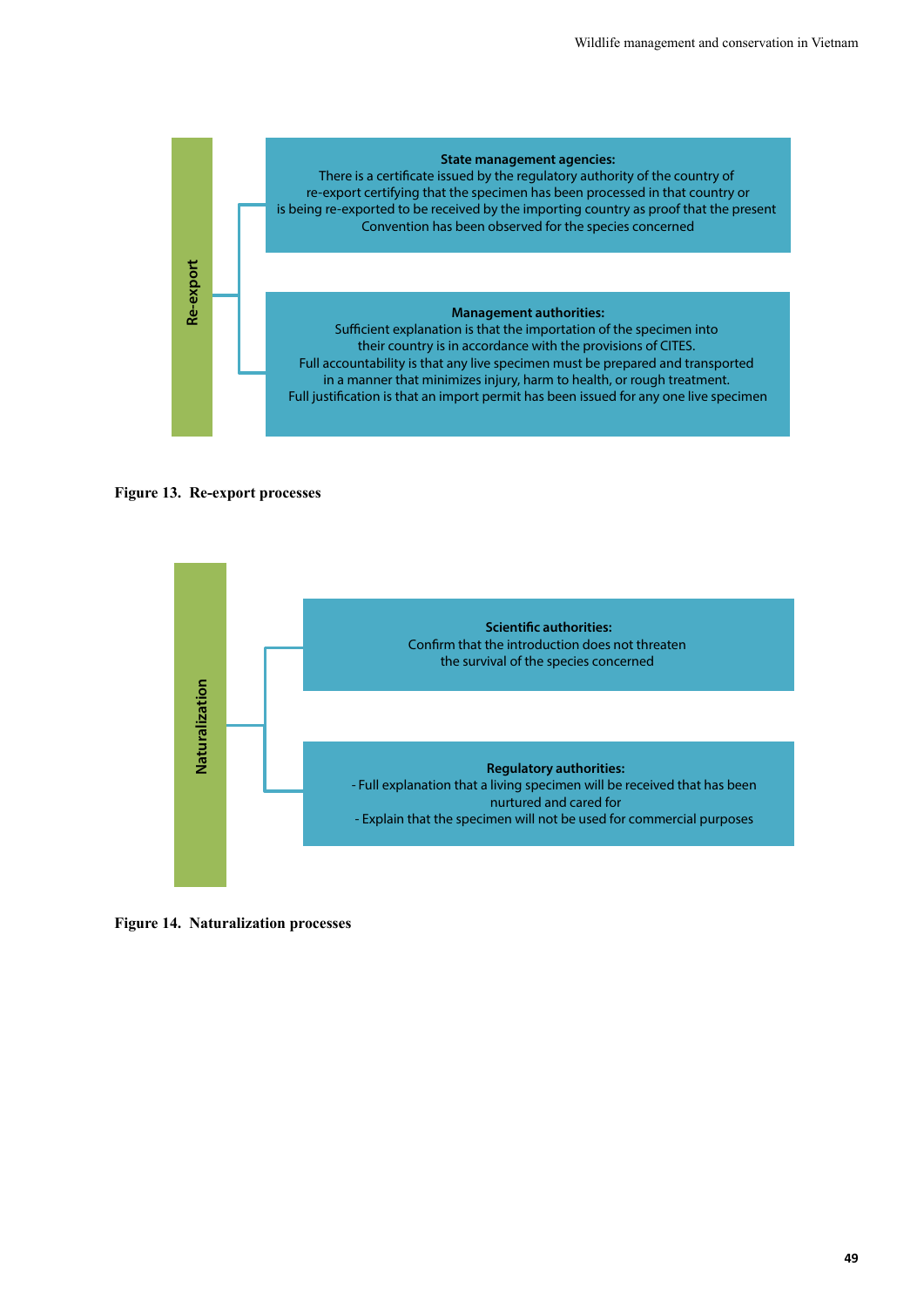#### <span id="page-57-0"></span>**4.6 Unsynchronized punishment and low fines fail to deter illegal wildlife traders**

|                                               | <b>Species in Appendix I</b>                                                                                                                      | <b>Species in Appendix IIB and CITIES</b><br>Appendix II                                                                                                                                                                                    |
|-----------------------------------------------|---------------------------------------------------------------------------------------------------------------------------------------------------|---------------------------------------------------------------------------------------------------------------------------------------------------------------------------------------------------------------------------------------------|
| Criminal<br>Code 2015<br>(amended in<br>2017) | • A fine of VND 50,000,000 to VND<br>300,000,000, non-custodial reform for up<br>to three years or imprisonment from six<br>months to three years | • A fine of VND 500,000,000 to VND<br>$2,000,000,000$ or imprisonment from one to<br>five years.                                                                                                                                            |
|                                               | • Depending on the seriousness of the<br>acts under Sections 2.198 and 3.199,<br>punishment can be more severe at up to<br>12 years imprisonment  | • Depending on the seriousness of the more<br>serious violations specified in Clauses 2.231<br>and 3.232, the penalty will increase up to a<br>maximum penalty of 15 years imprisonment                                                     |
| Decree<br>35/2019/ND-<br>CP                   |                                                                                                                                                   | • For forest animals, body parts or products of<br>wild animals on the list of endangered and<br>precious forest plants and animals, valued<br>up to under VND 7,000,000, a fine of VND<br>5,000,000 and VND 15,000,000 shall be<br>imposed |
|                                               |                                                                                                                                                   | • For forest animals, body parts or products of<br>forest animals on the list of endangered and<br>precious forest plants and animals valued at<br>VND 7,000,000 to under VND 15,000,000,<br>a fine of VND 25,000,000 shall be imposed      |

|  | Table 10. Comparison of legal treatment of illegal animal trade |  |
|--|-----------------------------------------------------------------|--|
|  |                                                                 |  |

According to experts participating in policy discussions, punishments are not severe enough and fines are too low compared to the profits made by illegal wildlife traders. According to Article 21 of Decree No. 35/2019/ND-CP, the highest administrative penalty for illegal wildlife trading is a fine of VND 15- 25 million. Meanwhile, under the 2015 Criminal Code (amended in 2017), the maximum penalty for a criminal offence is 15 years in prison. Consequently, illegal wildlife trading has become a low-risk, high-return business in Vietnam.

#### **4.7 Many State agencies have overlapping functions and responsibilities in investigating and controlling wildlife trade**

According to Article 21 of the Ordinance on Organization of Criminal Investigations, the Forest Protection Agency is the main body responsible for organizing and directly investigating cases of illegal wildlife trading. However, due to its lack of training in criminal investigation skills, resource shortages with few legal inspectors having titles prescribed by criminal procedure law, its lack of detention facilities, and due to the international commercial nature of illegal wildlife trade, the Forest Protection Agency must coordinate with customs, police and border guard agencies for information exchange, coordination, training, handling and arrests as most cases of illegal animal trafficking fall under the auspices of these agencies.

However, customs, police and border guard agencies have no officials qualified to manage wildlife farming, and local forest rangers are put in charge of managing animal husbandry activities, whereas effective management of wild animals requires training in veterinary medicine, biology and wildlife ecology. Further, customs officers, police and border guards lack wildlife identification skills.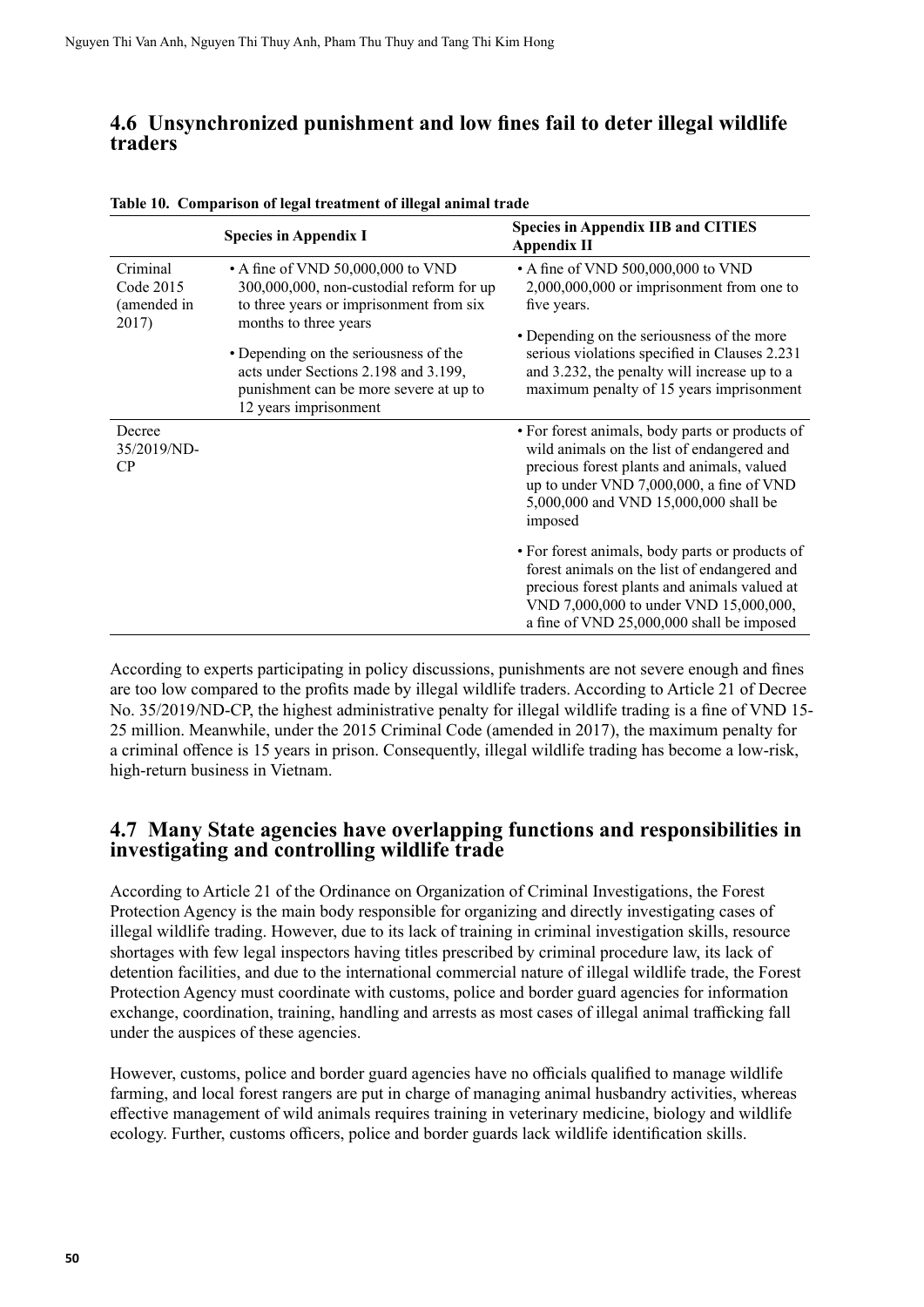<span id="page-58-0"></span>Consequently, the Forest Protection Agency, Customs Authority, Public Security Agency and Border Guard all have functions and responsibilities in the investigation and management of wildlife trade. The absence of any mechanism for effective cooperation between these different agencies has led to delays in investigations and oversight, and made it difficult to attribute responsibility, punishment and reward to the agencies and units involved in investigations and management.

In addition, biodiversity conservation and wildlife management still face many difficulties due to weak law enforcement capacity, an unclear legal framework, a lack of transparency, accountability and responsibility, poor coordination between local government agencies, limited community participation and weak governance (Le et al. 2018; Duong et al. 2021).

#### **4.8 Restrictions on enforcement and prosecution of illegal wildlife trafficking cases**

Decree 157/2013/ND-CP on administrative sanctions relating to forest management, forest development, forest protection and forest product management only provides the police and border guard forces with authority to impose sanctions, and assigns no sanctioning competence to the Forest Protection Department or customs force. According to Articles 153 and 163 of the 2015 Criminal Procedure Code and Articles 234 and 244 of the 2015 Criminal Code (amended in 2017), customs officers and the Forest Protection Agency only have criminal procedure jurisdiction over individuals. This means that in most cases of illegal wildlife trading, investigation outcomes and case files have to be transferred to the Criminal Procedure Authority, which is the Investigation Agency and the Procuracy. This is detrimental to the investigation work of customs officers and rangers, which are much more likely to detect crimes and arrest illegal wildlife traders. Having to wait for the handling and prosecution of illegal wildlife trade crimes makes it difficult for customs officers and rangers to detain suspects and retain evidence for prosecution.

#### **4.9 Lack of cooperation and information exchange between international agencies**

Information exchange between countries is essential for investigating illegal wildlife trade chains effectively and making arrests. However, data holders frequently fail to share valuable intelligence for fear of revealing information or losing credibility. The CITES Enforcement Agency, which relays information about all wildlife trade activities to parties to the Convention, has no authority to investigate or deal with transactions involving wild animals in Vietnam. Further, there is no mechanism in Vietnam for coordination and cooperation between CITES and competent authorities to investigate crimes and impose sanctions.

#### **4.10 Lack of human resources for wildlife trade investigations and management**

Forces involved in forest management and protection, and inspection and control of violations of the wildlife management regime still face many difficulties due to the lack of trained human resources with information technology skills. In recent years, there has been an alarming increase in illegal wildlife trading via the Internet. By buying and selling online, especially through social media networks, sellers can easily access and advertise to buyers while concealing their own identities (Thien Ngoc 2021). This poses the requirement to strictly handle these violators in order to deter and prevent wildlife crime.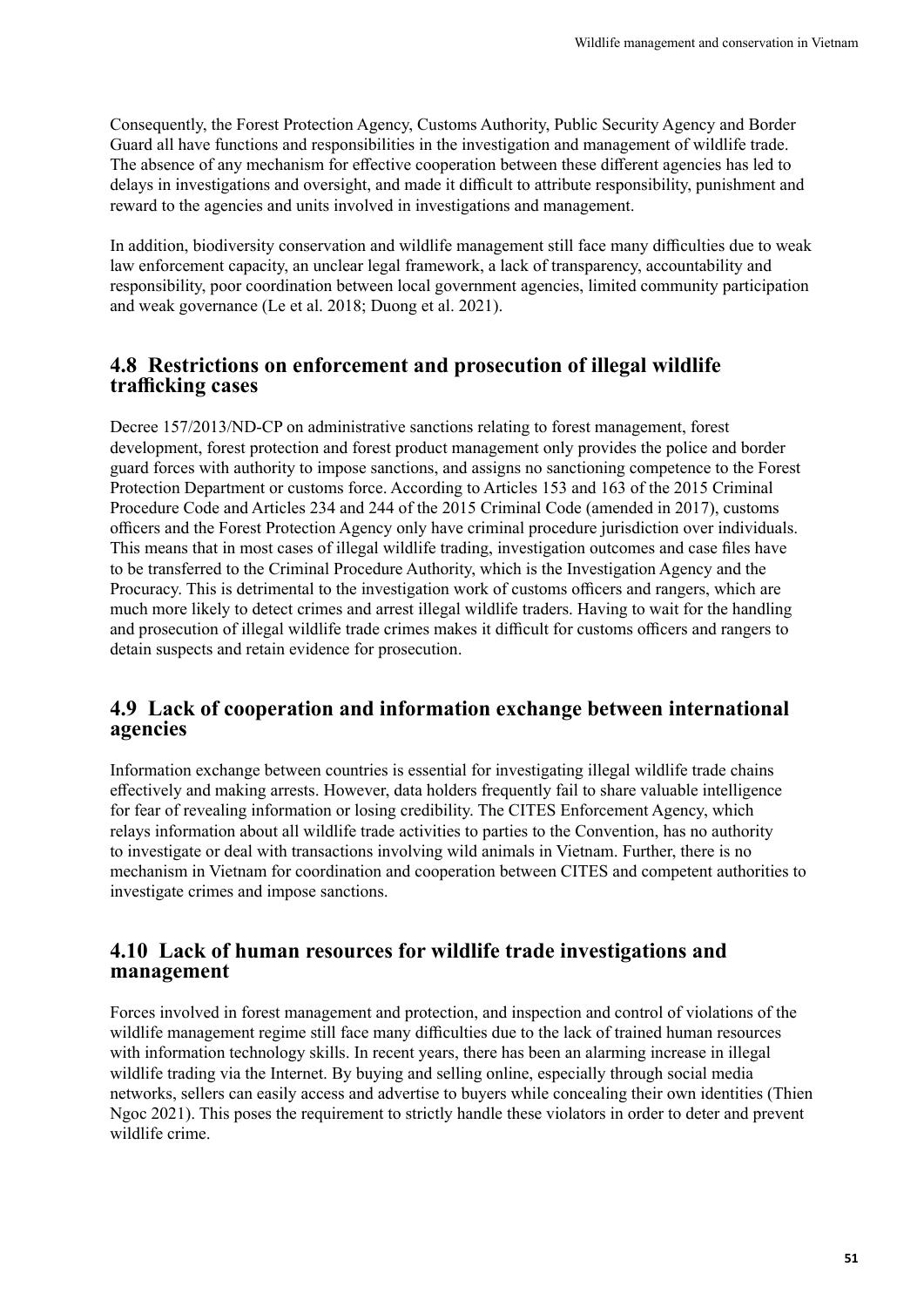<span id="page-59-0"></span>In Vietnam, there are no courses for training human resources in farmed wildlife management or wildlife veterinary medicine. Staff assigned to manage wildlife breeding facilities have limited capacity, lack professional qualifications and pay little attention to research projects on wildlife rearing and growth (Vuong 2018).

Data and analyses showing increases in wildlife trafficking cases indicate the ineffectiveness of laws and implementation of policies to manage, prevent and halt wildlife trafficking. Some provisions in legislation are unclear, hard to understand and difficult to apply. They also result in overlapping responsibilities between state agencies in the prevention and control of wildlife trading (Nguyen and Dinh 2020).

#### **4.11 Demand for products derived from wildlife remains high**

Societal views differ on the need to use and commercialize wildlife, despite Vietnam having a long tradition of farming wildlife (Giacomo et al. 2001), and livestock still playing a large role in agriculture. Regional culture and labour structures have significant impacts on wildlife farming. For example, in provinces in the Mekong Delta and Southeast regions where 70% of the nation's wildlife farming establishments are located, local cultures have long considered local residents "have the right to exploit" wetlands wildlife, such as the southern tortoise, pythons and snakes of all kinds freely, especially in the flood season. In addition, sponsored awareness campaigns have had no discernible impact on demand for wildlife products. The hypothesis that the increasingly westernized middle class will reduce demand for wildlife products is false, the middle classes in Vietnam and China are still driving the carnage of pangolins in South Africa and large-scale poaching of sea turtles in the South China Sea (Brunner 2012). International markets with great demand that still promote illegal wildlife farming include China, the EU, Japan, Korea and the United States, where wildlife is used for food, the fashion industry, pets and biomedical research. Such markets will promote commercial wildlife farming on an industrial scale (Pham et al. 2021b).

#### **4.12 Unsustainable wildlife farm management**

In Vietnam, commercial wildlife farms must provide proof of origin and farm origin when selling animals, but many ranchers still purchase wild animals and conceal their origin for commercial trade (Brooks et al. 2010; You 2020). The farming of protected wild animal species listed in Group IB of Decree 06/2019/ND-CP and its update; Decree 84/2021/ND-CP requires registration with CITES Vietnam, while farming Group IIB species requires registration with the Forest Protection Department (FPD). While farming of common species requires registration with the relevant district FPD, according to some participants in policy dialogues, sourcing and consumption of wild animals is common because monitoring is based solely on numbers of individuals recorded on paper. Further, a lack of detailed guidelines on livestock standards, housing and biosecurity makes it more difficult to manage wildlife farms, potentially posing a public health risk. Experts involved in policy dialogues have also cited corruption and weak law enforcement as being major barriers to sustainable and effective management of wildlife farms. In addition, Vietnam has no regulations on animal welfare, which policy dialogue participants have highlighted as being a major barrier to sustainable wildlife management.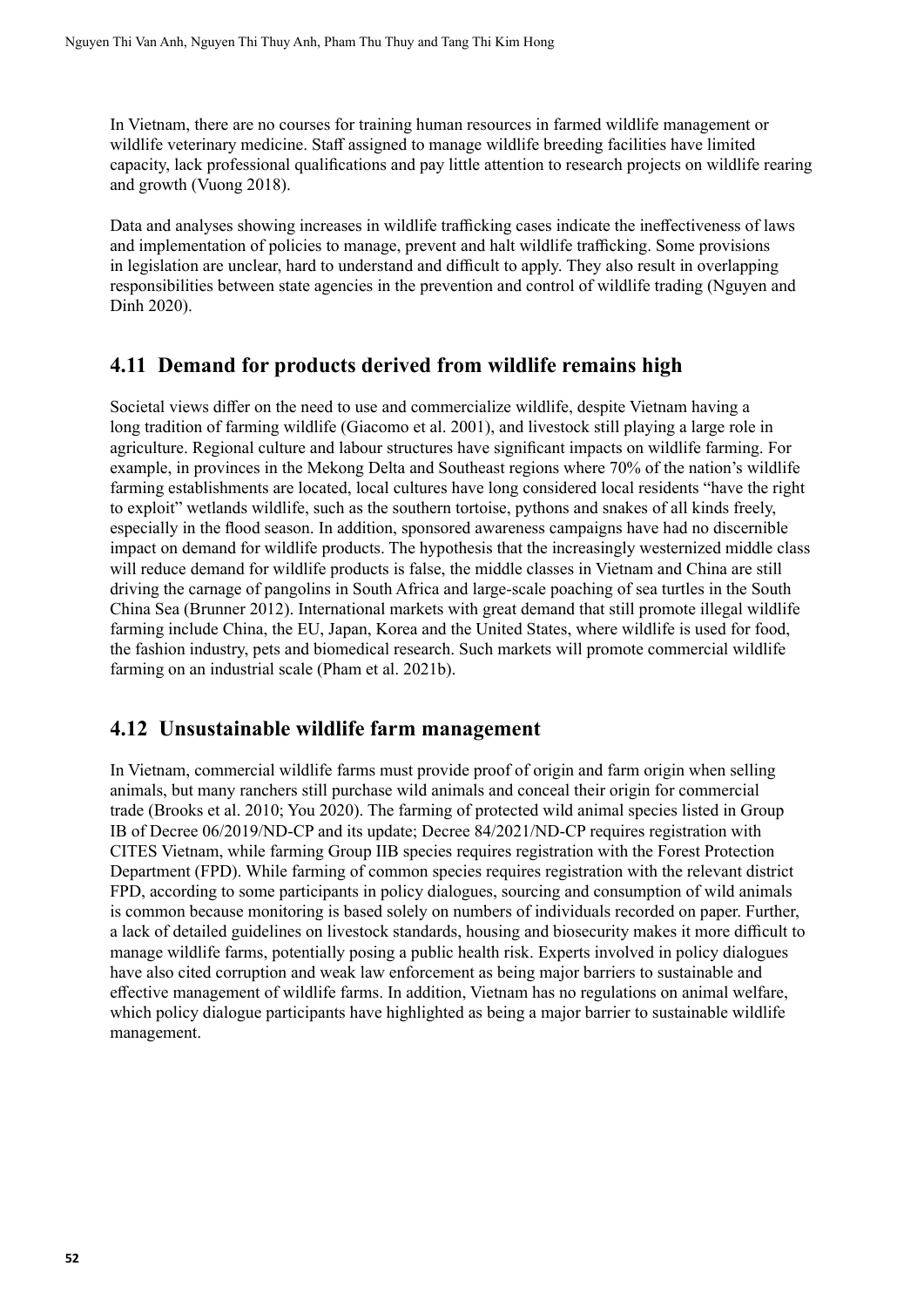### <span id="page-60-0"></span>**4.13 Ineffective monitoring, reporting and verification**

Data on the status of biodiversity, legal and illegal wildlife trading, and direct and online trade in Vietnam are limited and not up-to-date (Giles et al. 2006; Van et al. 2019; Pham et al. 2021b). Existing data often underreports wildlife crime, fails to accurately represent the large volumes of wildlife being poached and trafficked (Yiming and Dianmo 1998), or only reflects part of the complex wildlife management chain (OECD 2019; Jiao et al. 2021). Performance indicators have frequently rated law enforcement and oversight in Vietnam as being inefficient due to overlapping policies, lack of resources for enforcement, inefficient transnational and cross-sectoral cooperation, and vested interests and corruption (To 2009; Nguyen et al. 2019). Current practices also indicate a perception in protected area management that there is very little wildlife left to save, and therefore, little incentive for the government to do a better job of conservation (Brunner 2012).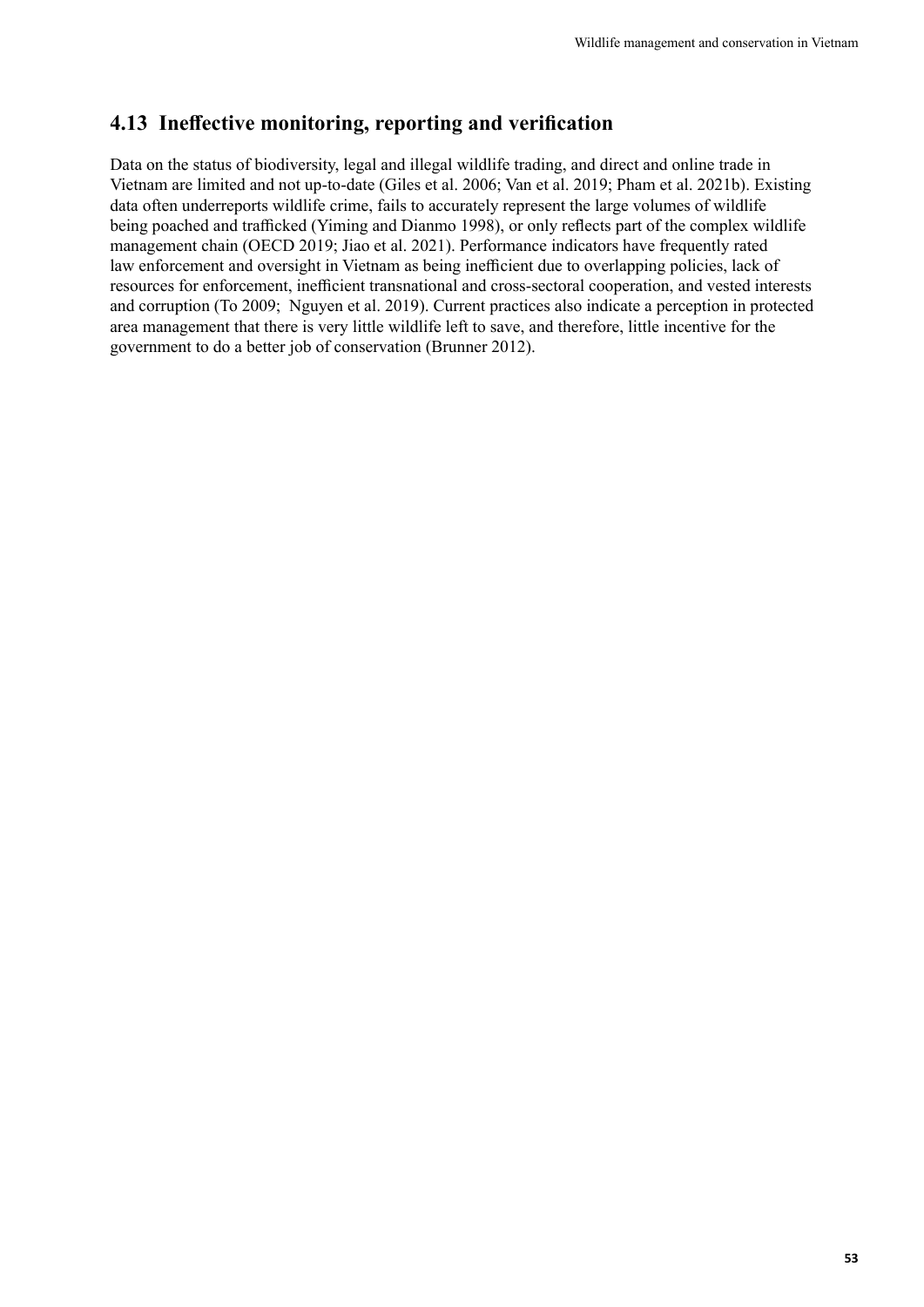## <span id="page-61-0"></span>**5 Recommendations**

To carry out biodiversity conservation and wildlife management, the Government of Vietnam and other stakeholders need to consider activities as follows:

*Develop appropriate policies focusing on the conservation of endangered, precious and rare wildlife species*: Globally threatened wildlife in Vietnam can be divided into two main groups: (i) species classified as Critically Endangered (CR) by IUCN that are either endemic or largely endemic to Vietnam (Category 1); and (ii) species assessed as Endangered (EN) and retain cultural significance in Vietnam (Category 2). As human and financial resources are limited, to reduce extinction risk, policies and financial resources should focus on prioritizing the conservation of Category 1 species (Brunner 2012). Such species require close, ongoing protection, intensive management and monitoring, and in some cases, assisted reproduction (Giacomo et al. 2001). Policies to support national parks and protected areas are needed to ensure the necessary habitats and ecological conditions for wildlife conservation. In addition to terrestrial protected areas, attention should be paid to wetlands and marine ecosystems as some of the most threatened habitats in Vietnam (BirdLife and FIPI 2001). Further, it is necessary to consider and support the formation and socioeconomic development of specialuse forest buffer zones and integrate conservation into the master development plans of such areas. Socioeconomic development in priority conservation areas must account for population growth and immigration (BirdLife and FIPI 2001). To improve law enforcement efficiency and wildlife trade tracking and monitoring with patrol and crime scene data collected by rangers, solutions to combat wildlife crime could be built on the knowledge and situational awareness of rangers, especially in strengthening relationships and cooperation between rangers and local communities in the detection and handling of wildlife trade violations (Rizzolo et al. 2021).

*Improve management efficiency for protected areas by promoting co-management models and stakeholder participation:* Some studies have cited co-management models with local community participation as being effective solutions for achieving or improving conservation efficiency (Giacomo et al. 2001; Polet and Ling 2004). Pham et al. (2021) also emphasized the parallelism between wildlife conservation policies and the implementation of social and environmental justice. Developing and implementing benefit-sharing mechanisms that meet the aspirations and needs of people living around and depending on forests will create financial and social incentives that encourage people to participate in forest protection and development (Walde et al. 2019). As zoos and national parks in Vietnam currently lack experience in and finance for conservation, it would be beneficial to promote cooperation with zoos and national parks around the world that are able to provide support for specific projects for threatened species and enable the provision of equipment and financing, as well as training at home and abroad for national park staff (Peter and Adler 1995).

*Diversify approaches and apply many integrated policy tools*: Pham et al. (2021) believe it is necessary to have a multi-sectoral approach and to harmonize policy tools such as the One Health approach with financial tools such as taxes and payment for forest environmental services. Forests have monitoring, evaluation and appraisal tools, as well as mechanisms to encourage socioeconomic sector participation. Strict control measures should be applied to all existing wildlife farms in Vietnam, and those failing to meet minimum standards or posing risks to wild populations should be shut down (Brunner 2012). Notes for the future include determining which species can be farmed legally (IUCN has published technical guidance on managing populations for conservation) and ensuring breeding centres contribute directly to conservation within nature. Modelling solutions for ecotourism, wildlife watching and visits to places of special interest, which have become the economic mainstays in many countries around the world, especially in Africa, should also be considered and applied in Vietnam.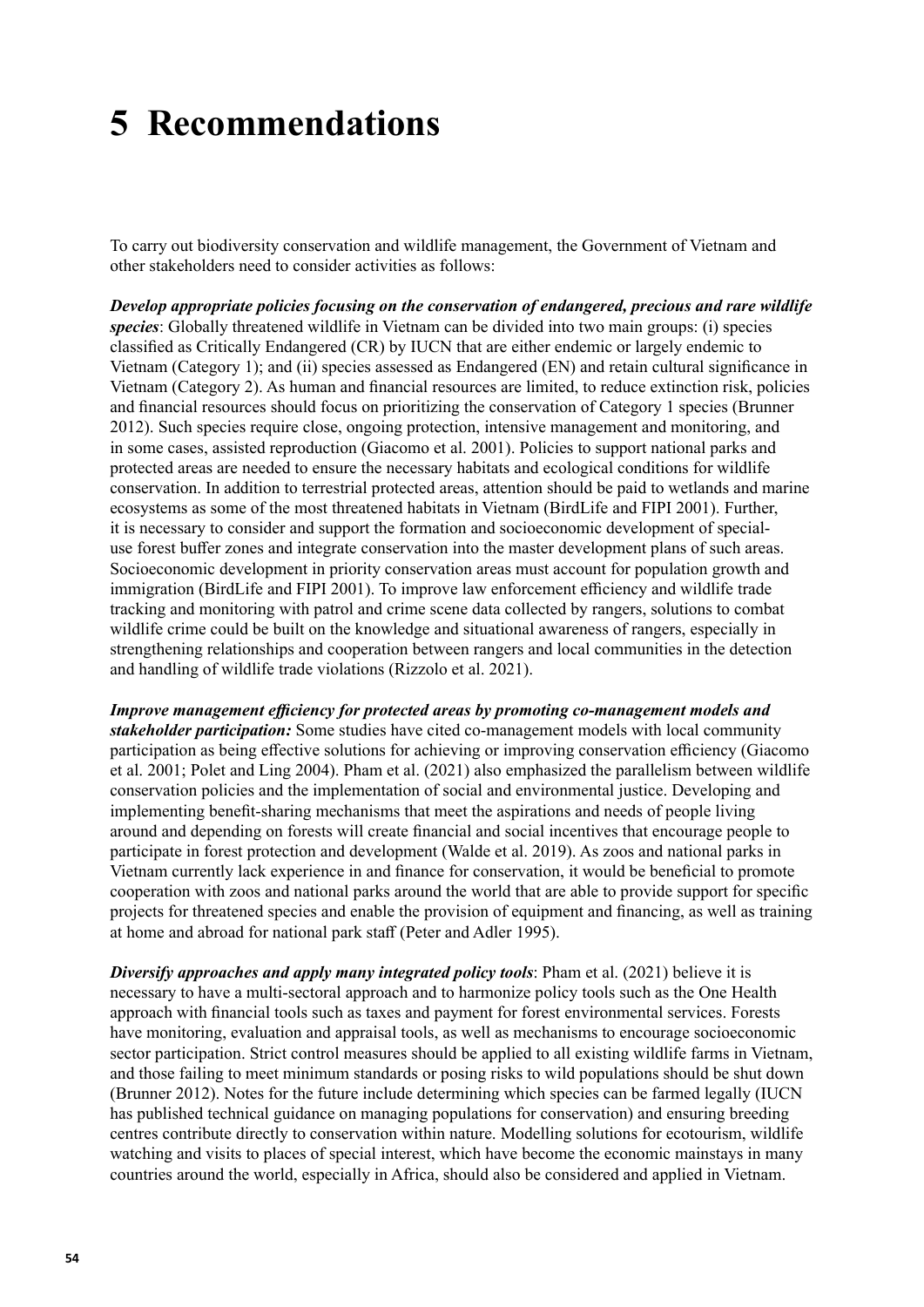The government should also consider helping conservation organizations gain access to financial resources and secure facilities for conservation work. Cross-border coordination and cooperation is an inevitable trend and an important policy tool for comprehensively resolving the illegal transnational wildlife trade problem. Conducting criminal psychology studies related to the hunting, trafficking, consumption and use of wildlife products would also help the government to develop more effective crime prevention solutions (Viollaz et al. 2021). Future conservation actions should also aim to improve capacity to manage and address deforestation and forest degradation, as these are the main drivers of biodiversity loss (Pedrono et al. 2009).

*Ensure sustainable financial resources for conservation activities*: The development of mechanisms for building conservation funds with domestic and international support, public-private sector partnership projects and payment models for forest environmental services should all be encouraged (Phan 2001). Currently, support projects often focus on developing socioeconomic programmes to support communities in buffer zones. However, it is also essential to ensure financial resources for national parks and protected areas to carry out conservation activities, and this should be done in parallel with buffer zone development. Many national parks are building ecotourism models to increase revenues for conservation, but there need to be strategies for sustainable ecotourism development to ensure pressures from tourism activities are not detrimental to conservation (Le et al. 2018).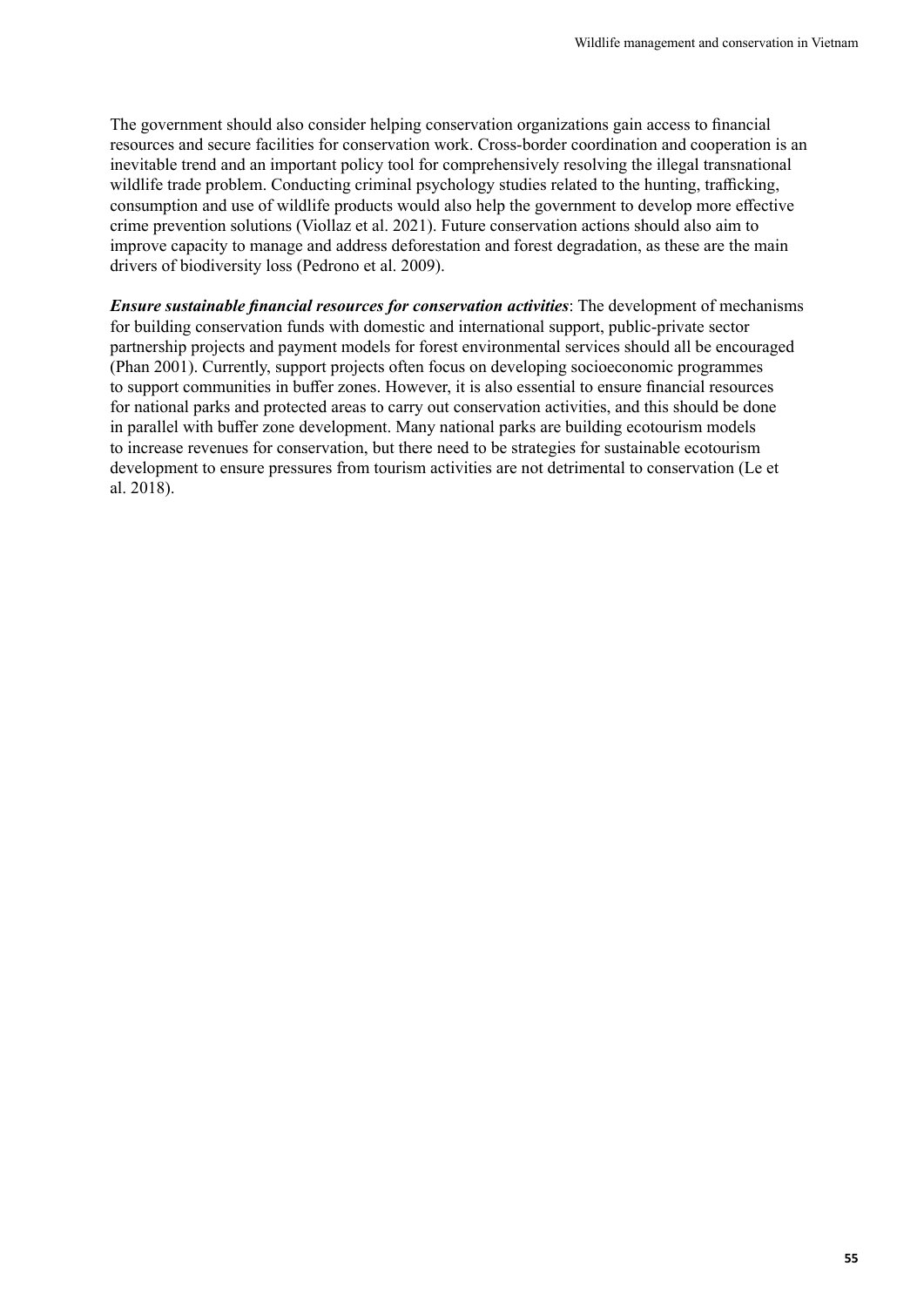### <span id="page-63-0"></span>**References**

- Borzée A, McNeely J, Magellan K, Miller JRB, Porter L, Dutta T, Kadinjappalli KP, Sharma S, Shahabuddin G, Aprilinayati F, et al. 2020. COVID-19 highlights the need for more effective wildlife trade legislation. *Trends in Ecology & Evolution* 35(12): 1052–1055.
- Booth H, Arias M, Brittain S, Challender D, Khanyari M, Kuiper T, Li Y, Olmedo A, Oyanedel R, Pienkowski T and Milner-Gulland EJ. 2021. Saving lives, protecting livelihoods, and safeguarding nature: Risk-based wildlife trade policy for sustainable development outcomes post-COVID-19. *Front. Ecol. Evol.* 9: 639216. doi: 10.3389/fevo.2021.639216.
- Brooks EGE, Roberton SI and Bell DJ. 2010. The conservation impact of commercial wildlife farming of porcupines in Vietnam. *Biol. Conserv*. 143: 2808–2814. 10.1016/j.biocon.2010.07.03

Biodiversity Action Plan. 1995. Socialist Republic of Vietnam.

- Birdlife International and FIPI. 2001. Sourcebook of existing and potential protected areas in Vietnam. Birdlife International Vietnam Programme and Forest Inventory and Planning Institute. Hanoi, Vietnam
- CITES Vietnam. 2020. Implementation report 2018–2020.

<https://cites.org/sites/default/files/documents/18-20VietNam.pdf>

- CITES. 2021. CITES Trade Data Dashboards. [Trang tổng quan dữ liệu thương mại của](https://dashboards.cites.org/national?id=VN) CITES
- Duong TK, Jones PJS and Ekins P. 2021. A Governance analysis of Con Dao National Park, Vietnam. *Marine Policy* 127: 103986. [https://doi.org/10.1016/j.marpol.2020.103986.](https://doi.org/10.1016/j.marpol.2020.103986)
- EIA Dashboard. 2021. Global Environmental Crime Tracker. [Global Environmental Crime Tracker EIA](https://eia-international.org/global-environmental-crime-tracker/)
- Jiao Y, Yeophantong P and Lee TM. 2021. Strengthening international legal cooperation to combat the illegal wildlife trade between Southeast Asia and China. *Front. Ecol. Evol*. [https://doi.org/10.3389/](https://doi.org/10.3389/fevo.2021.645427) [fevo.2021.645427](https://doi.org/10.3389/fevo.2021.645427)
- Giacomo R, Sahlee B and Martin G. 2001. A Review of the Protected Area System of Vietnam. *ResearchGate*. https://www.researchgate.net/publication/237708428 A Review of the Protected Area System of Vietnam
- Giles BG, Ky TS, Do HH and Vincent ACJ. 2006. The catch and trade of seahorses in Vietnam. *In* Hawksworth DL, Bull AT. eds. Human exploitation and biodiversity conservation. *Topics in Biodiversity and Conservation* 3: Dordrecht Netherlands: Springer [https://doi.org/10.1007/978-1-4020-5283-5\\_10](https://doi.org/10.1007/978-1-4020-5283-5_10)
- Government of Vietnam. 1989. Convention for the Conservation of Wetlands of Special International Importance as Waterfowl Habitat (RAMSAR). Hanoi, Vietnam: Government of Vietnam.
- Government of Vietnam. 1994a. Convention on International Trade in Endangered Species of Wild Fauna and Flora (CITES). Hanoi, Vietnam: Government of Vietnam.
- Government of Vietnam. 1994b. Global Convention on Biological Diversity (CBD Convention). Hanoi, Vietnam: Government of Vietnam.
- Government of Vietnam. 2004. National Action Plan on Strengthening Wildlife Trade Management to 2010. Hanoi, Vietnam: Labor Publishing House.
- Government of Vietnam. 2010. Decree 65/2010/ND-CP dated 11 June 2010 detailing and guiding the implementation of a number of articles of the Law on Biodiversity. Hanoi, Vietnam: Government of Vietnam.
- Government of Vietnam. 2013a. Decree No. 160/2013/ND-CP dated 11 November 2013 on criteria for species identification and management regime for species on the list of endangered precious and rare species prioritized for protection. Hanoi, Vietnam: Government of Vietnam.
- Government of Vietnam. 2013b. The laws of import and export. Hanoi, Vietnam: Government of Vietnam.
- Government of Vietnam. 2013c. Decree 127/2013 stipulates penalties for administrative violations and enforcement of administrative decisions in the field of customs. Hanoi, Vietnam: Government of Vietnam.
- Government of Vietnam. 2014. Directive No. 03/CT-TTg on strengthening direction and implementation of measures to control and conserve endangered, precious and rare wildlife species. Hanoi, Vietnam: Government of Vietnam.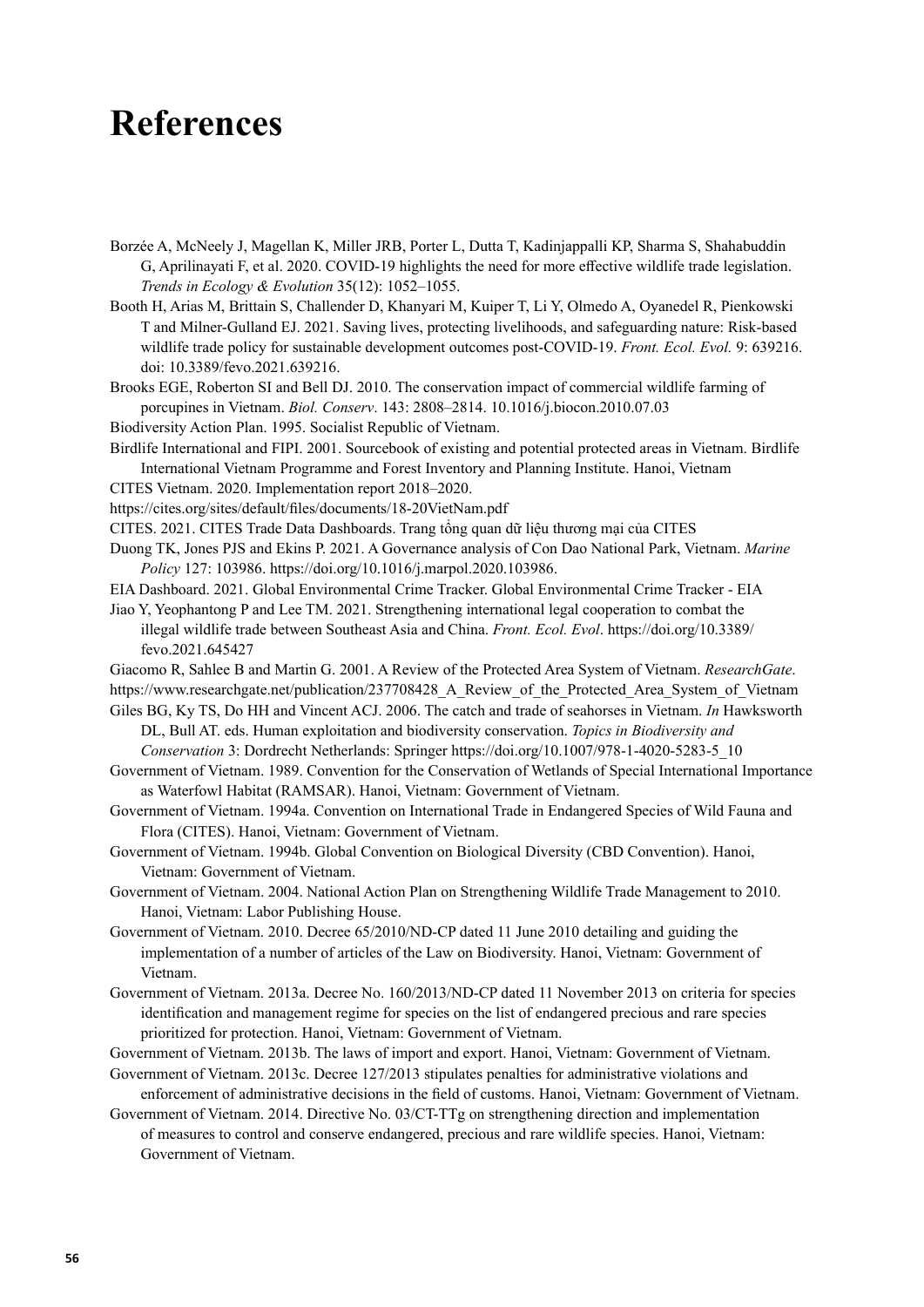Government of Vietnam. 2015a. Criminal Procedure Code. Hanoi, Vietnam: Government of Vietnam.

- Government of Vietnam. 2015b. Law on Organization of Criminal Investigation Agencies. Hanoi, Vietnam: Government of Vietnam.
- Government of Vietnam. 2015c. Veterinary Law. Hanoi, Vietnam: Government of Vietnam.
- Government of Vietnam. 2016a. Directive No. 28/CT-TTg on a number of urgent solutions to prevent and fight against illegal acts of encroachment on wild animals. Hanoi, Vietnam: Government of Vietnam.
- Government of Vietnam. 2016b. Decision No. 811/QD-BNN-TCTS approving the Action Plan for the conservation of Vietnam's sea turtles for the period 2016–2025. Hanoi, Vietnam: Government of Vietnam.

Government of Vietnam. 2016c. Decree 45/2016/ND-CP Amending and supplementing a number of articles of Government Decree No. 127/2013/ND-CP dated 15 October 2013 providing for administrative penalties and enforcement administrative decisions in the field of customs. Hanoi, Vietnam: Government of Vietnam.

- Government of Vietnam. 2017a. Forestry Law. Hanoi, Vietnam: Government of Vietnam.
- Government of Vietnam. 2017b. Fisheries Law. Hanoi, Vietnam: Government of Vietnam.
- Government of Vietnam. 2017c. Criminal Code. Hanoi, Vietnam: Government of Vietnam.
- Government of Vietnam. 2018a. Decree 156/2018/ND-CP guiding the Law on Forestry. Hanoi, Vietnam: Government of Vietnam.
- Government of Vietnam. 2018b. Law on Biodiversity. Hanoi, Vietnam: Government of Vietnam.
- Government of Vietnam. 2018c. Decision No. 2713/QD-BNN-TCLN dated 10 July 2018 Promulgating action plan for ivory and rhino horn for the period 2018–2020. Comply with international commitments to which Vietnam is a member. Hanoi, Vietnam: Government of Vietnam.
- Government of Vietnam. 2018d. Resolution 05/2018/NQ-HDTP guiding the application of Article 234 on wildlife protection violations and Article 244 on wildlife protection violations of the Penal Code. Hanoi, Vietnam: Government of Vietnam.
- Government of Vietnam. 2018. Law on Livestock. Hanoi, Vietnam: Government of Vietnam
- Government of Vietnam. 2019a. Decree 01/2019/ND-CP on forest rangers and specialized forces to protect forests. Hanoi, Vietnam: Government of Vietnam.
- Government of Vietnam. 2019b. Decree 06/2019/ND-CP dated 22 January 2019 on the management of endangered, precious and rare forest plants and animals and the implementation of the Convention on International Trade in Wild Fauna and Flora emergency. Hanoi, Vietnam: Government of Vietnam.
- Government of Vietnam. 2019c. Decree 26/2019/ND-CP dated 8 March 2019 detailing a number of articles and measures to implement the Fisheries Law. Hanoi, Vietnam: Government of Vietnam.
- Government of Vietnam. 2019d. Decree 42/2019/ND-CP dated 16 May 2019 stipulating penalties for administrative violations in the fisheries sector. Hanoi, Vietnam: Government of Vietnam.
- Government of Vietnam. 2019e. Decree No. 35/2019/ND-CP stipulates penalties for administrative violations in the forestry sector. Hanoi, Vietnam: Government of Vietnam.
- Government of Vietnam. 2020a. Directive No. 29/CT-TTg on some urgent solutions for wildlife management in 2020. Hanoi, Vietnam: Government of Vietnam.
- Government of Vietnam. 2020b. Investment law. Hanoi, Vietnam: Government of Vietnam.
- Government of Vietnam. 2021. Decree No. 84/2021/ND-CP dated 22 September 2021 amending and supplementing a number of articles of Government Decree No. 06/2019/ND-CP dated 22 January 2019 on the management of endangered, precious, and rare forest plants and animals and CITES enforcement with some new points. Hanoi, Vietnam: Government of Vietnam.
- Le TA, Janusz M and Maciej B. 2018. The comparative analyses of selected aspects of conservation and management of Vietnam's national parks.
- <http://hdl.handle.net/11089/27275>
- Lois KL and Vu NT. 1998. Primate conservation in Vietnam. The natural history of the doucs and snub-nosed monkeys. https://doi.org/10.1142/9789812817020\_0016
- Ministry of Agriculture and Rural Development (MARD). 2008. 4th Country Report Vietnam's Implementation of the Biodiversity Convention. vn-nr-04-en (cbd.int)
- Ministry of Agriculture and Rural Development (MARD). 2018. Action plan is issued under Decision No. 2713/ QD-BNN-TCTL dated 10 July2018 of the Minister of Agriculture and Rural Development.
- NFGA. 2016. China-Vietnam training seminar held in Guilin recently. Beijing: China Forestry Publishing.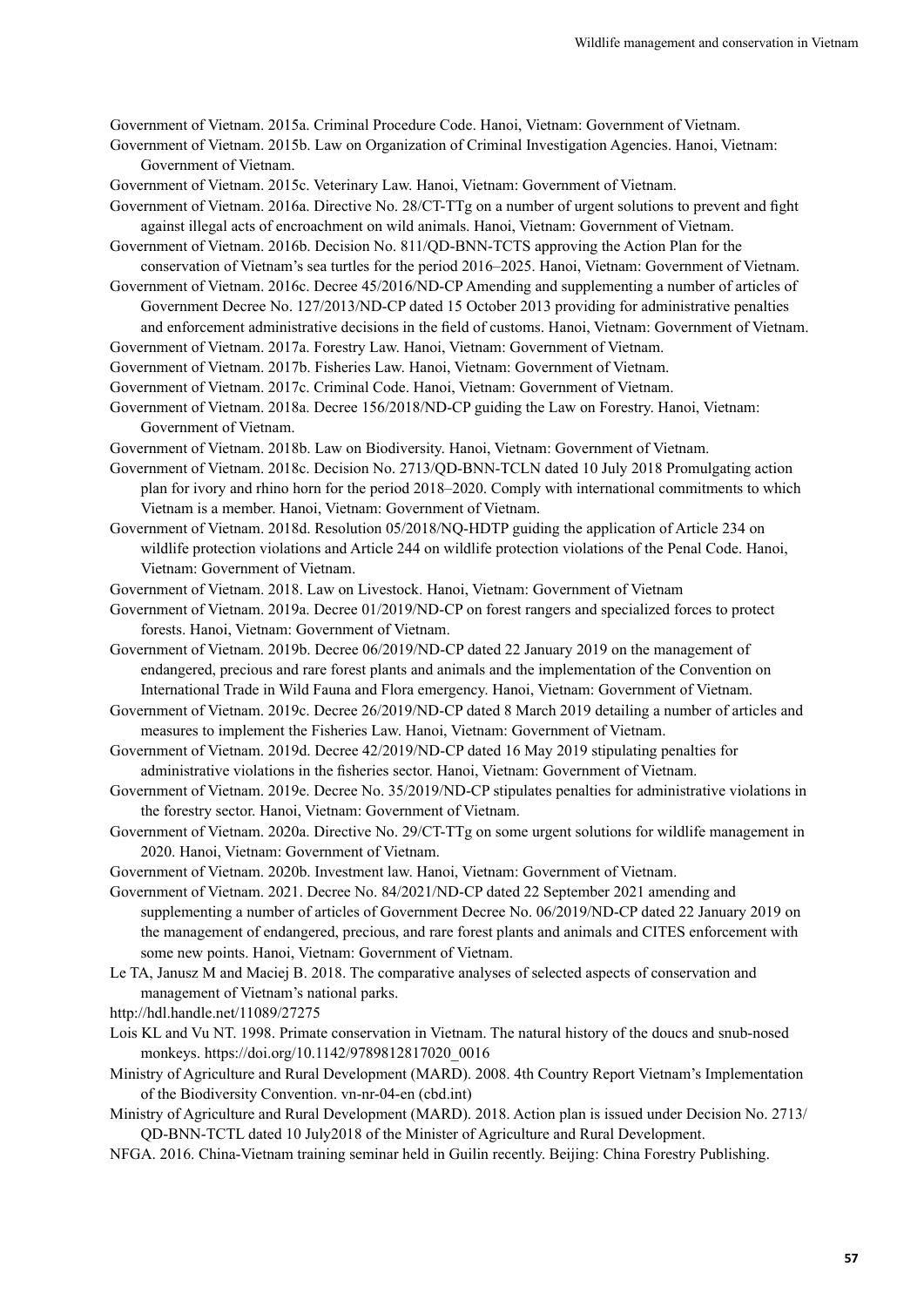- Nguyen DH and Đinh TM. 2020. Legal framework for wildlife farming benefits species conservation and preventing wildlife crimes in Vietnam. *Web of Conferences* 175. https://doi.org/10.1051/ e3sconf/202017503025
- Nguyen MH, Vu VD, Nguyen VS, Hoang VT, Nguyen HD, Pham NT, Tran TH and Doan C. 2008. Report on the assessment of some environmental, economic and social impacts of national policies. on wildlife trade in Vietnam. CRES/FPD/UNEP/CITES/IUED, Hanoi, Vietnam.
- [https://cites.org/sites/default/files/common/prog/policy/Vietnam\\_wildlife\\_trade\\_policy\\_review\\_vn.pdf](https://cites.org/sites/default/files/common/prog/policy/Vietnam_wildlife_trade_policy_review_vn.pdf)
- Nguyen VS, Vu NH, Dinh VT, Thai VH, Nguyen TMP, Thai TKO, Vuong TKH and Nguyen TT. 2019. Vietnam, the big market and cross bridges of illegal wildlife trade in Asia: Causes and solutions. *AgBioForum* 21(3): 35–47.
- Peter WP and Adler HJ. 1995. Allwetter Zoo, Munster: Wildlife conservation activities in Vietnam. *International Zoo Yearbook* 34(1): 130–135. <https://doi.org/10.1111/j.1748-1090.1995.tb00670.x>
- Pedrono M, Tuan HM, Chouteau P and Vallejo F. 2009. Status and distribution of the Endangered banteng *Bos javanicus birmanicus* in Vietnam: A conservation tragedy. Oryx, Cambridge University Press 43(4): 618–625. doi: 10.1017/S0030605309990147.
- Pham TT, Vu TP, Pham DC, Dao LHT, Nguyen VT, Hoang NVH, Hoang TL, Dao TLC and Nguyen DT. 2019a. Opportunities and challenges for mangrove management in Vietnam: Lessons from Thanh Hoa, Thai Binh and Quang Ninh provinces. Working Paper 198. Bogor, Indonesia: CIFOR.
- Pham TT, Hoang TL, Nguyen DT, Dao TLC, Ngo HC and Pham VH. 2019b. The context of REDD+ in Vietnam: Drivers, agents and institutions 2nd edition. Occasional Paper 196. Bogor, Indonesia: CIFOR.
- Pham TT, Ngo HC, Hoang MH, Williams P, Hoang TL and Dao TLC. 2020. World forestry development strategies and policies: Orientations of 53 countries. Symposium 261. Bogor, Indonesia: CIFOR.
- Pham TT, Tang TKH, TKN, Dang HP, Nguyen TTA, TVA, Tran NMH, Hoang TL. 2021a. COVID-19 impacts, opportunities and challenges for wildlife farms in Binh Duong and Ba Ria Vung Tau, Vietnam.
- Pham TT, Tran YL, Nguyen TKN, Tang TKH, Dang HP. 2021b. The economic value of wildlife trade in Vietnam. Infobrief 335. DOI: 10.17528/cifor/008093
- Pham TT, Pham VT, Trinh TM, Cao NL, Nguyen TTA, Nguyen TVA, Tang TKH, Nguyen VT. 2021c. Improve the effectiveness of policy implementation and sustainable and inclusive wildlife conservation. Bogor, Indonesia: CIFOR.
- Phan TH. 2001. Protected areas and economic development. Paper presented at the Vietnam Roundtable Discussion of a Critical Review of Protected Areas and Their Role in Socio-Economic Development in the Four Countries of the Lower Mekong River Region.14 September 2001.
- Polet G and Ling S. 2004. Protecting mammal diversity: Opportunities and constraints for pragmatic conservation management in Cat Tien National Park, Vietnam. *Oryx* 38(2): 186–196. doi:10.1017/ S003060530400033X
- RILO A/P. Analysis Report No. 2/2014 released on 29 September 2014. RILO 2.3.5: 26.
- Rizzolo JB, Gore ML, Long B, Trung CT, Kempinski J, Rawson B, Huyễn HT and Viollaz J. 2021. Protected area rangers as cultural brokers? Implications for wildlife crime prevention in Viet Nam. *Frontiers in Conservation Science* 2: 51. DOI: 10.3389/fcosc.2021.698731
- The National Assembly. 2019. Handbook on wildlife conservation policy: Summary report. Hanoi, Vietnam: The National Assembly.
- http://www.changewildlifeconsumers.org/site/assets/files/1553/200318\_national\_assembly\_handbook\_for conservation\_policy-vietnam.pdf
- Thien Ngoc. 2021. Wild animal trade alarm. Police Newspaper. Retrieved 3 November 2021. https://congan. com.vn/vu-an/phong-su/bao-dong-nan-buon-ban-dong-vat-hoang-da\_102668.html
- To XP. 2009. Why did the forest conservation policy fail in the Vietnamese uplands? Forest conflicts in Ba Vi National Park in Northern Region, *International Journal of Environmental Studies* 66 (1): 59–68, DOI: 10.1080/00207230902759988
- Trần LP. 2001. Protected areas and environment planning. Paper presented at the Vietnam Roundtable Discussion of a Critical Review of Protected Areas and Their Role in Socio-Economic Development in the Four Countries of the Lower Mekong River Region.
- Van TP, Luu VQ, Tien TV, Leprince B, Khanh LTT and Luiselli L. 2019. Longitudinal monitoring of turtle trade through Facebook in Vietnam. *Herpetological Journal* 29(1):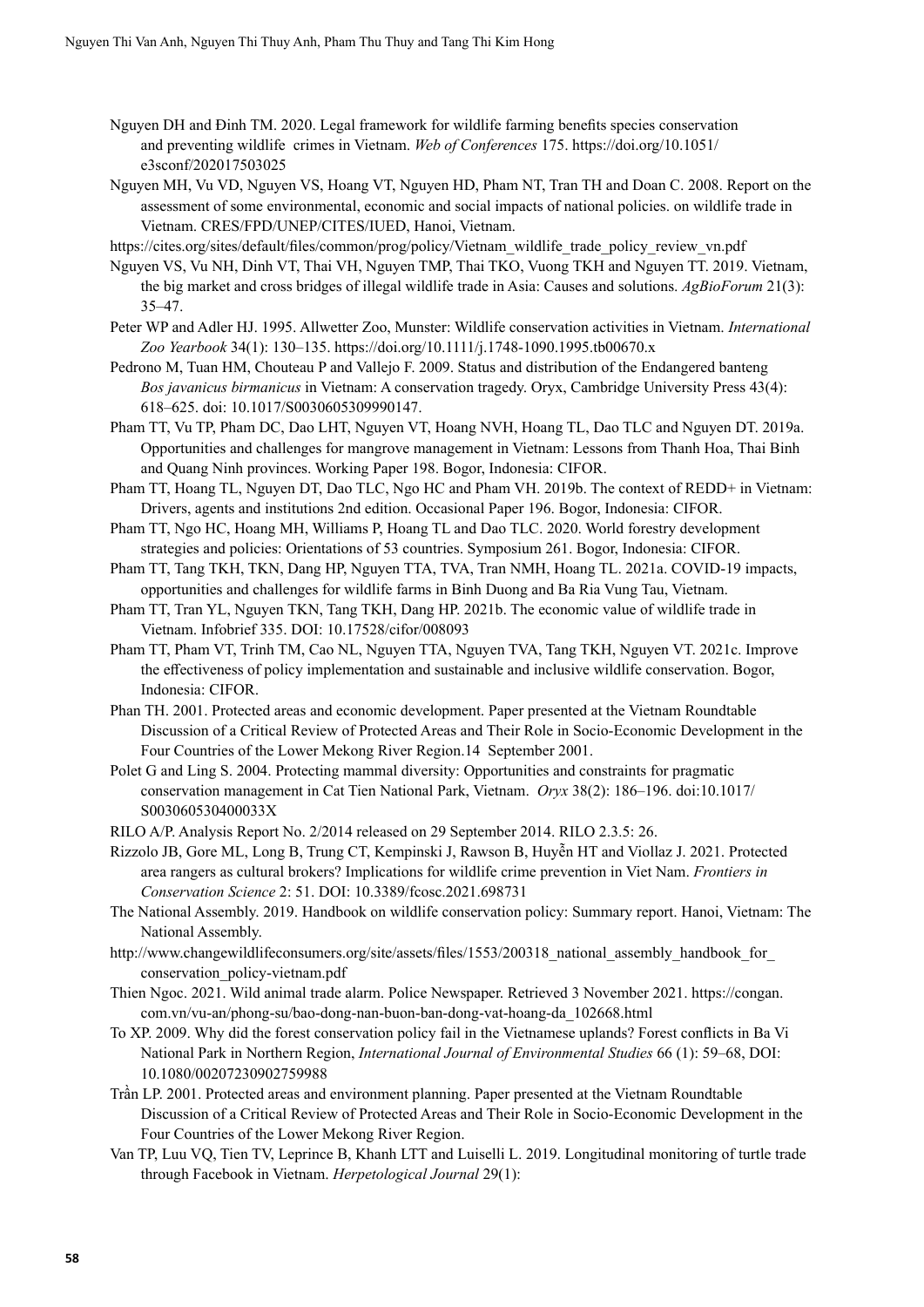- Vuong TM. 2018. Strengthening management of breeding activities of endangered, precious and rare wild animals in Vietnam. Vietnam CITES Management Authority.
- VietnamNet Bridge. 2012. Sea conversation strategy remains on paper. SGTT. [http://english.vietnamnet.vn/en/](http://english.vietnamnet.vn/en/environment/17887/sea-conversation-strategy-remains-on-paper.html) [environment/17887/sea-conversation-strategy-remains-on-paper.html](http://english.vietnamnet.vn/en/environment/17887/sea-conversation-strategy-remains-on-paper.html)
- Viollaz J, Long B and Trung CT. 2021. Using crime script analysis to understand wildlife poaching in Vietnam. *Ambio* 50: 1378–1393. <https://doi.org/10.1007/s13280-020-01498-3>
- Walde JF, Huy DT, Tappeiner U and Tappeiner G. 2019. A protected area between subsistence and development. International Journal of the Commons 13(1):175–204. DOI: <http://doi.org/10.18352/ijc.844>
- Workman C. 2004. Primate conservation in Vietnam: Toward a holistic environmental narrative. *AnthroSource*. <https://doi.org/10.1525/aa.2004.106.2.346>

World Bank. 2005. Vietnam Environment Monitor 2005: Biodiversity. World Bank.

- Wildlife Conservation Society (WCS). 2016. Laos, China and Vietnam enhance cooperation to combat transnational wildlife trafficking networks. Bengaluru, India: WCS.
- WWF. 2016. Living planet report 2016: Risk and resilience in a new era. [http://awsassets.panda.org/downloads/](http://awsassets.panda.org/downloads/lpr_living_planet_ report_2016.pdf) [lpr\\_living\\_planet\\_ report\\_2016.pdf](http://awsassets.panda.org/downloads/lpr_living_planet_ report_2016.pdf)
- Yiming L and Dianmo L. 1998. The dynamics of trade in live wildlife across the Guangxi border between China and Vietnam during 1993–1996 and its control strategies. *Biodiversity and Conservation* 7: 895–914. <https://doi.org/10.1023/A:1008873119651>
- You M. 2020. Changes of China's regulatory regime on commercial artificial breeding of terrestrial wildlife in time of COVID-19 outbreak and impacts on the future. *Biological Conservation* 5(99).